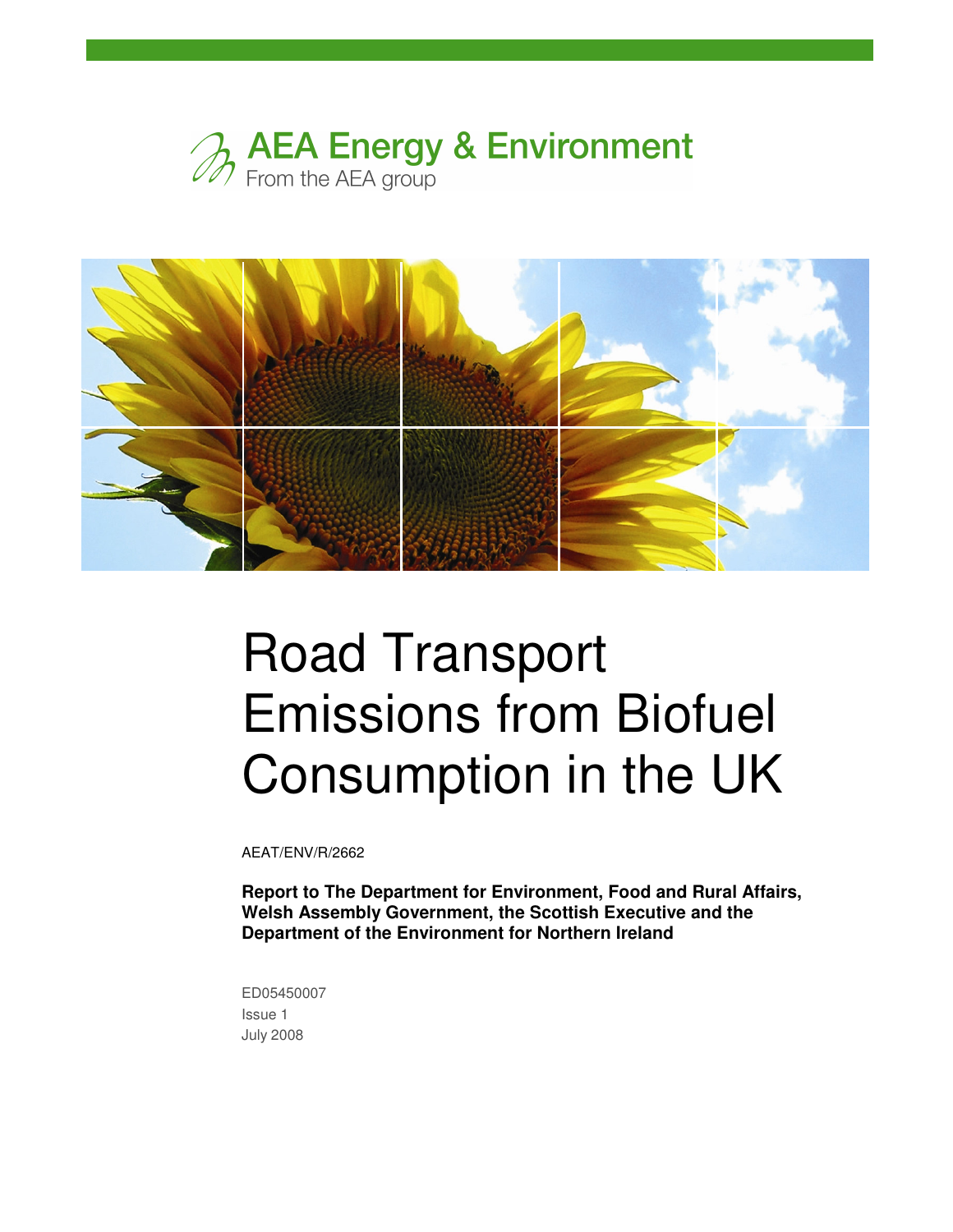| <b>TITLE</b>                                      | Road Transport Emissions from Biofuel Consumption in the UK                                                                                                                                                                                                                                                                                                |                            |  |  |  |  |  |
|---------------------------------------------------|------------------------------------------------------------------------------------------------------------------------------------------------------------------------------------------------------------------------------------------------------------------------------------------------------------------------------------------------------------|----------------------------|--|--|--|--|--|
| <b>Customer</b>                                   | The Department for Environment, Food and Rural Affairs, Welsh<br>Assembly Government, the Scottish Executive and the<br>Department of the Environment for Northern Ireland                                                                                                                                                                                 |                            |  |  |  |  |  |
| <b>Customer reference</b>                         |                                                                                                                                                                                                                                                                                                                                                            |                            |  |  |  |  |  |
| Confidentiality,<br>copyright and<br>reproduction | Copyright AEA Technology plc<br>This document has been prepared by AEA Energy &<br>Environment as part of a contract with Defra. It may not be used<br>for any other purposes, reproduced in whole or in part, nor<br>passed to any organisation or person without the specific<br>permission in writing of the Commercial Manager, AEA<br>Technology plc. |                            |  |  |  |  |  |
| File reference                                    | ED05450007                                                                                                                                                                                                                                                                                                                                                 |                            |  |  |  |  |  |
| Reference number                                  | AEAT/ENV/R/2662                                                                                                                                                                                                                                                                                                                                            |                            |  |  |  |  |  |
|                                                   | <b>AEA Energy &amp; Environment</b><br>Fermi Avenue<br>The Gemini Building<br><b>Harwell International Business Centre</b><br>Didcot<br>Oxfordshire<br>OX11 0QR<br>tel: 0870 190 6439<br>fax: 0870 190 6318<br>AEA Energy & Environment is a business name of<br>AEA Technology plc<br>AEA Energy & Environment is certificated to ISO9001<br>and ISO14001 |                            |  |  |  |  |  |
| <b>Author</b>                                     | Name                                                                                                                                                                                                                                                                                                                                                       | Tim Murrells<br>Yvonne Li  |  |  |  |  |  |
| <b>Approved by</b>                                | Name<br>Melanie Hobson                                                                                                                                                                                                                                                                                                                                     |                            |  |  |  |  |  |
|                                                   | Signature                                                                                                                                                                                                                                                                                                                                                  |                            |  |  |  |  |  |
|                                                   | Date                                                                                                                                                                                                                                                                                                                                                       | 24 <sup>th</sup> July 2008 |  |  |  |  |  |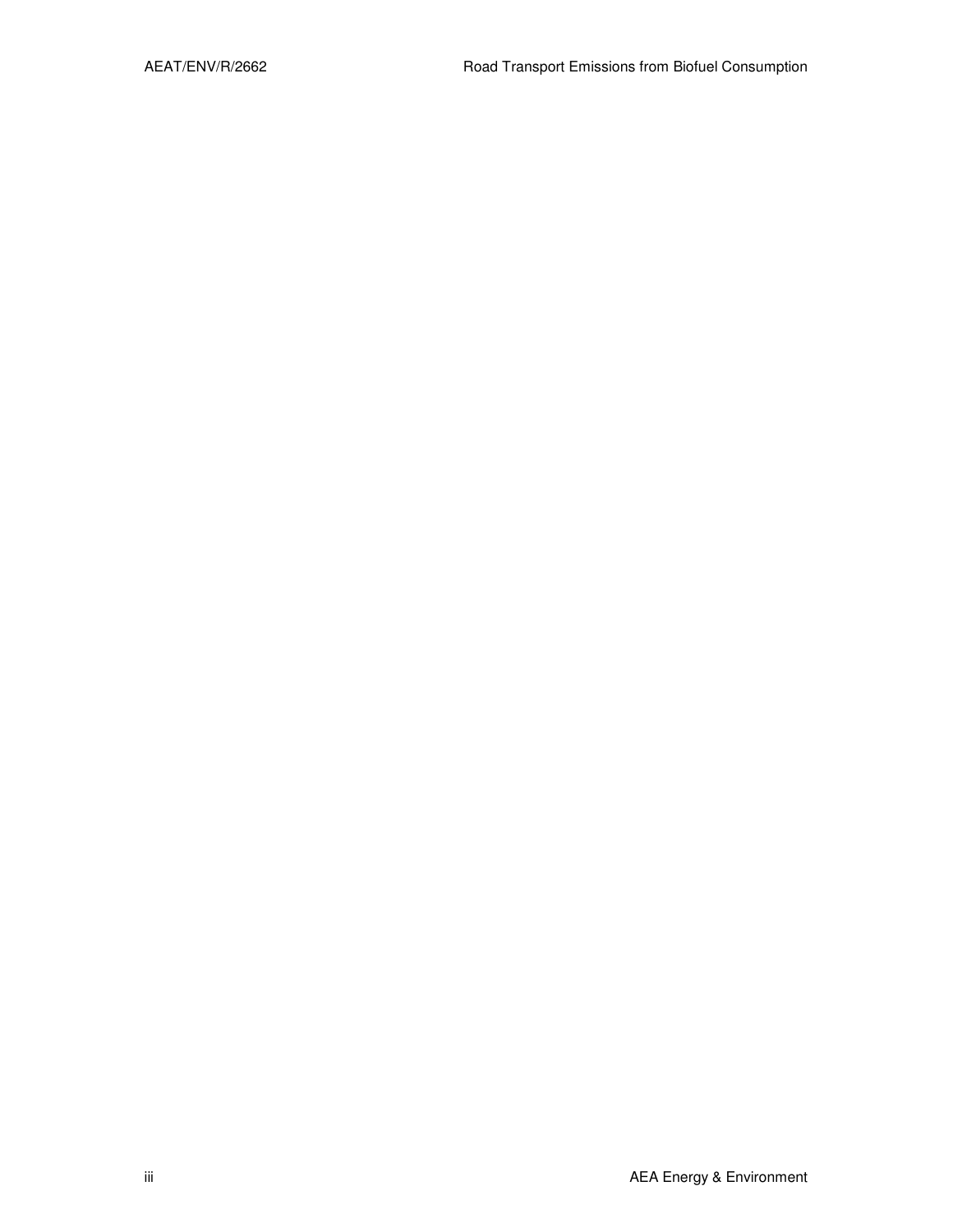# **Executive Summary**

The amount of biofuels consumed by road transport in the UK is growing, driven by national Renewable Transport Fuel Obligation (RTFO) targets and EU Biofuels Directive targets aimed at accelerating growth in the share of fuel derived from renewable sources in order to meet commitments aimed at tackling climate change by reducing  $CO<sub>2</sub>$  emissions and to ensure the security of energy supplies. The RTFO will require 5% by volume of all UK fuel sold on forecourts to come from a renewable source by 2010. The EU Biofuels Directive includes 'reference' biofuel targets of 5.75% of energy content by 2010, with a conditional target of 10% set for 2020. In response to this, by June 2008, consumption of biofuels in the UK had reached 1.34% of all petrol sales and 4.19% of all biodiesel sales in volume terms.

There are several different types of biofuel products that are currently or could be made available. While there are any number of combinations of types of biofuels that could be used to achieve the same overall biofuel consumption and carbon reduction targets, each one could have a different impact on air quality and emissions of other greenhouse gases because emissions of these pollutants depend on the type of biofuel and the strength of mixtures with conventional petrol and diesel fuels in which they are consumed.

This study has reviewed the effects of different types of first-generation biofuels on exhaust emissions of air quality and non-CO<sub>2</sub> greenhouse gas pollutants. The effects of second-generation biofuels were not considered. Through a review of the literature, scaling factors representing the change in emissions of the regulated pollutants nitrogen oxides  $(NO<sub>x</sub>)$ , particulate matter (PM), hydrocarbons (HCs) and carbon monoxide (CO) relative to their emissions from conventional petrol and diesel fuels have been developed for different strengths of bioethanol, different strengths of transesterified biodiesel (e.g. Rapeseed Methyl Ester (RME) biodiesel), pure virgin plant oil biodiesel and biogas. Where possible, quantitative estimates were also made for certain non-regulated pollutants such as methane  $(CH_4)$ , nitrous oxide  $(N_2O)$ , benzene and 1,3-butadiene. This information is required for biofuel consumption to be accounted for in the National Atmospheric Emissions Inventory (NAEI).

Using these scaling factors, the NAEI road transport emissions forecasting model was used to predict future UK road transport emissions of NO<sub>x</sub>, PM, non-methane volatile organic compounds (NMVOCs) and CO for seven different biofuel uptake scenarios. The seven scenarios were all based on the same assumption of increasing overall biofuel consumption rates in the UK in terms of volume or energy content consistent with the Renewable Transport Fuel Obligation for 2010 and the EU conditional target for 2020, but they differed in terms of mix of different types of biofuels used in the UK to meet these targets. The scenarios were:

- **'Realistic' Scenario 1**, involving the same uptake rates of low strength bioethanol and biodiesel
- '**Bioethanol Favoured' Scenario 2**, initially favouring the uptake of low strength bioethanol and eventually supplemented with low strength RME-biodiesel
- **'Bioethanol Only' Scenario 3**, initially favouring the uptake of low strength bioethanol and eventually supplemented with high strength E85 bioethanol, with no biodiesel at all.
- **'Biodiesel Favoured' Scenario 4**, initially favouring the uptake of low strength RME- biodiesel and eventually supplemented with low strength bioethanol
- **'Biodiesel Only' Scenario 5**, initially favouring the uptake of low strength RME-biodiesel and eventually supplemented with pure RME-biodiesel, with no bioethanol at all.
- **'Biodiesel Only' Scenario 6**, initially favouring the uptake of low strength RME-biodiesel and eventually supplemented with pure virgin plant oil-biodiesel, with no bioethanol at all.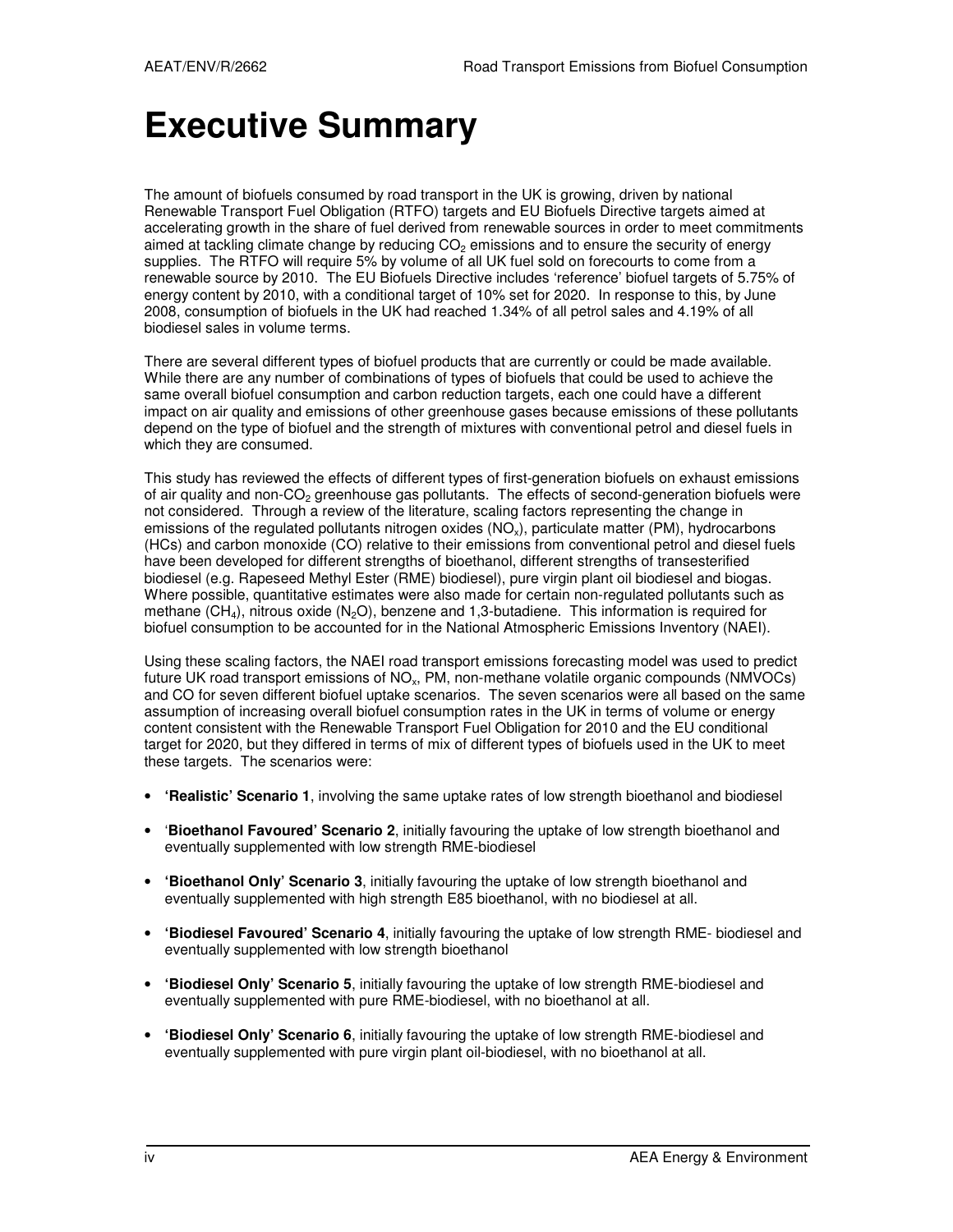• **'Realistic' with biogas consumption by HDV Scenario 7**, involving the same uptake rates of low strength bioethanol and biodiesel, but with 10% of the biodiesel consumed by HDVs replaced with biogas.

The biofuel scenario (Scenario 1) involving equal uptake of bioethanol and RME-biodiesel (referred to as the more 'Realistic' scenario) is expected to lead to the following percentage changes in emissions in 2020, relative to the basecase predictions assuming no biofuel uptake (a negative value indicates a decrease in emissions):

| <b>NOx</b>    | $0.5\%$   |
|---------------|-----------|
| <b>PM</b>     | -16.8%    |
| <b>NMVOCs</b> | -7.8%     |
| CO            | $-22.9\%$ |

Across the whole range of scenarios studied, the changes in emissions relative to the base case would be within the following ranges for all future years:

| <b>NOx</b>    | $-2\%$ to $+2\%$        |
|---------------|-------------------------|
| <b>PM</b>     | -19% to <sub>+</sub> 9% |
| <b>NMVOCs</b> | -10% to +6%             |
| CO            | $-23\%$ to $+3\%$       |

The majority of the scenarios lead to a decrease or no change in emissions. The only scenario that could potentially lead to increased emissions is one concentrated on the uptake of pure virgin plant oil biodiesel.

The impacts of biofuels on non-regulated pollutants are generally more uncertain and depend on biofuel scenario. Overall, air toxic emissions are likely to be reduced, but there could be some scenarios that lead to increases in emissions of benzene and acetaldehyde. Biogas consumption could lead to an increase in methane emissions, though road transport is a very small contributor to UK emissions of this greenhouse gas so the overall impact on future UK emissions of methane is expected to be very small.

The emission scaling factors developed in this study have high levels of uncertainty and in some cases even the directional change in emissions is not certain, especially for the non-regulated pollutants. Further research on emission effects is required on high strength fuel blends if these are likely to become more popular in the UK, e.g. flexible fuelled vehicles (FFVs) that can run on both conventional petrol and high strength bioethanol. Most tests on biodiesel emissions have to date been based on heavy duty vehicles with older engines. Further emission tests are required on diesel light duty vehicles and vehicles, engines and technologies relevant to the UK fleet to improve the reliability of the biodiesel emission scaling factors.

The study has been based on hypothetical assumptions about the future mix of biofuels that could penetrate fuel sales in order to predict the range of possible outcomes on emissions that might ensue. From the emission ranges given above, it is evident that  $NO_x$  emissions from road transport are not likely to be sensitive to the mix of biofuels sold, but emissions of PM, NMVOCs and CO could be. The study has indicated that to more accurately account for biofuel uptake in the NAEI there will be a need for annual statistics to be made available on the volumes and strengths of each type of biofuel sold in the UK. At the moment, such data are lacking with the only data gathered being in terms of total volume of bioethanol and biodiesel released for sale, as provided by HM Revenue & Customs, rather than by type of biofuel or mixture strength. It is recognised that the nature of the biofuel supply industry may make this data collection difficult and may require periodic surveys of suppliers to break down the total volume-based figures collected by HMRC.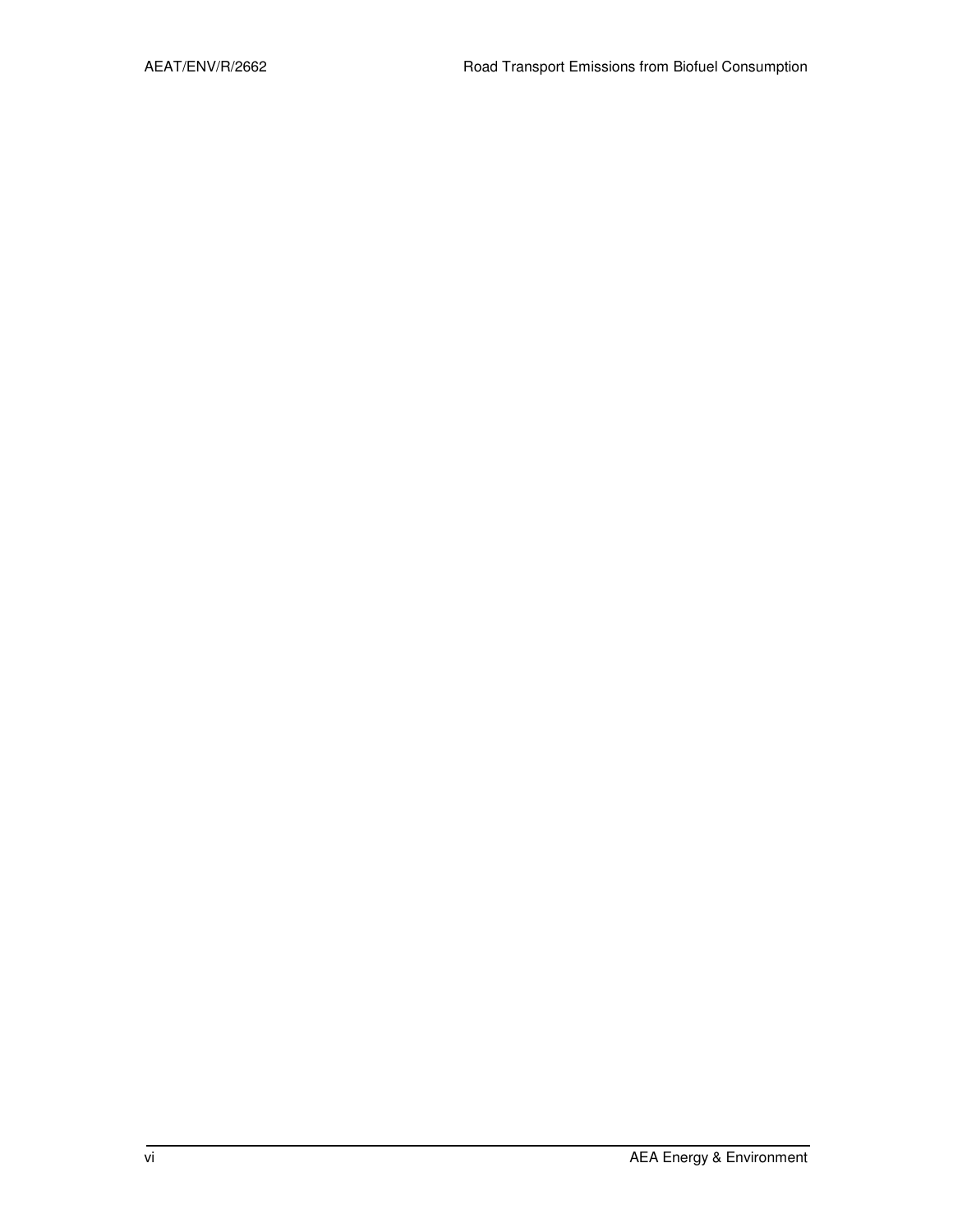# **Contents**

| Low-medium strength bioethanol blends (E5-E25)  4<br>2.1.1       |
|------------------------------------------------------------------|
| 2.1.2                                                            |
| Emission scaling factors for bioethanol blends 6<br>2.1.3        |
| 2.2                                                              |
| 2.2.1                                                            |
| 2.2.2                                                            |
| 2.2.3                                                            |
|                                                                  |
|                                                                  |
|                                                                  |
| SCENARIO 2 - "BIOETHANOL FAVOURED" SCENARIO  13                  |
| SCENARIO 3 - "BIOETHANOL ONLY" SCENARIO  14                      |
| SCENARIO 4 - "BIODIESEL FAVOURED" SCENARIO  14                   |
| SCENARIO 5 - "BIODIESEL ONLY" SCENARIO (RME)  15                 |
| SCENARIO 6 - "BIODIESEL ONLY" SCENARIO (VPO) 15                  |
| <b>SCENARIO 7 - "REALISTIC" SCENARIO WITH BIOGAS CONSUMPTION</b> |
|                                                                  |
|                                                                  |
| <b>Road Transport Emissions Modelling Methodology and</b>        |
|                                                                  |
|                                                                  |
| Results of Biofuel Scenario Emission Projections 18              |
| EMISSION PROJECTIONS OF NO <sub>X</sub> , PM, NMVOCS AND CO 18   |
|                                                                  |
|                                                                  |
|                                                                  |
|                                                                  |
|                                                                  |
|                                                                  |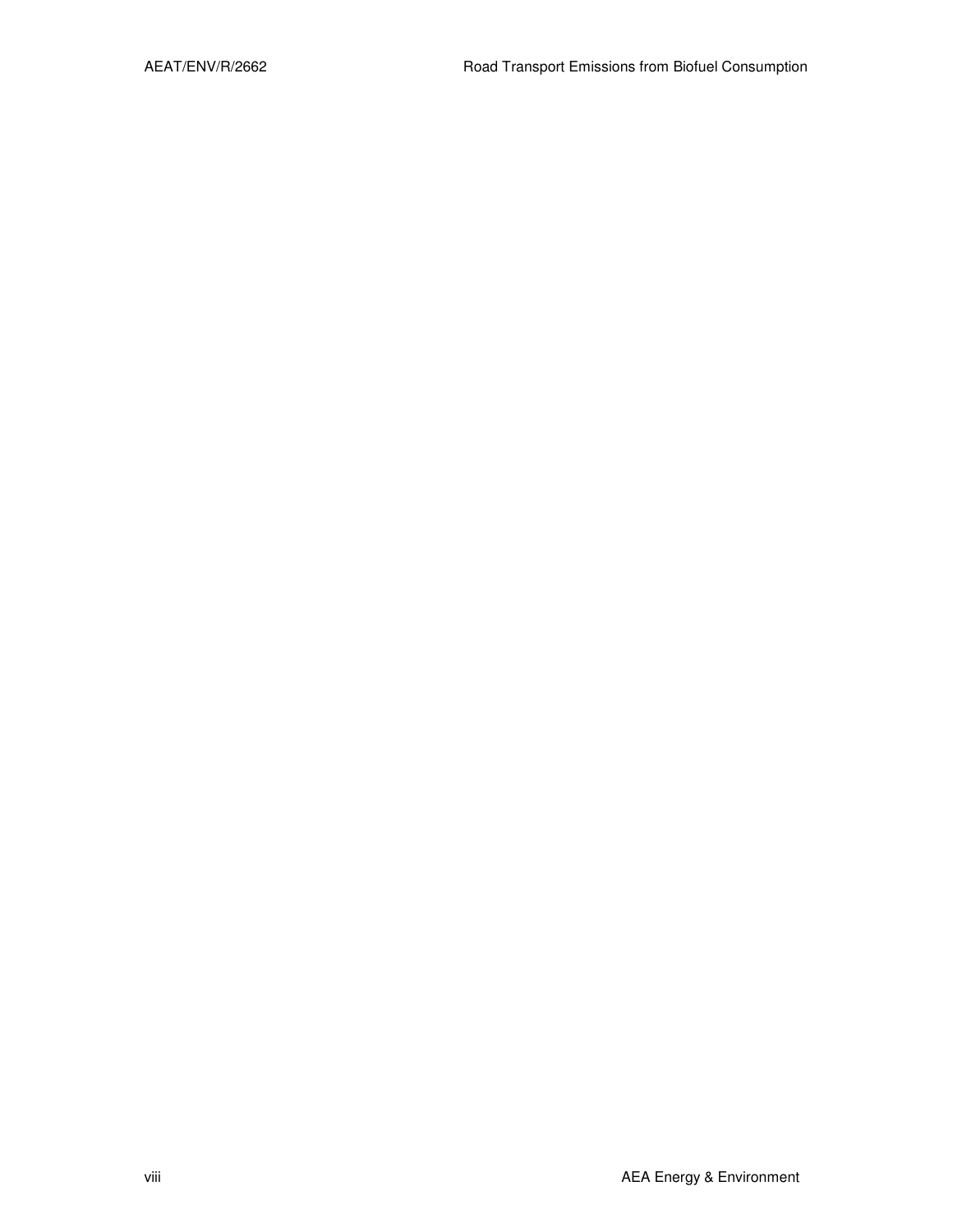# **1 Introduction**

Renewable energy has a critical role to play in meeting Europe's two key energy policy challenges:

- tackling climate change by displacing consumption of fossil fuels with energy sources that overall emit much less carbon; and
- ensuring secure energy supplies by reducing our dependence on imported fossil fuels

The European Commission has proposed that 15% of all the UK's energy (electricity, heat and transport) should come from renewables by 2020. Part of this is expected to be achieved by the uptake of biofuels in the transport sector. Sales of biofuels in the UK are being driven by two main initiatives. The EU Biofuels Directive 2003/30/EC on the promotion of the use of biofuels or other renewable fuels for transport came into force in 2003 (OJ, 2003) requiring Member States to set indicative targets for the use of biofuels in the transport sector by 2005 and 2010. The Directive includes 'reference' targets of 2% biofuel use by 2005 and 5.75% of energy content by 2010. A conditional target of 10% has been set for 2020. The UK government has set a Renewable Transport Fuel Obligation (RTFO) that from April 2008, places an obligation on fuel suppliers to ensure that a certain percentage of their aggregate sales is made up of biofuels (http://www.dft.gov.uk/pgr/roads/environment/rtfo/). The effect of this will be to require 5% by volume of all UK fuel sold on UK forecourts to come from a renewable source by 2010. The 5% by volume target represents the maximum biofuel content allowed by European Specifications to be sold on the forecourts as standard petrol or diesel. The UK is considering setting higher levels post-2010.

In response to these policy drivers, consumption of biofuels in the UK has been rising rapidly in recent years. Current data from HM Revenue & Customs showed that the total quantities of bioethanol and biodiesel released for consumption in 2007 reached 153 and 347 million litres, respectively (June 2008 bulletin on hydrocarbon oil duties at www.uktradeinfo.co.uk/index.cfm?task=bulloil). This represents 0.64% of total petrol sales and 1.36% of total diesel sales in 2007 on a volume basis. This compares with figures of 0.39% and 0.70% of petrol and diesel sales, respectively, in 2006. Consumption of biofuels has been growing very rapidly during 2008 and by June 2008 bioethanol reached 1.34% of all petrol sales and biodiesel reached 4.19% of all biodiesel sales.

Biofuel is a generic rather than a specific description. Biofuels for road transport encompass petrol replacements used in spark-ignition engines, usually ethanol, although butanol is also being pursued, and biodiesel. Biogas is an alternative biofuel used in transport. There is a variety of biofuel feedstocks and these can be broadly categorized as **first generation** and **second generation** biofuels. First generation biofuels are produced from biomass such as sugar or starch crops (e.g. maize and wheat) for bioethanol and animal fats and plant oils for biodiesel using processes that are currently available and economic to run. First-generation biodiesel is usually trans-esterified vegetable oils (e.g. rape seed, sunflower oil etc) or pure vegetable oils (either neat or waste). Second generation biofuels refer to a range of fuels under development and include bioethanol from lignocellulosic biomass feedstocks such as wood and straw, biobutanol, Fischer-Tropsch diesel and hydrogen. They are not yet commercially available, but offer a wider range of feedstocks including, for example, agricultural and forestry waste and their introduction is thought to be necessary in order to meet the more challenging EU conditional target of 10% share of biofuels by 2020. Biogas can be produced from any organic feedstock that is suitable for anaerobic digestion

In the transport sector, biofuels can be used in their pure form or, more commonly as a blend with fossil-fuel based petrol and diesel. At present, biofuels are typically sold in the UK as 5% blends, though this cannot always be assumed. There are particular reasons why blends of 5% or less are more common-place. EU Directive 2003/30/EC on the promotion of biofuels includes a requirement for Member States to ensure specific labelling at sales points. This specifies a labelling scheme where more than 5% biofuel is supplied. No additional labelling is required for biofuels less than 5% in strength. The requirement of specially labelled pumps means filling stations require separate tanks for fuels containing >5% biofuel. The associated infrastructure costs mean that the "readily accessible"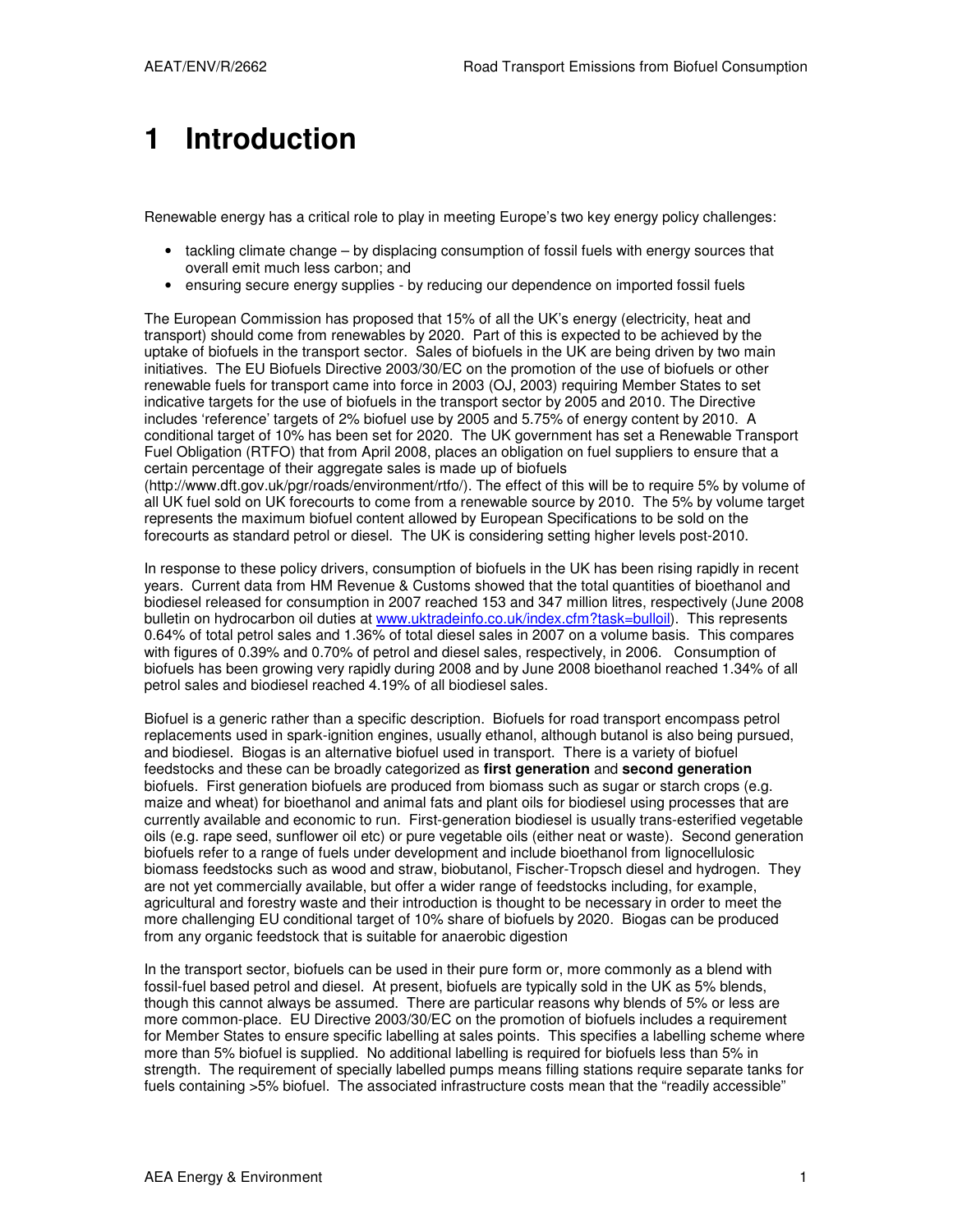biofuels will most frequently be those with <5% biofuel. Another reason is that both modern diesel and petrol fuelled vehicles have fuel systems which include a computer controlled fuel metering system to the injectors. In terms of rheological and thermodynamic properties, a 5% biofuel mineral oil derivative mix behaves sufficiently similarly to the pure diesel or petrol fuel that no adaptation of the engine is required. However, for vehicles running on very high percentages of biofuel the differences are sufficient to require the vehicle's fuelling map to be changed for optimum performance. This makes it very difficult to switch between the two types of fuel. This would be a barrier to the use of high percentage biofuels by drivers who move around the country, given the very small number of high percentage biofuel filling stations. A further barrier to the use of high percentage biofuels is that manufacturers often provide a warranty that is only valid provided that <5% biofuel mixtures are used.

High strength blends of bioethanol (e.g. 85% ethanol/petrol, known as E85) are used extensively in some parts of the world, but this fuel is more of a niche fuel in Europe, mainly in Sweden. So-called flexible fuelled vehicles (FFVs) are on the market that can run on both normal petrol and E85 using just one fuel tank. On these vehicles, the engine can adapt automatically the ignition timing and mixture strength using an ethanol/gasoline sensor. E85 is not currently used widely in the UK.

The wide variety of biofuel feedstocks from so many diverse sources has drawn much attention to their social, economic and environmental costs of production and usage. The Defra website alone has a number of recent reports and reviews in areas that have examined the impacts of biofuel production on biodiversity, deforestation, land use, overall greenhouse gas emissions and on food and commodity prices (see http://www.defra.gov.uk/environment/climatechange/uk/energy/renewablefuel/index.htm). However, these reports generally make only passing reference to impacts on air quality and emissions at the point of consumption. The most detailed assessment was a chapter on air quality in a major review carried out by AEA for Defra on the environmental sustainability of international biofuels production and use (AEA, 2008). This chapter was written by one of the authors of this report from the National Atmospheric Emissions Inventory programme (NAEI), but gave only a qualitative assessment on the directional change in exhaust emissions from a vehicle using different biofuels.

To account for consumption of biofuels in the UK's emissions inventory for road transport and the effect of their uptake on air quality requires a quantitative assessment on the effects of biofuels on exhaust emissions for types of biofuels used in the UK. A scoping study on estimating emissions from biofuel consumption provided an initial set of emission change factors for some biofuels, but it also pointed out that accounting for biofuels in the inventory is severely constrained by information on the types and strengths on biofuel blends sold in the UK (AEA, 2007a). The quantities of different strength blends sold in the UK is information necessary for the inventory because of the non-linearity between emission rates for many air quality and non- $CO<sub>2</sub>$  greenhouse gases and the strength of biofuels mixed with conventional petrol and diesel fuels. The HM Revenue & Customs are currently the only source of national statistics on sales of biofuels in the UK, but provides only the total volume of bioethanol and biodiesel released for consumption in the UK from tax revenues collected, with no information on types of biofuels, feedstocks and the strengths of mixtures in which the fuels were ultimately consumed. Lack of data in this area partly reflects the complex biofuel production and supply chain that currently operates in the UK as a cottage industry, making collection of more detailed national statistics on biofuel consumption difficult.

This report gives a quantitative review of vehicle exhaust emission factors, focusing on types of biofuels that are believed to be used in the UK. The review expands on the assessment of biofuel emission factors made in the NAEI's initial scoping study and builds on the more recent and comprehensive, but qualitative review undertaken for Defra on biofuel exhaust emissions of air quality pollutants (AEA, 2008). The focus is on the regulated pollutants, nitrogen oxides ( $NO<sub>x</sub>$ ), particulate matter (PM), carbon monoxide (CO), hydrocarbons (HC, and the subset of species that excludes methane, known as non-methane volatile organic compounds, NMVOCs) and where information is known, on the non-CO<sub>2</sub> greenhouse gases, methane  $(CH_4)$  and nitrous oxide  $(N_2O)$  and other air toxics that might be affected by biofuel consumption relative to conventional fossil fuels.

The impact of biofuel consumption on future UK emissions from the road transport sector is quantified for the regulated pollutants for a number of different biofuel uptake scenarios that represent the range of outcomes in terms of consumption of different types of biofuels expected within the same overall trend in UK biofuel uptake rates consistent with current EU legislation and national objectives. A qualitative assessment of the impacts on the inventory of non- $CO<sub>2</sub>$  greenhouse gases and other air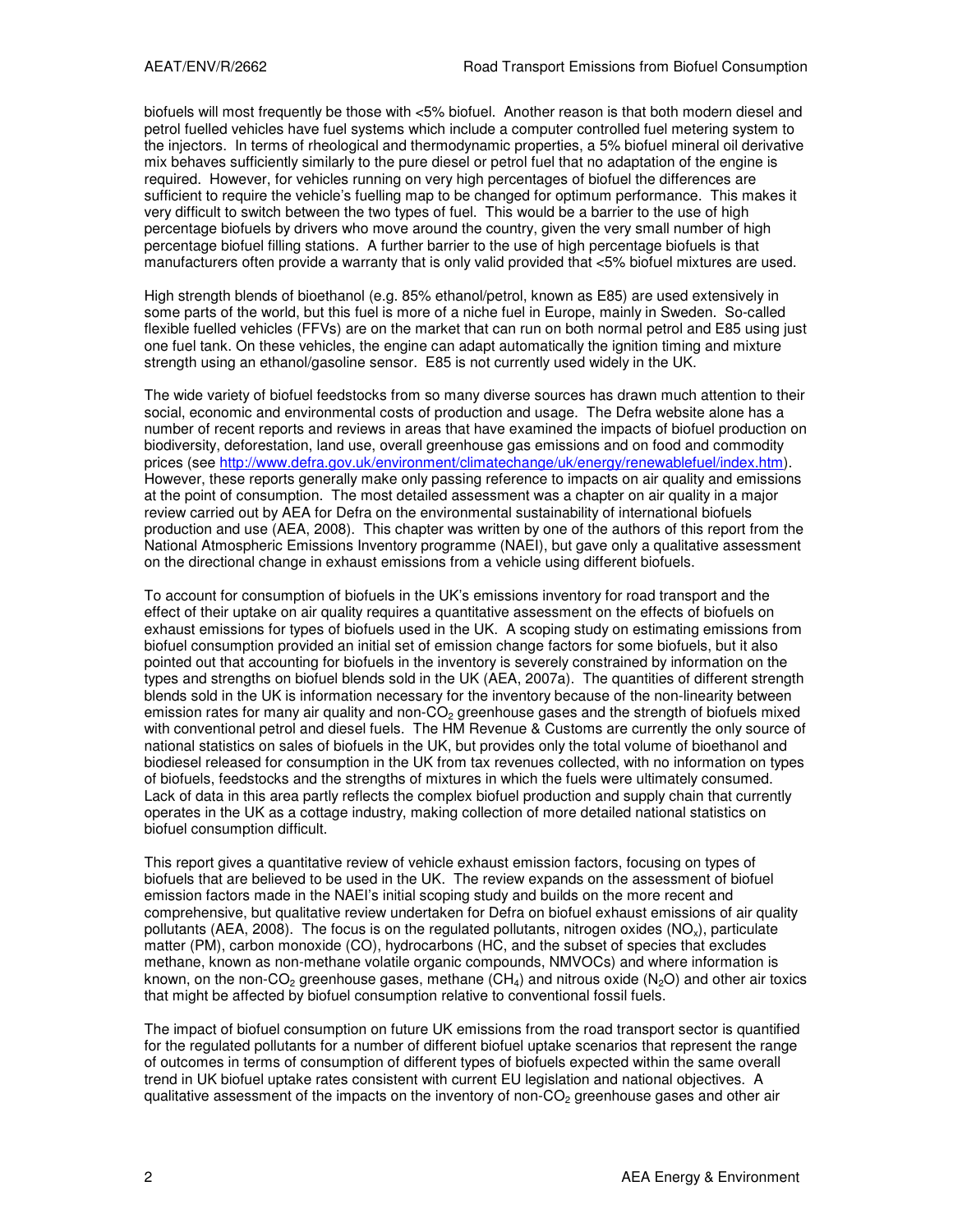toxic emissions is also given. Some of the uptake scenarios investigated represent extreme ranges of potential biofuel consumption patterns, for example where the overall biofuel growth strategy is based solely on bioethanol consumption or solely on biodiesel consumption or an equal mix of both. The scenarios are based on first-generation biofuels currently available. The uptake of second-generation biofuels has not been considered because of the lack of information on the effect of these fuels on emissions, though it is recognized that in the longer term, the penetration of these fuels can be expected. A biogas scenario is also included.

In the absence of figures on projected consumption of specific types of biofuels that will overall ensure that EU legislation and national biofuels obligations will be met, this approach will at least indicate the maximum range of potential outcomes on national road transport emissions expected from the future market penetration of biofuels in the UK and the likely benefits or disbenefits on air quality that will ensue.

The study considers only the impacts on emissions at the point of consumption, i.e. in terms of direct tailpipe emissions from vehicles, and not emissions over the full fuel-cycle including land-use changes, production, supply and distribution of the fuels. It is recognized that for the non- $CO<sub>2</sub>$  greenhouse gases this is inadequate for an overall assessment of the climate change impacts of biofuel consumption where tailpipe emissions of pollutants like  $CH_4$  and  $N_2O$  at point of consumption are likely to be small compared with emissions at other parts of the fuel production and supply chain. But the primary aim of the study is to consider the implications to the road transport sector of the national emissions inventory. For the air quality pollutants, the impact of biofuels on tailpipe emissions at the point of consumption is much more relevant as this will have greater influence on emissions of NO $_{\rm x}$ , PM, CO and other air toxics in urban areas and the attainment of air quality objectives for the protection of human health. Having said this, air quality pollutant emissions at other stages of the fuel chain should not be ignored, for example emissions from forest burning, carried out in parts of the world for land clearance, agricultural processes and fuel distribution. As well as affecting local air quality, these processes can affect regional air pollution and formation of secondary pollutants such as ozone. Considering fuelcycle emissions is outside of the scope of this study.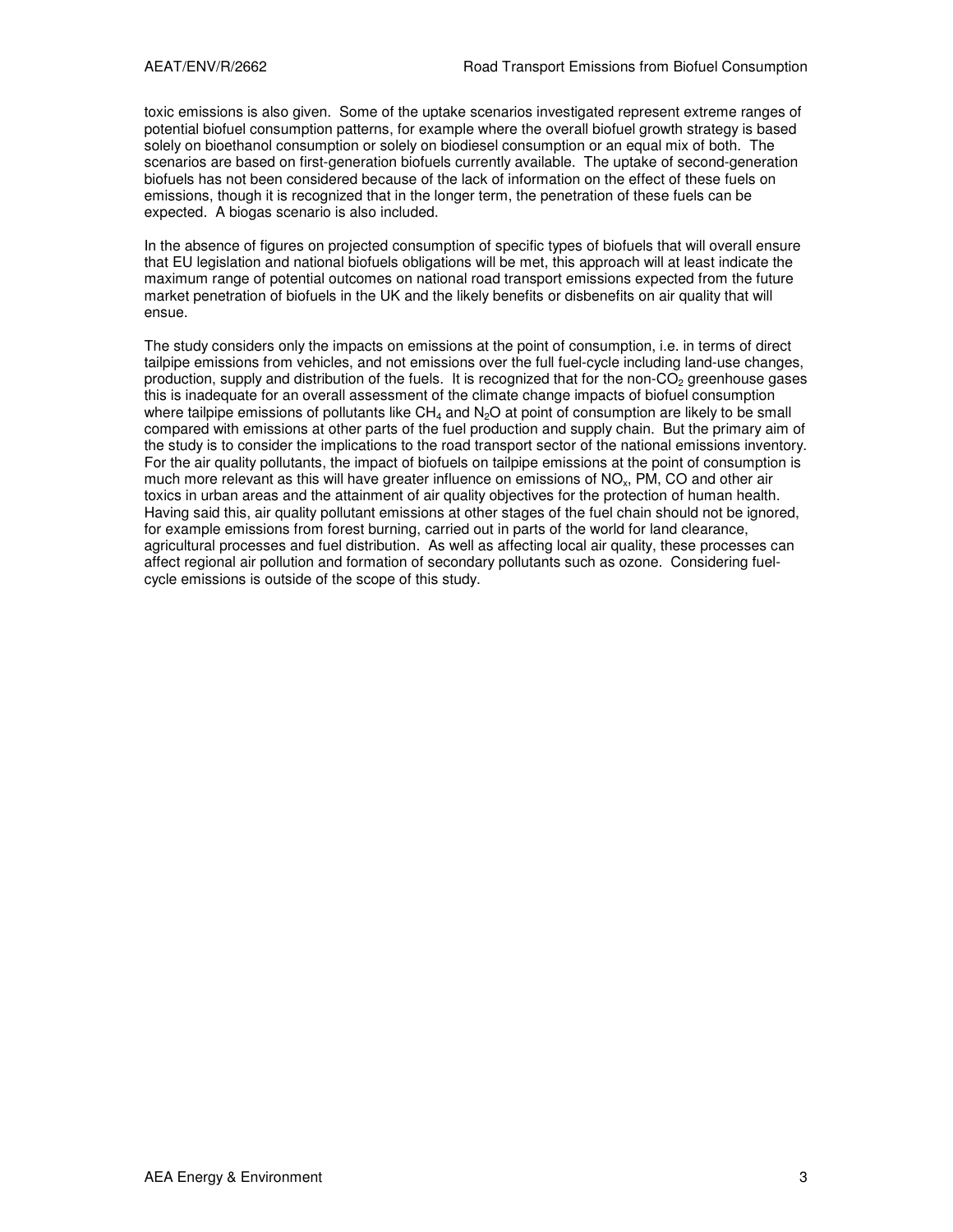# **2 Effect of Biofuels on Vehicle Emissions**

With a few notable exceptions, studies have shown that running a vehicle on biofuels has a varied, and quite often a relatively small effect on exhaust emissions compared with emissions from a petroleumbased fuel. In many cases, there has been conflicting evidence even on the directional change in emissions. This partly reflects the variety of factors influencing emissions and the variability in exhaust emissions from the same type of vehicle running on the same type of fuel. Measured emission rates from a given vehicle depend on the condition of the vehicle, the manufacturer's engine management systems, vehicle design and the way it is driven, so much so that the effect of fuel composition can often be within the emission uncertainty and variability.

The small effect of biofuels on exhaust emissions also reflects the quality of fuel that vehicles and engines have demanded for some years now in fleets in many parts of the world. Motor fuels in Europe are highly refined products and made to within tight specifications. Biofuels must meet equally tight standards and therefore there is little scope for biofuel specifications to be so different from specifications for petroleum-based fuels that it would affect emissions substantially. Bioethanol and biodiesel are virtually sulphur-free, but sulphur levels in conventional, petroleum-based petrol and diesel are also now very low.

The following sections consider different types of biofuels in turn and how these affect emissions. The review is based on the assessment carried out in the previous biofuel sustainability study for Defra (AEA, 2008), using the same literature sources, but a more quantitative interpretation is given. The reports that were assessed were mainly of European and North American origin, but several of these were themselves reviews of information and research carried out in South America, parts of Asia and Australia as well as Europe and North America.

## **2.1 EMISSIONS FROM BIOETHANOL CONSUMPTION**

Bioethanol is mainly used around the world in low strength blends with petroleum-based gasoline (5- 25%). In some regions, it is used at very high strengths (85%) or even in pure, undiluted form. Types of bioethanol are usually referred to as Exx where xx refers to the percentage content by volume of bioethanol in the fuel.

## **2.1.1 Low-medium strength bioethanol blends (E5-E25)**

These are the most common forms of bioethanol used in Europe (E5) and North America (E10). Current European Fuel Quality Directive 2003/30/EC sets limits of 5% ethanol in petrol permitted to be sold in filling stations without using separate, dedicated tanks and re-labelling the pumps. At this strength, vehicles behave similarly to the way they run on pure, conventional petrol and in Europe manufacturers' car warranties are currently valid for running on bioethanol blends up to 5%. In Europe, a conditional target of 10% has been set for the energy content share of biofuels in overall EU petrol and diesel consumption by 2020, subject to amendment of the Fuel Quality Directive, so this may lead to a rise in strengths of bioethanol blends sold. In the U.S., car manufacturers already provide warranties for vehicles running up to 10% ethanol strength.

Five major studies which addressed the effects of bioethanol blends on exhaust emissions were reviewed in this work:

JRC (Ispra, 2006). GAVE (TNO, Netherlands, 2004). AVL (Sweden, 2005). AEA (Harwell, UK, 2002) Kojima and Johnson (2005) Yacobucci 2006 (CRS for the U.S. Congress, 2006).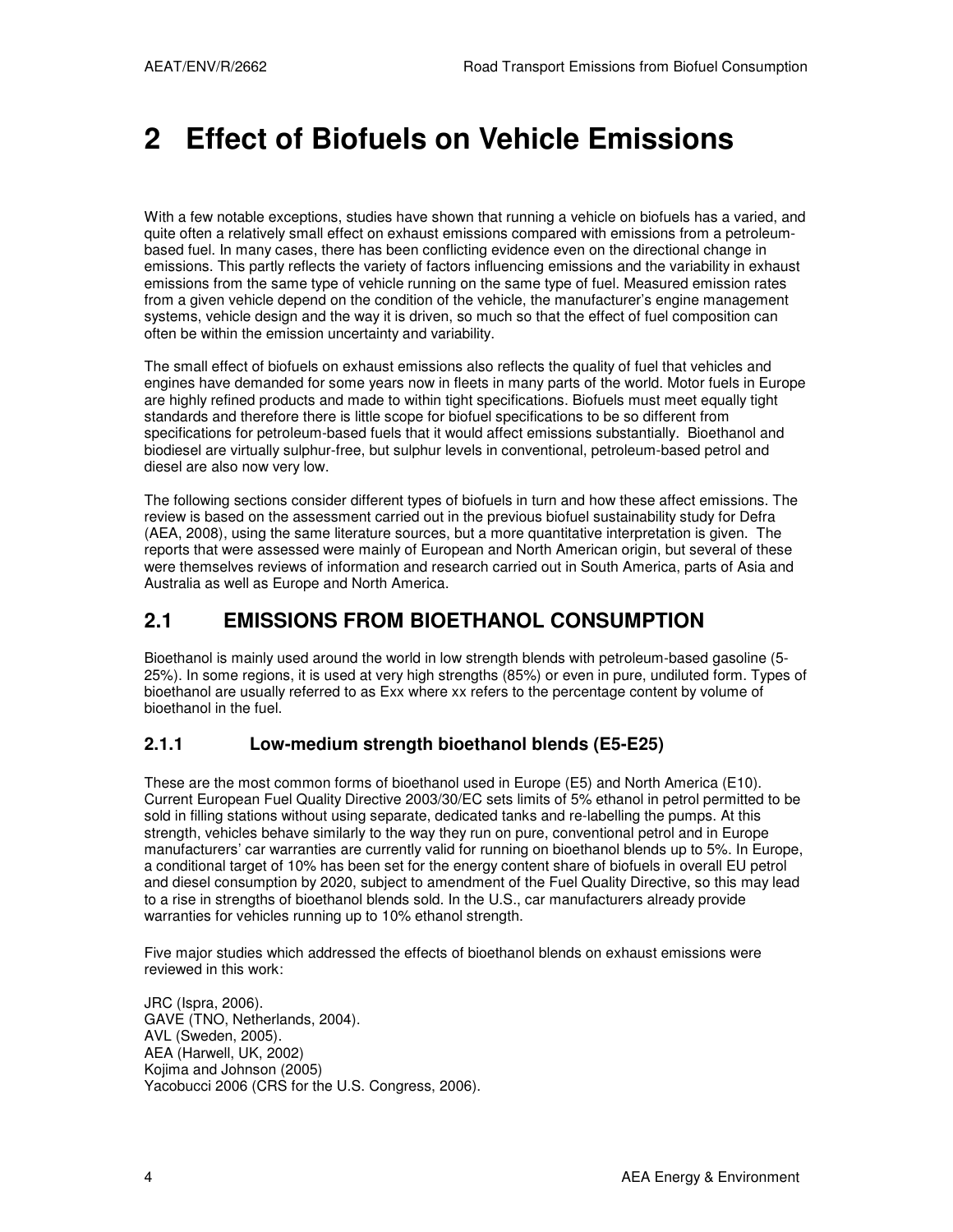These studies showed a high degree of variability in the effect of low strength bioethanol blends on emissions and the available literature does not always present a consistent picture. The pollutants CO and PM are the only pollutants that show a clear downward trend in emissions from E5-E10 compared with fossil-fuel based petrol, indicating positive benefits of bioethanol. Results for hydrocarbons are mixed, with some studies showing significant reductions and others showing significant increases in emissions, though the majority of studies do suggest a decrease in emissions. Results for NO<sub>x</sub> are also mixed, but overall probably suggest no change or a very small change in emissions. Where measurements have been made, the studies consistently show a reduction in PM emissions for biofuels relative to petrol, but since emissions of PM from petrol engines are normally very small compared with those from diesel vehicles, the apparent benefits of E5-E10 are not significant.

Where benefits are most likely to be shown are in emissions from older generation cars and 2-stroke vehicles (e.g. mopeds and motorcycles and small cars). These vehicles do not have emission control systems and exhibit significantly higher CO emissions. PM emissions from 2-stroke engines can be high because of the burning of lubricating oil in the engines, so for these vehicles running on E5-E10 brings real benefits. The presence of oxygen in the fuel assists more complete combustion.

Studies have consistently shown reductions in air toxics like benzene and 1,3-butadiene. For benzene, this will in part be because of partial displacement of this component of petroleum-based petrol.

One pollutant which shows a significant increase in emissions when switching to E5-E10 is acetaldehyde. Although emitted in very small quantities, and largely controlled by catalytic converters, emissions can increase 5 fold for E10. Acetaldehyde is considered a toxic air pollutant as defined by the U.S. Clean Air Act and is one of the precursor volatile organic compounds involved in ground-level ozone formation. It is emitted through incomplete oxidation of ethanol in the engine. Acetaldehyde is also a precursor to peroxy acetyl nitrate, known as PAN, another ingredient of photochemical smog formed in stagnant air in warm summer climates causing eye irritation and respiratory problems.

There is evidence to suggest that methane emissions are reduced by switching to bioethanol, though emissions of methane from normal petrol-driven vehicles are very low anyway. There is no evidence to suggest bioethanol has any effect on exhaust emissions of  $N<sub>2</sub>O$ .

As well as emissions from the exhaust due to incomplete combustion, hydrocarbons are also emitted from petrol vehicles due to evaporation of fuel vapour from the fuel tank and the vehicle's fuel delivery system, a process that depends on the vapour pressure of the fuel, ambient temperature conditions and whether the car is fitted with a carbon canister device for evaporative emission control. Fuel quality regulations in Europe and North America set maximum limits on the vapour pressure of petrol that can be sold during the summer months so as to reduce evaporative emissions which can be significant in hot climates. However, adding small quantities of ethanol to petrol (from 0 to 10% by volume (v/v)) has the effect of increasing the vapour pressure of the fuel making it difficult for refiners to meet the fuel quality limits. The European Union is currently considering this issue with a view to possibly relaxing the 60 kPa limits on summer RVP (Reid Vapour Pressure) for bioethanol fuel blends in order to encourage the uptake of stronger blends, up to E10, in Europe by amendment to the Fuel Quality Directive. The potential increase in evaporative emissions during the summer months that would occur by this step will be largely mitigated by the continual fitting of carbon canister control devices and fuel injection systems on the vast majority of the European car fleet by 2020. A recent modelling study by AEA for the Department for Transport estimated that increasing fuel RVP from 60 to 68 kPa during the summer months as a means of promoting the uptake of 10% bioethanol would increase total hydrocarbon emissions in Europe by 0.7% in 2010 and 0.35% in 2020 during the summer due to the increase in evaporative emissions from vehicles (AEA 2007b).

Medium strength blends of bioethanol such as E25 are not commonly used in Europe. Evidence on how bioethanol of strengths of around 25% affect emissions could not be found, but there is no clear indication that, qualitatively, the effects on exhaust emissions are any different to those of the weaker blends. However, one key difference will be the impact on evaporative emissions. Further increasing the ethanol content of petrol above around 10% actually reduces fuel vapour pressure of the mixture, so that for blends of this strength, the vapour pressure will be no higher than for the petroleum-based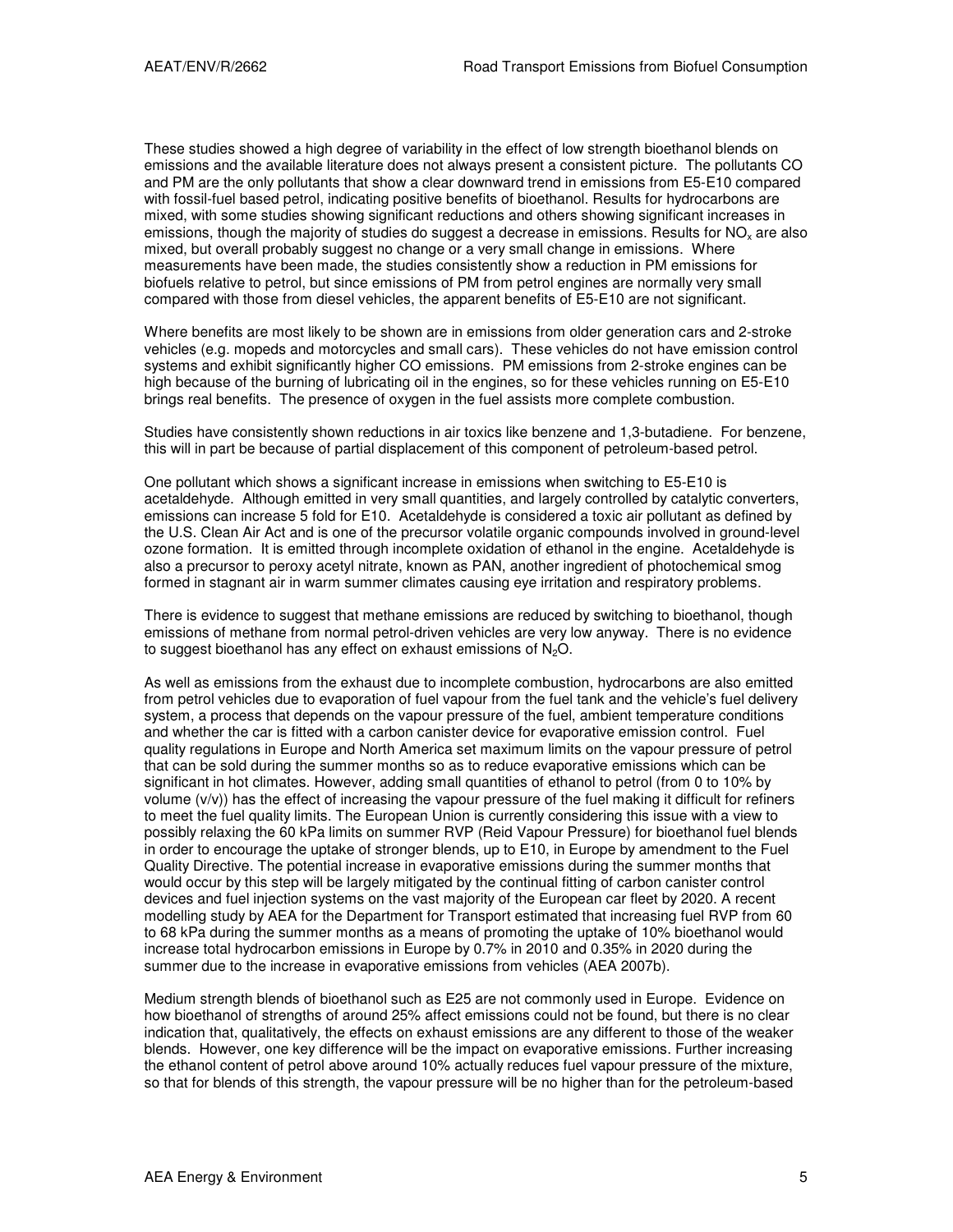petrol. For this reason, one would not expect any significant change in evaporative losses from vehicles. Measurements have shown that the vapour pressure of ethanol blended petrol peaks at around 10% and decreases thereafter with increasing ethanol content.

## **2.1.2 High strength bioethanol blends (E85)**

High strength bioethanol blends such as E85 are used extensively worldwide, though not in as significant amounts as low strength blends. Brazil is the main exception where a substantial part of the fleet runs on E85 and even neat ethanol. E85 is more of a niche fuel in Europe (mainly in Sweden) and in the U.S. Standard car engines can run on bioethanol blends up to about 20% without any noticeable difference in performance, but cannot run on E85 without engine re-tuning and other adaptations. In the U.S. and Sweden, so-called flexible fuelled vehicles (FFVs) are on the market that can run on both normal petrol and E85 using just one fuel tank. On these vehicles, the engine can adapt automatically the ignition timing and mixture strength using an ethanol/gasoline sensor.

The necessary re-tuning of the engine, different physical characteristics of neat ethanol compared with petrol and different behaviour during cold starts probably explains why the effects of E85 on emissions appears to be quite different to that of low strength blends. Research on emissions from vehicles running on E85 is not conclusive but studies in the U.S. Auto/Oil Air Quality Research programme, quoted in the review of Kojima and Johnson (2005) for the World Bank, tends to suggest little overall effect on CO and total HC emissions, but reductions in NO<sub>x</sub> emissions. This is contrary to trends observed by low strength bioethanol blends. There are also significant reductions in toxics like benzene and increases in acetaldehyde emissions. Research suggests that the mix of organic compounds in the hydrocarbons emitted from E85 is different to those emitted from pure petrol, such that even if total hydrocarbon emissions are unaffected, their ozone forming potential is lower. PM emissions are lower for E85. It has to be said that these conclusions are based on fairly old vehicle technologies and further research is required to confirm the trends for more modern vehicle technologies with abatement systems characterised by much lower emissions.

## **2.1.3 Emission scaling factors for bioethanol blends**

Based on the available literature where quantitative information was given on the effects of bioethanol relative to petroleum-based petrol, the scaling factors shown in Table 2.1 are estimated for E5-E15 blends and E85. These represent change factors for exhaust emissions of each pollutant relative to emissions from petroleum-based ultra-low sulphur petrol commonly sold in the UK. They are assumed to apply to all types of petrol vehicles over all drive cycles in the absence of further information.

For the low strength blends, up to E15, the effects are assumed to be linear with strength of the blend, with the effects becoming greater as the ethanol volume content increases. For the high strength E85 blends, the scaling factors are much more uncertain estimates because of lack of quantitative information on vehicles representative of the UK fleet. For example, the evidence from the U.S. of there being a reduction in  $NO<sub>x</sub>$  was largely based on tests on old cars running on re-formulated gasoline. Thus, we have made a cautionary assumption that on modern petrol vehicles, converting to E85 has no effect on NO<sub>x</sub>. A similar assumption is made for CO and HC emissions as even though there is evidence for a reduction in emissions of these pollutants, other studies have suggested at there being no change. For PM, the scaling factor for E85 is estimated assuming some decrease would be expected. For benzene, 1,3-butadiene and methane emissions, an approximately linear reduction in emissions is assumed to be extended from the low strength blends to E85 due to displacement of the hydrocarbons in the petrol giving rise to their emissions from incomplete combustion.

Evaporative emissions of VOCs from cars are calculated in inventories from equations relating emissions to fuel vapour pressure (RVP) and ambient temperature conditions. It is assumed that for E5-E15, the RVP of the fuel is increased by 10 kPa in summer months, so there is an increase in evaporative emissions of HCs relative to the base fuel. As the bioethanol strength further increases, the RVP decreases, so for E85 bioethanol, it is assumed that the RVP is reduced to the same level as for the base fuel and hence there is no increase in evaporative emissions.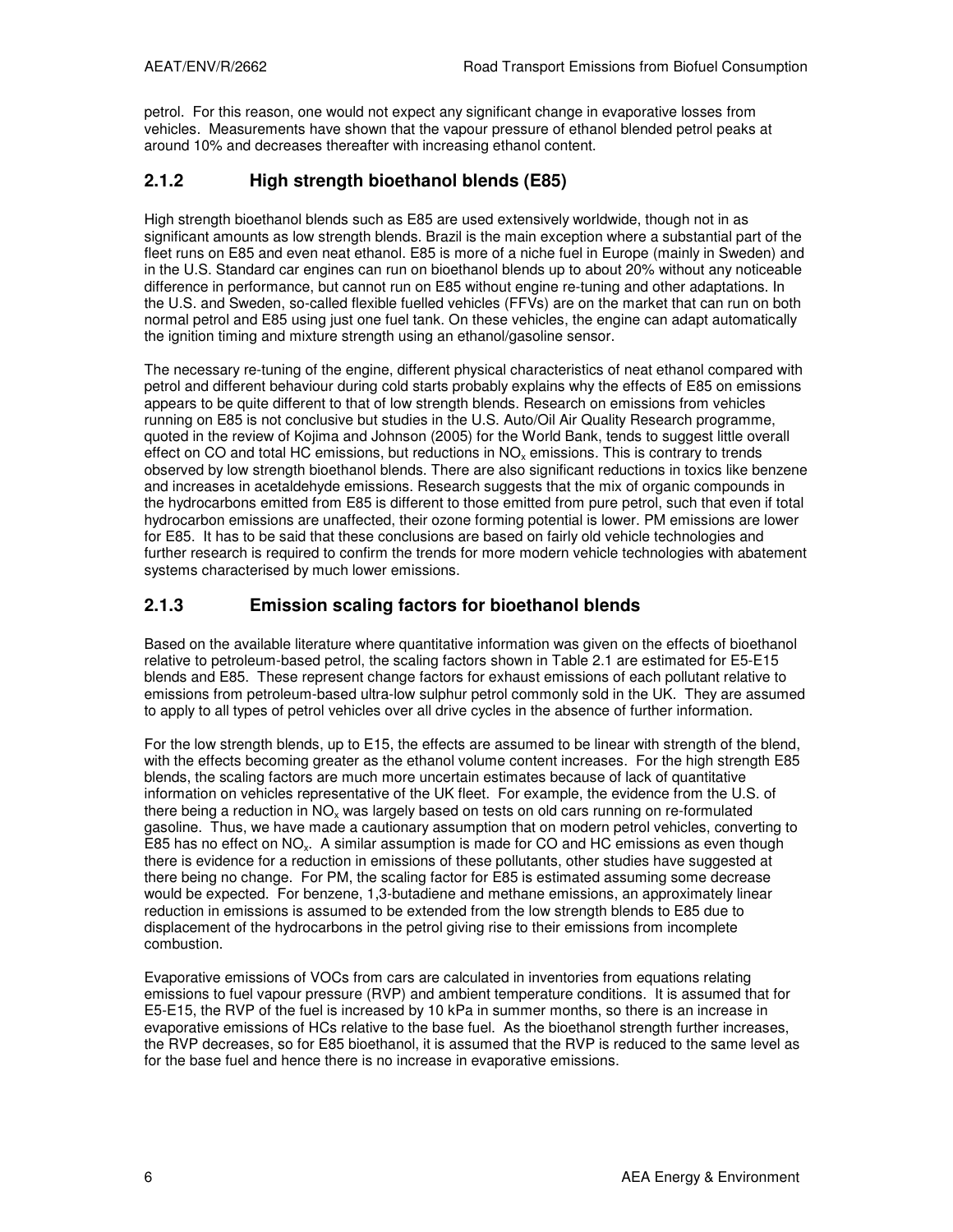|     | HC    | <b>CO</b>        | NO <sub>x</sub>  | <b>PM</b> |
|-----|-------|------------------|------------------|-----------|
| E5  | 0.975 | $\overline{0.9}$ | $\overline{1.0}$ | 0.8       |
| E10 | 0.95  | 0.8              | 1.0              | 0.6       |
| E15 | 0.925 | 0.7              | 1.0              | 0.4       |
|     |       |                  |                  |           |
| E85 | .0    | 1.0              | 1.0              | 0.8       |

#### **Table 2.1 Emission scaling factors for different blends of bioethanol relative to base petrol (ULSP)**

|                 | <b>Benzene</b> | 1,3-butadiene | Acetaldehyde | CH <sub>4</sub> | $N_2$ O |
|-----------------|----------------|---------------|--------------|-----------------|---------|
| E <sub>5</sub>  | 0.9            | 0.925         | 2.5          | 0.925           |         |
| E <sub>10</sub> | 0.8            | 0.85          | 5.0          | 0.85            |         |
| E <sub>15</sub> |                | 0.775         | 7.5          | 0.775           |         |
|                 |                |               |              |                 |         |
| E85             | U.             |               | l U          |                 |         |

# **2.2 EMISSIONS FROM BIODIESEL CONSUMPTION**

Biodiesel is used both in dilute (5-10%) blends with petroleum-based diesel and in neat form. It can be obtained from esterification of vegetable oils and animal fats or consumed as virgin plant oil. Feedstocks vary around the world with the most common vegetable oils being rapeseed oil (common in Europe for rapeseed methyl ester, RME), soybean oil (common in the U.S. for soybean methyl ester, SME), sunflower oil and palm oil.

Five major studies which addressed the effects of biodiesel blends on exhaust emissions were reviewed in this work:

USEPA (2002) JRC (Ispra, 2006). GAVE (TNO, Netherlands, 2004 Kojima and Johnson (2005)

As for bioethanol, these studies showed a high degree of variability in the effect of biodiesel on exhaust emissions and the available literature does not always present a consistent picture. The majority of studies have been carried out on heavy duty diesel vehicles or engines, emissions from which vary significantly with duty cycle. The US Environmental Protection Agency (USEPA) carried out a comprehensive analysis on emission test results for a variety of biodiesel products based on studies made predominantly in the U.S. (USEPA, 2002). The other studies and reviews on the impacts of biodiesels on emissions that were examined all referred to the USEPA study and come to consistent conclusions.

The available information indicates that emissions from light duty vehicles might respond differently to biodiesel than emissions from heavy duty vehicles for some pollutants and that emissions from virgin plant oil are different from esterified vegetable oils.

Unlike for vehicles running on petrol, evaporative emissions are not a concern for diesel-fuelled vehicles. This is because diesel fuel is much less volatile than petrol so the propensity of fuel vapour to be emitted from the vehicle by evaporation is much lower.

## **2.2.1 Biodiesel from esterified oils**

Research has consistently shown a reduction in hydrocarbon and CO emissions from diesel vehicles running on biodiesel from esterified oils. This is not surprising given that biodiesel contains a significant amount of oxygen in the fuel (~10% by weight (w/w)) thus helping to oxidise unburnt fuel. The most serious emission and air quality problems associated with diesel are NO<sub>x</sub> and PM emissions. For these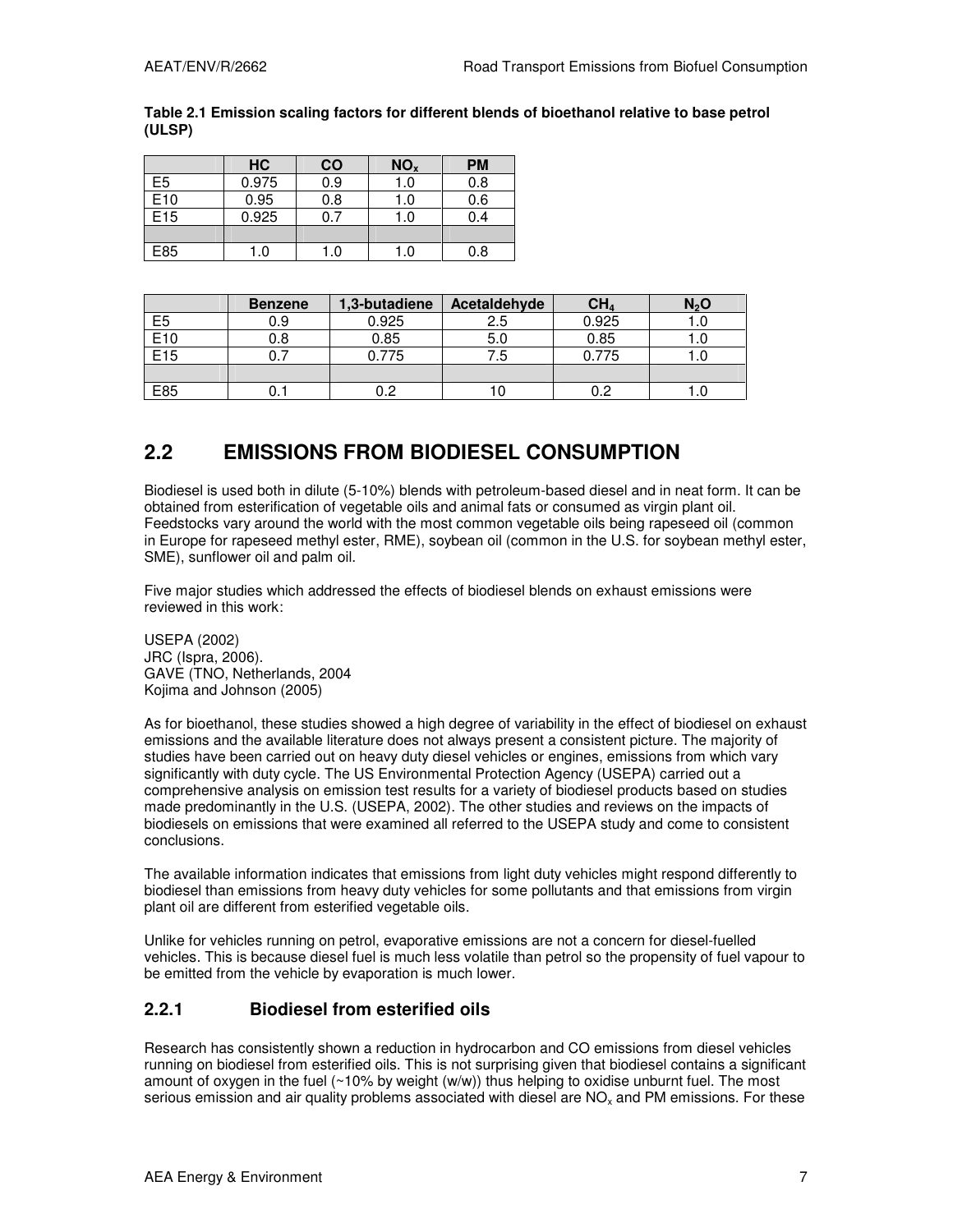pollutants, the effects observed have not been so consistent even in terms of directional change, but have tended to suggest a small increase in  $NO<sub>x</sub>$  and a decrease in PM emissions relative to petroleumbased diesel. Emissions of toxics such as polyaromatic hydrocarbons show a fairly consistent decreasing trend in emissions.

From analysis of a large body of data, the USEPA developed relationships between the emission change factor (as a percentage change relative to base diesel) and the percentage of esterified oilbased biodiesel in the blend, up to 100 % (i.e. neat biodiesel), for each pollutant. Different equations were available for both RME and SME types of biodiesel. The USEPA report points out that no tests had been carried out on the effects of biodiesel on vehicles equipped with advanced systems like particulate traps and exhaust gas recirculation, so these change factors may not be applicable to these vehicles. However, the report states that they have no reason to believe that the impacts of biodiesel on emissions from these more modern vehicles will be any different to those from older vehicles.

Another point to note is that the number of studies on the effects of biodiesel on emissions from light duty diesel vehicles (such as cars and vans) are much fewer than the number of studies on heavy duty vehicles and the USEPA report acknowledges that it cannot say for certain that the trends observed above, based on heavy duty engines, will apply to light duty vehicles. The information in the USEPA and JRC reports hint at conflicting evidence on even the directional change in emissions from light duty vehicles. The apparent anomalies might be real due to differences in test cycles used or might be statistically less significant owing to the smaller number of tests on light duty vehicles. The issue is, however, relevant to much of Europe where a high proportion of light duty vehicles run on diesel and suggests further research is required on light duty vehicle emissions running on biodiesel.

The JRC is continuing research in this area in Europe and tests continue to show a variation in emission effects. In the UK, Ricardo is examining the effect of biodiesel on new diesel technologies associated with emerging Euro 6 vehicles (post–2010 standards). It is too early to come to conclusions, but some differences in emissions between biodiesel and diesel have been observed. The composition of particulate matter emitted from diesel exhausts could be significantly different between biodiesel and diesel due to the potentially different chemical composition of the fuels. The impact this could have on health responses to PM exposure is not known.

The USEPA study also examined emissions data for biodiesel produced from different types of feedstocks and found these showed different effects. For example, animal fat-based esterified diesel blends showed more beneficial effects on PM emissions than rapeseed and soybean oil-based diesel blends. The animal fat-based blends also showed less negative effects on NO<sub>x</sub> emissions than did the rapeseed and soybean oil-based diesel blends which acted similarly.

These studies have suggested that overall air toxic emissions are reduced when biodiesel is added to conventional diesel, but the situation for individual types of air toxics is not so clear. Emissions of PAH species are generally reduced, but benzene emissions might be increased.

## **2.2.2 Virgin plant oil**

Virgin plant oil (without esterification) can also be used in pure form or blended with petroleum-based diesel fuel. Fuel blends can be used in unmodified engines whereas pure virgin plant oil generally requires some engine conversions using retrofit systems for the vehicle to run. Such conversions and engine re-calibrations can affect emissions and these factors may partly explain the different change effect trends shown for virgin plant oil compared with esterified oils.

The effects of virgin plant oil on exhaust emissions are varied and not always consistent. These fuels were excluded from the detailed analysis by the USEPA because of the far fewer studies undertaken. These fuels have less superior physical and combustion properties than the esterified versions and may also be of variable quality. Vehicles running on these fuels tend to show less beneficial impacts than ester-basted fuels with the possible exception of NO<sub>x</sub> where it may show some benefits. The report by JRC suggests large increases in CO and HC emissions. The situation is not clear for PM with both increases and decreases in emissions from virgin plant oil observed.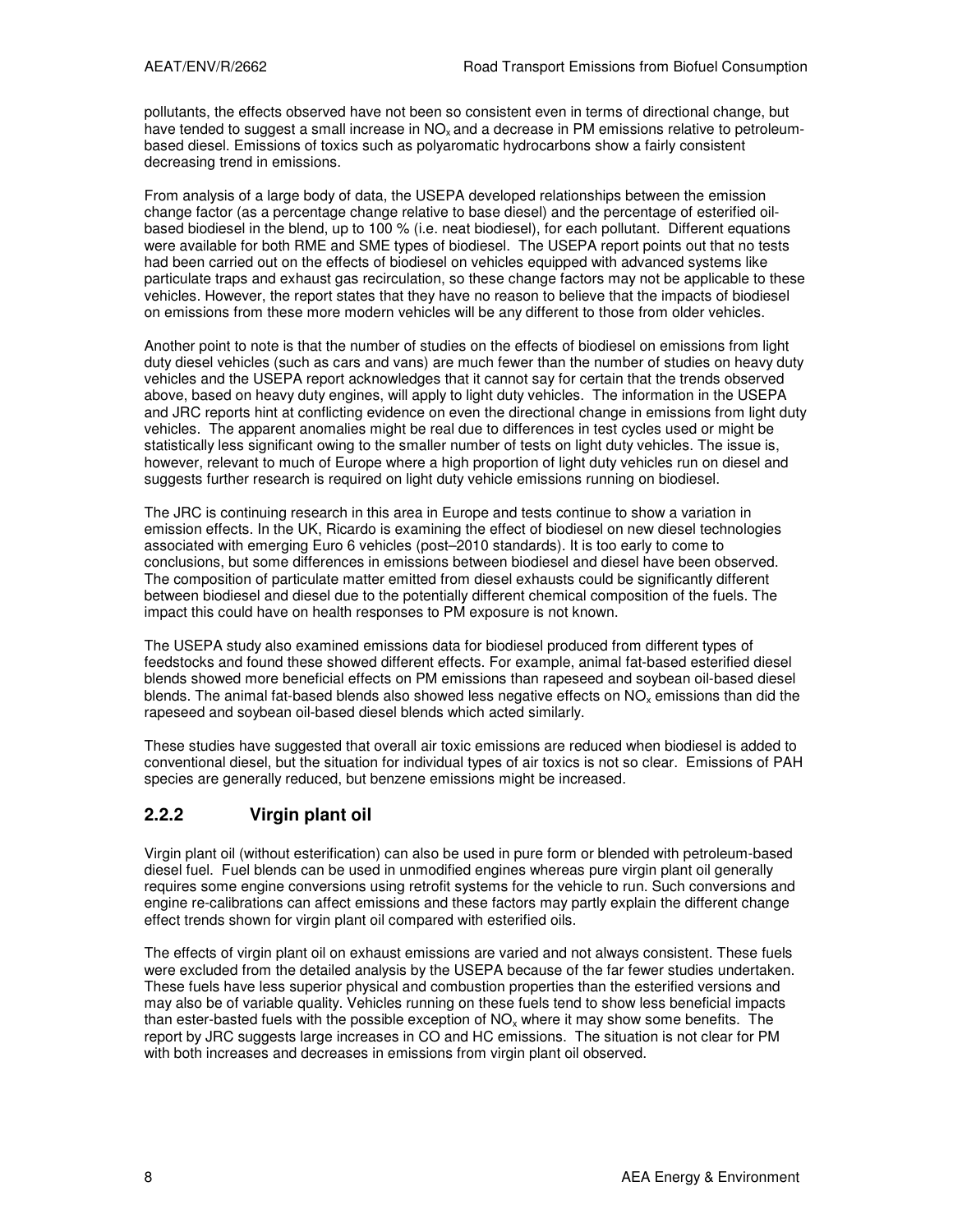### **2.2.3 Emission scaling factors for biodiesel blends**

The USEPA report gives equations relating the emission change factor for different pollutants (CO, HC,  $NO<sub>x</sub>$  and PM) to the percentage content of esterified oil-based biodiesel in the blend. The equations are based on correlations observed between emissions from heavy duty vehicles and engines and the biodiesel content of the fuel. The correlations indicate that all pollutants decrease with increasing biodiesel content except  $NO<sub>x</sub>$  which increases. For RME biodiesel blends, the equations are in the functional form:

% change in emissions =  $100 \times \exp[(A \times (% \text{ biodesel})) - 1]$ 

with values of A given for each pollutant; %v/v refers to the percent by volume of RME biodiesel in the fuel.

These equations were used to calculate the scaling factors shown in Table 2.2 for 5%, 10%, 15% and 100% RME-biodiesel blends, referred to as B5-B100. These represent change factors for exhaust emissions of each pollutant relative to emissions from petroleum-based ultra-low sulphur diesel commonly sold in the UK. They are assumed to apply to **heavy duty vehicles**.

Based on consideration of evidence given in the USEPA and JRC reports, a corresponding set of scaling factors was estimated for **light duty vehicle emissions** shown in Table 2.3. The assumptions made here is that the change in emissions of CO and HC from LDVs for a given strength of biodiesel up to 15% is half as much as the change in emissions of these pollutants from HDVs for the same strength of biodiesel. For NO $_{\rm x}$  it is assumed no change in emissions occurs for LDVs (i.e. the scaling factor is 1.0). For PM, the change in emissions from LDVs for a given strength of biodiesel up to 15% is assumed to be twice as much as the change in emissions of these pollutants from HDVs for the same strength of biodiesel. For 100% RME-biodiesel, the scaling factors for LDVs are assumed to be the same as for HDVs.

In the absence of further information, these change factors are assumed to apply over all drive cycles.

As stated earlier, the trend in emissions from diesel vehicles running on 100% virgin plant oil is quite different to those observed for esterified oils. The USEPA report notes that the emission correlations developed for esterified oils do not apply to virgin plant oils and in general the virgin plant oils show less beneficial effects for CO, HC and PM emissions. This evidence was substantiated in the JRC report. Based on these reports, the scaling factors in Table 2.4 are proposed for LDVs and HDVs running on virgin plant oil. The factor for PM is very uncertain, but is assumed to be the same as for CO and HC indicating an increase in emissions relative to conventional diesel on the basis of incomplete combustion. Clearly further measurements are needed in this area of emissions for virgin plant oils.

For the non-regulated pollutants, it is at best only possible to make qualitative statements on the effects of biodiesel. These are summarised in Table 2.5 for esterified and virgin plant oil biodiesel where a  $\sqrt{ }$  symbol indicates a reduction in emissions relative to conventional diesel, a X symbol indicates an increase in emissions and a O symbol indicates no effect. Emissions of overall toxics from virgin plant oil biodiesel are not known and cannot be even qualitatively assessed.

#### **Table 2.2 Emission scaling factors for different blends of rapeseed methyl ester (RME) biodiesel relative to base diesel (ULSD):**

|                  | <b>HEAVY QUILY VEILICIES.</b> |           |                 |           |  |  |  |
|------------------|-------------------------------|-----------|-----------------|-----------|--|--|--|
| <b>RME</b>       | HC                            | <b>CO</b> | NO <sub>x</sub> | <b>PM</b> |  |  |  |
| B <sub>5</sub>   | 0.95                          | 0.98      | 1.00            | 0.98      |  |  |  |
| <b>B10</b>       | 0.89                          | 0.96      | 1.01            | 0.95      |  |  |  |
| <b>B15</b>       | 0.84                          | 0.94      | 1.01            | 0.93      |  |  |  |
|                  |                               |           |                 |           |  |  |  |
| B <sub>100</sub> | 0.31                          | 0.66      | 1.08            | 0.62      |  |  |  |

#### **Heavy duty vehicles:**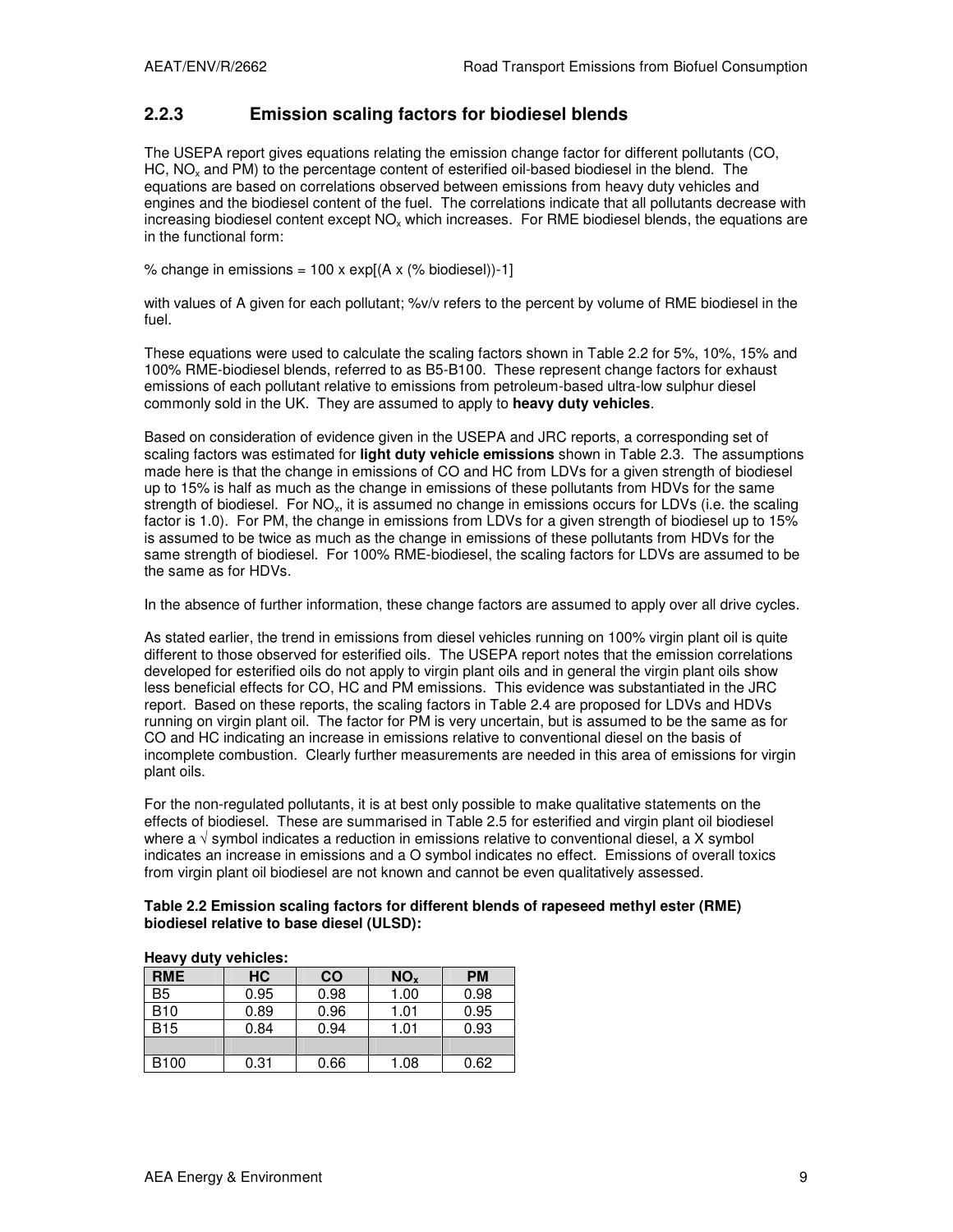**Light duty vehicles:** 

**Table 2.3 Emission scaling factors for different blends of rapeseed methyl ester (RME) biodiesel relative to base diesel (ULSD):** 

| Light duty verlicles: |      |           |                 |           |  |  |
|-----------------------|------|-----------|-----------------|-----------|--|--|
| <b>RME</b>            | HC   | <b>CO</b> | NO <sub>x</sub> | <b>PM</b> |  |  |
| B <sub>5</sub>        | 0.97 | 0.99      | 1.00            | 0.95      |  |  |
| <b>B10</b>            | 0.95 | 0.98      | 1.00            | 0.91      |  |  |
| <b>B15</b>            | 0.92 | 0.97      | 1.00            | 0.86      |  |  |
|                       |      |           |                 |           |  |  |
| B <sub>100</sub>      | 0.31 | 0.66      | 1.08            | 0.62      |  |  |

## **Table 2.4 Emission scaling factors for pure virgin plant oil (VPO) biodiesel relative to base diesel (ULSD): all vehicles**

| <b>VDO</b> | HС   | NΩ<br>ЭО<br>$\boldsymbol{\mathcal{L}}$ |          | PМ         |
|------------|------|----------------------------------------|----------|------------|
| 00%        | r. I | ∽<br>ں.،                               | $.00 \,$ | ∽<br>. . ب |

#### **Table 2.5 Directional change in emissions of non-regulated pollutants from esterified and virgin plant oil biodiesel relative to emissions from petroleum-based fuels**

|            | All toxics | <b>Benzene</b> | 1,3-butadiene | <b>PAHs</b> | CH4 | $N_2O$ |
|------------|------------|----------------|---------------|-------------|-----|--------|
| <b>RME</b> |            | ,,             |               |             |     |        |
| <b>VPC</b> |            |                |               |             |     |        |

√ indicates a likely decrease in emissions relative to petroleum-based fuel (i.e. a beneficial effect)

O indicates weak effect or no clear trend, with equal evidence for increase and decrease in emissions relative to petroleumbased fuel (i.e. no clear effect)

X indicates a likely increase in emissions relative to petroleum-based fuel (i.e. negative effect)

# **2.3 EMISSIONS FROM BIOGAS CONSUMPTION**

Biogas is not widely used as a transport fuel, but it finds greater popularity in some parts of the world, for example, in Sweden, where there are several thousand cars and buses running on biogas. In other countries and regions, including the UK, vehicles running on biogas remain a niche area.

Biogas is derived from renewable sources such as sewage, landfills and agricultural waste materials and depending on the source the composition of raw biogas differs greatly. Raw biogas from landfills contains 30-70% methane, the remainder being mixtures of air, water vapour, hydrogen, carbon monoxide and potentially other impurities. Raw biogas from agricultural waste contains around 65-85% methane, with carbon dioxide being the other main constituent, but there may also be trace levels of sulphur compounds such as hydrogen sulphide  $(H<sub>2</sub>S)$ . Because of these variations in methane content and other impurities, the use of biogas in modern vehicles usually requires the upgrading of the raw biogas to natural gas qualities in which case the emission impacts of biogas compared with other fuels become largely similar to those of natural gas (CNG).

The review carried out for the GAVE programme in the Netherlands gives the most comprehensive overview of the impacts of biogas as a transport fuel on emissions (GAVE, TNO, Netherlands, 2004). The recent report by AEA on the environmental sustainability of international biofuels production and use (AEA, 2008) summarised in qualitative terms the main conclusions drawn from the GAVE review indicating the directional change in exhaust emissions for vehicles running on biogas relative to petrol and diesel shown in Table 2.6 and the following paragraphs.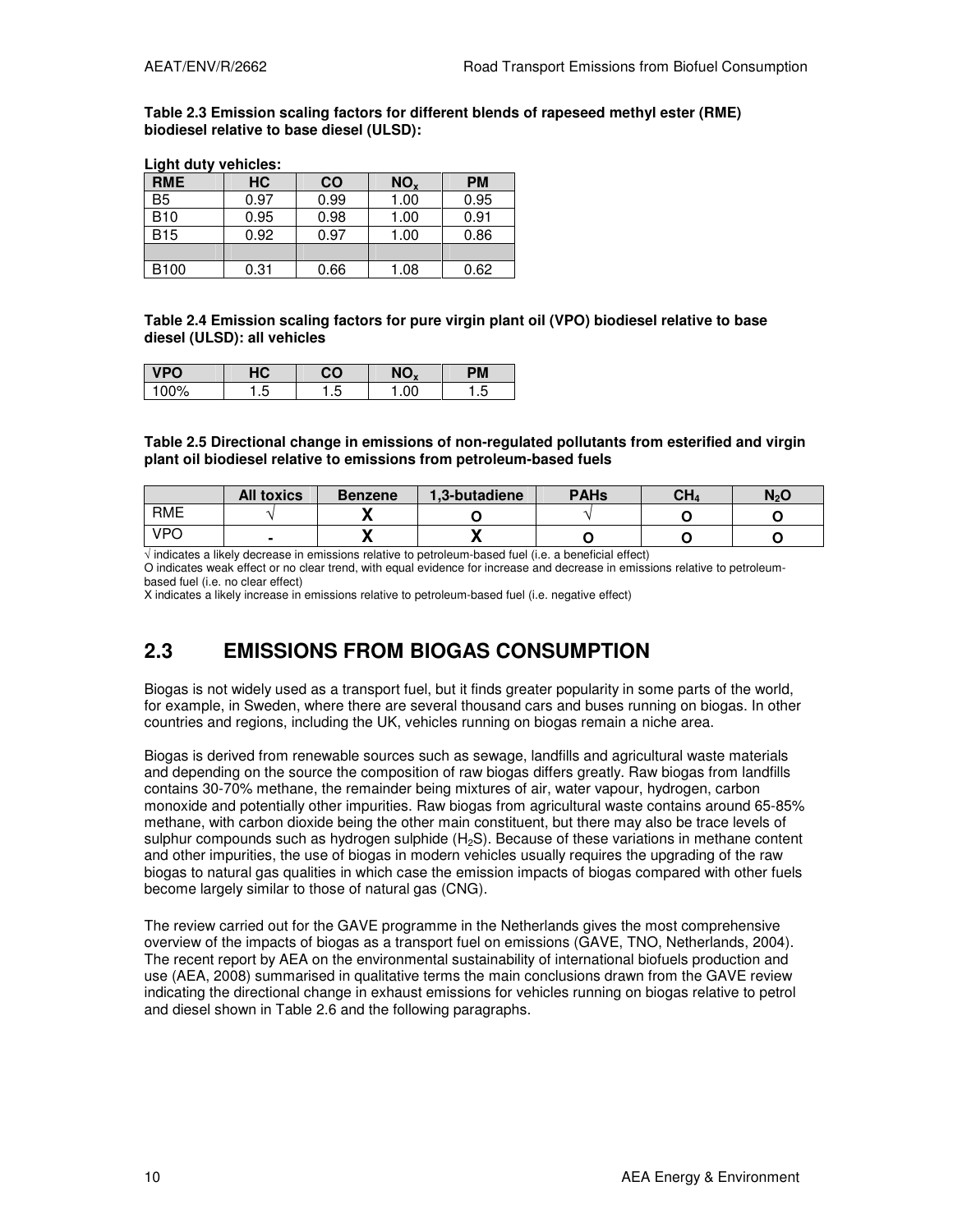|                    | $\sqrt{2}$<br>טר | CO | NO, | РM | <b>NU</b><br>П4 | <b>PAHs</b> |
|--------------------|------------------|----|-----|----|-----------------|-------------|
| Relative to petrol |                  |    |     |    | w<br>灬          |             |
| Relative to diesel |                  |    |     | .  | w<br>灬          |             |

#### **Table 2.6 Directional change on emissions from biogas relative to emissions from petroleumbased fuels (taken from AEA, 2008)**

Notes:

√√ indicates evidence strongly showing a consistent decrease in emissions relative to petroleum-based fuel (i.e. a beneficial effect)

 $\sqrt$  indicates a likely decrease in emissions relative to petroleum-based fuel (i.e. a beneficial effect)

O indicates weak effect or no clear trend, with equal evidence for increase and decrease in emissions relative to petroleumbased fuel (i.e. no clear effect)

XX indicates evidence showing a consistent increase in emissions relative to petroleum-based fuel (i.e. a negative effect)

Biogas can be used in passenger cars of the type normally run on petrol with stoichiometric sparkignition engines and a three-way catalyst for emission control. Emissions are much the same as when the vehicle is run on conventional CNG and for the regulated pollutants (NO $_{\rm x}$ , CO and HCs) are equal or better than emissions from when the vehicle is run on petrol. Methane will account for the major part of the hydrocarbons emitted and this has both ozone forming and greenhouse gas implications as discussed below. Methane is more difficult to control over a catalyst exhaust after-treatment system than other hydrocarbons and generally requires special palladium-based catalyst systems to achieve acceptable methane emissions. This can lead to long-term durability problems of the emission control system. Traces of sulphur compounds such as  $H<sub>2</sub>S$  in the raw biogas must be removed to retain catalyst efficiency for reducing pollutant emissions over prolonged periods.

Like CNG, biogas can be used to fuel large vehicles with compression ignition engines that would normally run on diesel and have found applications in, for example, bus fleets in cities around the world in countries such as Sweden. As indicated in Table 2.6, biogas shows emission benefits to all the air quality pollutants compared with conventional diesel, including NO $_{\sf x}$ , PM and unregulated toxic pollutants such as the polyaromatic hydrocarbons (PAHs). These are similar to the benefits shown by CNG relative to diesel-fuelled vehicles. However, quoting a European overview of biogas as a transport fuel (Landahl, 2003), the GAVE review suggested even benefits to PM, CO and HC emissions from a bus running on biogas relative to CNG, but possible deterioration in NO<sub>x</sub> emissions. Why this is the case is not clear, but, possibly being based on a single study, may reflect differences in the composition of the biogas used in the tests compared with the CNG perhaps in terms of methane content and traces of impurities. Therefore, it is probably unwise to generalise any statistically significant differences in pollutant emissions between biogas and conventional CNG until further tests are carried out for a range of biogas sources.

Another feature of biogas, which also applies to CNG, is the potential negative impact it could have on future NO<sub>x</sub> control catalyst technology used on diesel vehicles. This again relates to the properties of methane that make it a poor HC reducing agent necessary for efficient regeneration of the NO<sub>x</sub> storage catalyst system.

The impacts of biogas on greenhouse gas emissions from vehicles are the same as for CNG. The major component of the HC emissions is methane itself, so the potentially higher methane emissions from biogas consumption need to be accounted for when comparing the overall greenhouse gas emission impacts of utilising this fuel as a replacement for conventional petrol and diesel. The potential for leakage of methane during the biogas distribution, storage and refuelling stages of the supply chain also needs to be considered in the overall assessment of greenhouse gas emissions from the usage of biogas as a transport fuel.

In the UK, biogas is, at least in the short term, likely to find application as a replacement for diesel to power heavy duty vehicles, especially captive fleets such as urban buses which are more amenable to refuelling via a simple centralised fuelling depot system than a nationwide fuel supply infrastructure which other vehicles would require. The biogas-favoured scenario modelled in this study was based on the uptake of biogas to power heavy duty vehicles normally running on diesel, therefore a set of biogas emission scaling factors was required. These were developed from information in the GAVE report. Table 2.7 shows change factors for biogas exhaust emissions of each pollutant relative to emissions from petroleum-based ultra-low sulphur diesel commonly sold in the UK.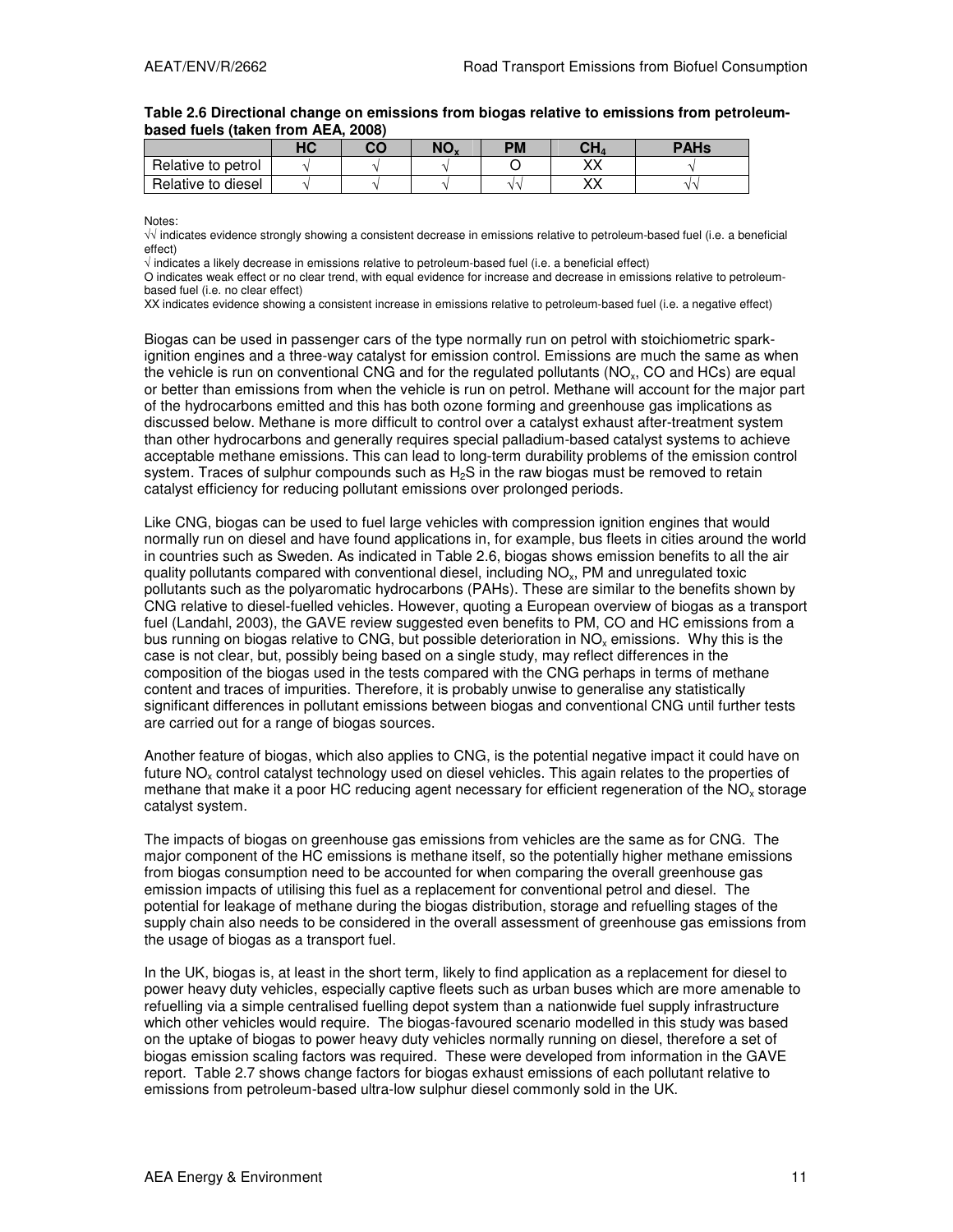#### **Table 2.7 Emission scaling factors for biogas emissions from heavy duty vehicles relative to base diesel (ULSD)**

|              | ப்<br>лv | rn.<br>U  | NO.      | PМ        | <b>NMVOCs</b> | CH <sub>4</sub>                      |
|--------------|----------|-----------|----------|-----------|---------------|--------------------------------------|
| n.<br>Biogas | 0.65     | റ<br>∪.oა | Б<br>∪.∪ | ົດ<br>∪.∪ | .065          | ∽<br>$\overline{\phantom{0}}$<br>J.U |

The scaling factors for CO and HC are based on the assumption that biogas reduces emissions relative to diesel, but the reduction is only half the amount shown by pure RME-biodiesel. For HC, this implies a scaling factor of 0.65. However, in the case of biogas, the majority of the HC are emitted as methane. Assuming that 90% of the HC emitted from biogas is as methane and using information on the methane content of normal diesel HC emissions, then this implies a factor of 5 increase in methane exhaust emissions from an HDV running on biogas relative to diesel. The remaining hydrocarbons emitted are referred to as non-methane volatile organic compounds (NMVOCs), a group of compounds reported explicitly in emission inventories and one of the pollutants targeted in the National Emissions Ceilings Directive. The above assumptions therefore lead to the conclusion that total NMVOC emissions from biogas consumption are reduced by a scaling factor of 0.065 relative to normal diesel (i.e. a 93.5% decrease).

It should be noted that apart from biogas, methane is a very minor component of the hydrocarbons emitted from petrol, diesel, bioethanol and biodiesel consumption so that the change in HC emissions discussed above in relation to other biofuels can be taken to mean the change in NMVOC emissions as far as the emissions inventory for this pollutant is concerned.

The scaling factors for NO<sub>x</sub> and PM emissions from biogas in Table 2.7 are based on data for CNG emissions from heavy duty vehicles which suggest around a 70% reduction in emissions relative to base diesel, and information from GAVE which suggests that reductions in NO<sub>x</sub> emissions for biogas are better than for RME-diesel, but not as low as for CNG.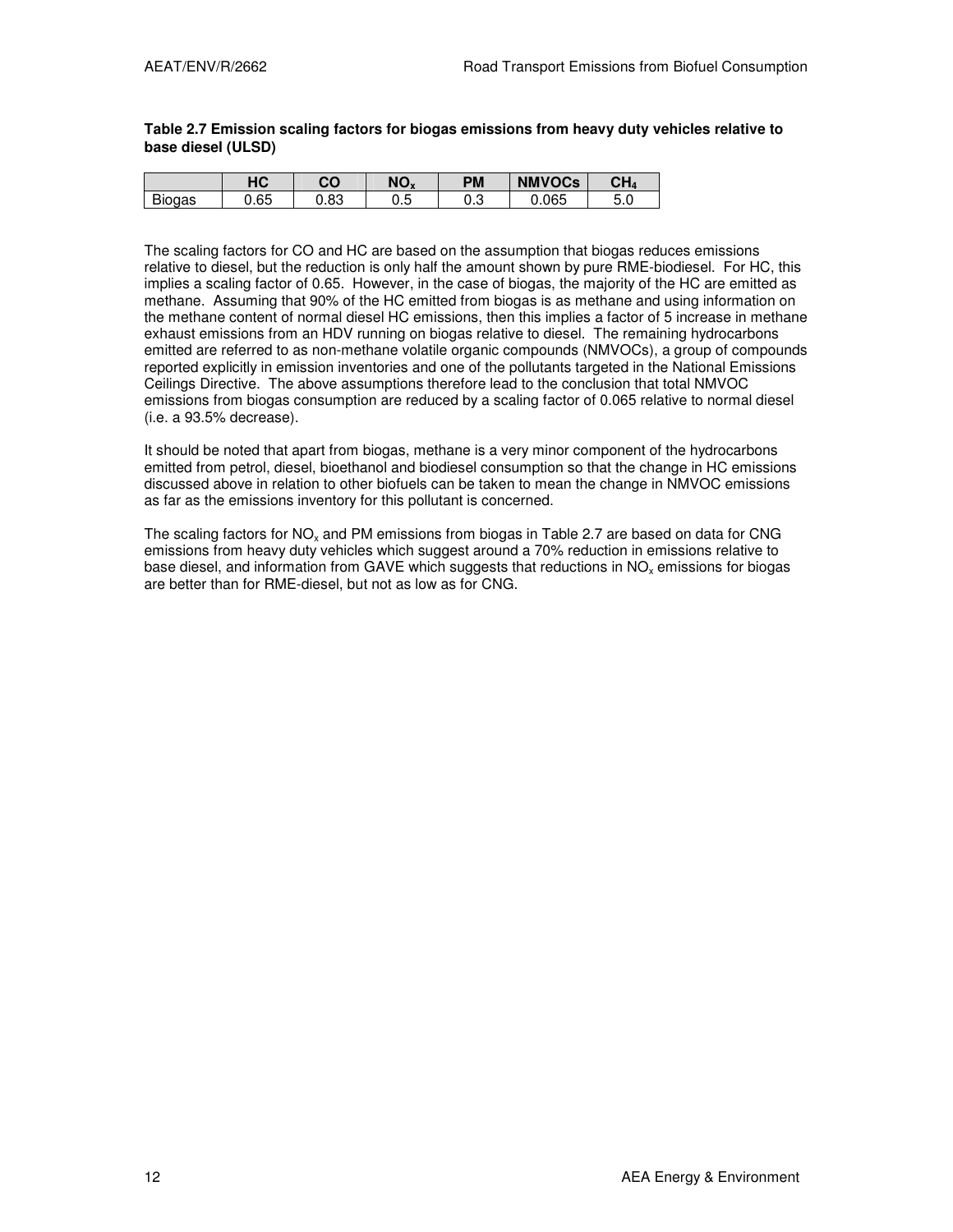# **3 Biofuel Uptake Scenarios Modelled**

This study has investigated the impact of biofuel consumption on future UK emissions of  $NO<sub>x</sub>$ , PM, NMVOCs and CO from the road transport sector for seven different biofuel uptake scenarios using the emission scaling factors presented in Section 2. Each of the seven scenarios meet the same requirements in terms of the overall volume uptake of biofuels consistent with the 2010 national objective set in the RTFO and the 2020 conditional target set by the EU. These imply a 5% biofuels by volume target for 2010 rising at a linear rate each year to reach 15% biofuels by volume target for 2020, the latter being consistent with the EU conditional target of 10% by energy content. The difference between each of the seven scenarios is the mix of different biofuels used to reach the target.

Some of the scenarios are quite extreme, by strongly favouring a particular type of biofuel, but are chosen deliberately to illustrate the maximum range of outcomes in terms of future emissions of air quality pollutants that can be expected within an overall strategy to boost consumption of biofuels consistent with current UK objectives and EU targets. All the scenarios are based on consumption of first-generation biofuels reviewed in Section 2 although it is recognised that second-generation biofuels might be necessary to meet the more ambitious EU conditional target for 2020.

# **3.1 SCENARIO 1 – "REALISTIC" SCENARIO**

This scenario assumes equal uptake rates of bioethanol displacing normal petrol and RME-biodiesel displacing normal diesel. In other words, by 2010, 5% of volume of petrol sold is bioethanol (as E5) and 5% of volume of diesel sold is RME-biodiesel (as B5). By 2020, 15% of volume petrol sold is bioethanol (as E15) and 15% of volume diesel sold is RME-biodiesel (as B15). The scenario is referred to as 'Realistic' simply because it implies moderate uptake of both low strength blends of bioethanol and biodiesel with neither being strongly favoured. The scenario, however, takes into account the overall growth in diesel consumption relative to petrol consumption as a result of the increased penetration of diesel cars into the fleet implied in the base emission projections of the NAEI. Hence, overall more biodiesel than bioethanol would have to be sold to meet this requirement. This scenario assumes a higher Reid Vapour Pressure (RVP) of the low strength bioethanol fuel relative to the petrol fuel it is displacing and hence an increase in evaporative emissions occurs during the summer months.

# **3.2 SCENARIO 2 – "BIOETHANOL FAVOURED" SCENARIO**

This scenario assumes that the biofuel targets are met initially by the sale of 15% bioethanol (E15) only and once the sale of E15 reaches 100% of all petrol sales (i.e. saturates the petrol market, which it must very quickly to maintain the overall biofuel target), then further growth of biofuel sales are met through sale of 15% RME-biodiesel to achieve the correct overall biofuel target. Again, the scenario takes into account the overall growth in diesel consumption relative to petrol consumption as a result of the increased penetration of diesel cars into the fleet implied in the base emission projections of the NAEI.

Because of the assumed near linearity in the change factors for emissions with strength of bioethanol and biodiesel in the 5-15% range, the scenario can be represented in the model in terms of percentage sales of 15% blends (E15 and B15) and the associated impacts these blends have on emissions as shown in Table 3.1 for this scenario. In reality, the overall sales of biodiesel could be met by a mixture of sales of B5, B10 and B15 at rates required to meet the overall biofuel volume equivalence defined by the sales of B15 given in Table 3.1. This scenario assumes a higher Reid Vapour Pressure (RVP) of the low strength bioethanol fuel relative to the petrol fuel it is displacing and hence an increase in evaporative emissions occurs during the summer months.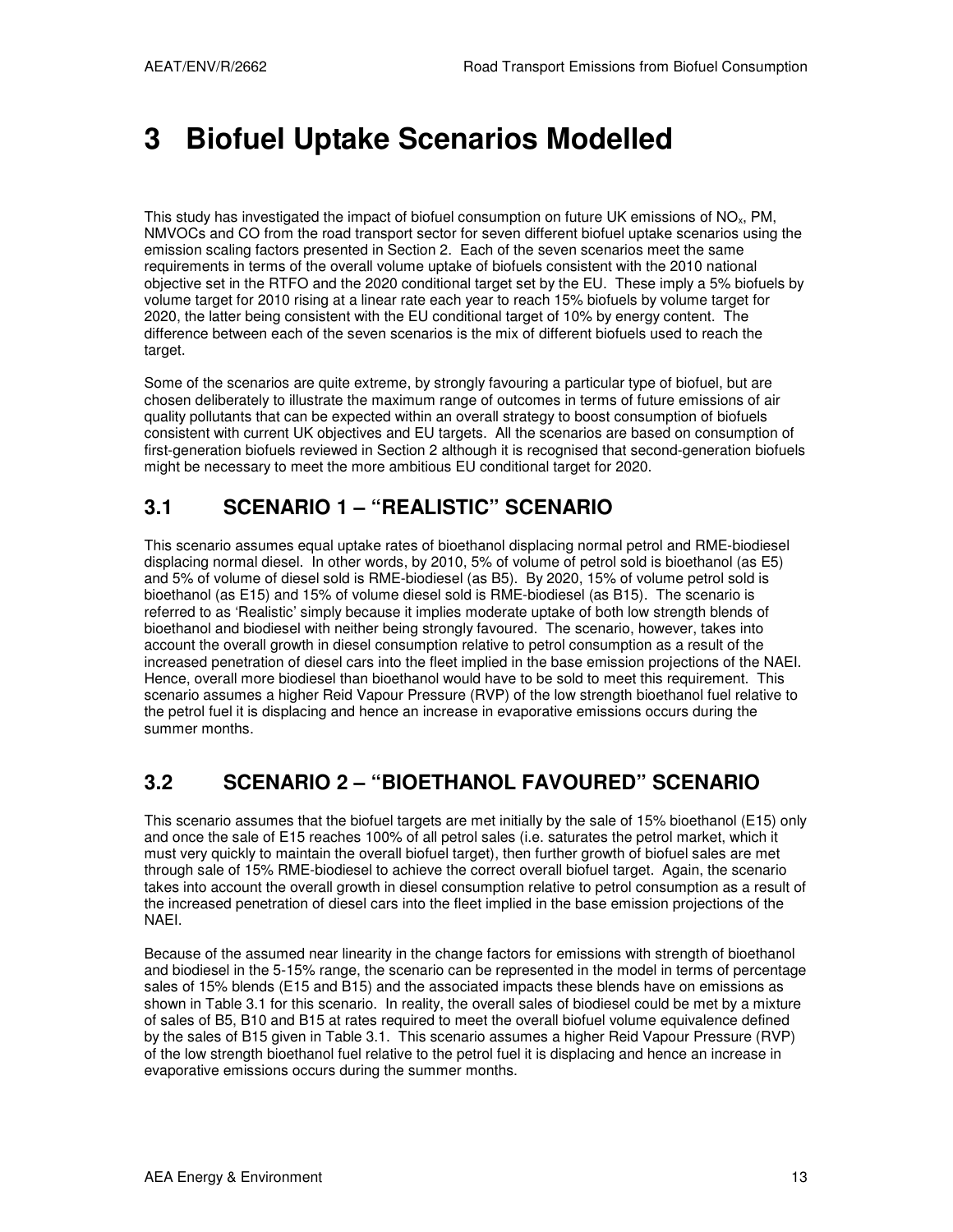**Table 3.1: Consumption-equivalence of 15% bioethanol and 15% RME-biodiesel as percentages of overall petrol and diesel sales necessary to meet definitions of Scenario 2 used in emission model** 

|                                       | 2010 | 2015 | 2020            |
|---------------------------------------|------|------|-----------------|
| Sales of E15 as % of all petrol sales | 71%  | '00% | $^{\prime}00\%$ |
| Sales of B15 as % of all diesel sales | 0%   | 44%  | $00\%$          |

# **3.3 SCENARIO 3 – "BIOETHANOL ONLY" SCENARIO**

This scenario assumes that the biofuel targets are met solely by the sale of bioethanol in all years. No biodiesel is consumed. It is assumed that this is initially met by the sale of 15% bioethanol (E15), but once the sale of E15 reaches 100% of all petrol sales (i.e. saturates the petrol market, which it must very quickly to maintain the overall biofuel target), then further growth of biofuel sales are met through sale of 85% bioethanol (E85) to achieve the correct overall biofuel target. Again, the scenario takes into account the overall growth in diesel consumption relative to petrol consumption as a result of the increased penetration of diesel cars into the fleet implied in the base emission projections of the NAEI. In the initial years, when E15 is sold, this scenario assumes a higher Reid Vapour Pressure (RVP) of the low strength bioethanol fuel relative to the petrol fuel it is displacing and hence an increase in evaporative emissions occurs during the summer months. But once E15 saturates the petrol market and E85 is sold, the RVP of this fuel reduces back to the same level as the petrol fuel it is displacing and so no increase in evaporative emissions occurs during the summer months relative to the basecase.

The scenario is represented in the model in terms of percentage sales of 15% and 85% blends (E15 and E85) as shown in Table 3.2 for this scenario.

#### **Table 3.2: Consumption-equivalence of 15% bioethanol and 85% bioethanol as percentages of overall petrol sales necessary to meet definitions of Scenario 3 used in emission model. No biodiesel is sold in this scenario**

|                                       | 2010 | 2015 | 2020  |
|---------------------------------------|------|------|-------|
| Sales of E15 as % of all petrol sales | 71%  | 0%   | $0\%$ |
| Sales of E85 as % of all petrol sales | 0%   | 29%  | 47%   |
| Sales of biodiesel as % of all diesel | 0%   | ገ%   | $0\%$ |

# **3.4 SCENARIO 4 – "BIODIESEL FAVOURED" SCENARIO**

This scenario assumes that the biofuel targets are met initially by the sale of 15% RME-biodiesel (B15) only and once the sale of B15 reaches 100% of all diesel sales (i.e. saturates the diesel market, which it will eventually to maintain the overall biofuel target), then further growth of biofuel sales are met through sale of 15% bioethanol to achieve the correct overall biofuel target. Again, the scenario takes into account the overall growth in diesel consumption relative to petrol consumption as a result of the increased penetration of diesel cars into the fleet implied in the base emission projections of the NAEI.

Because of the assumed near linearity in the change factors for emissions with strength of bioethanol and biodiesel in the 5-15% range, the scenario can be represented in the model in terms of percentage sales of 15% blends (E15 and B15) and the associated impacts these blends have on emissions as shown in Table 3.3 for this scenario. In reality, the overall sales of bioethanol could be met by a mixture of sales of E5, E10 and E15 at rates required to meet the overall biofuel volume equivalence defined by the sales of E15 given in Table 3.3. This scenario assumes a higher Reid Vapour Pressure (RVP) of the low strength bioethanol fuel relative to the petrol fuel it is displacing and hence an increase in evaporative emissions occurs during the summer months.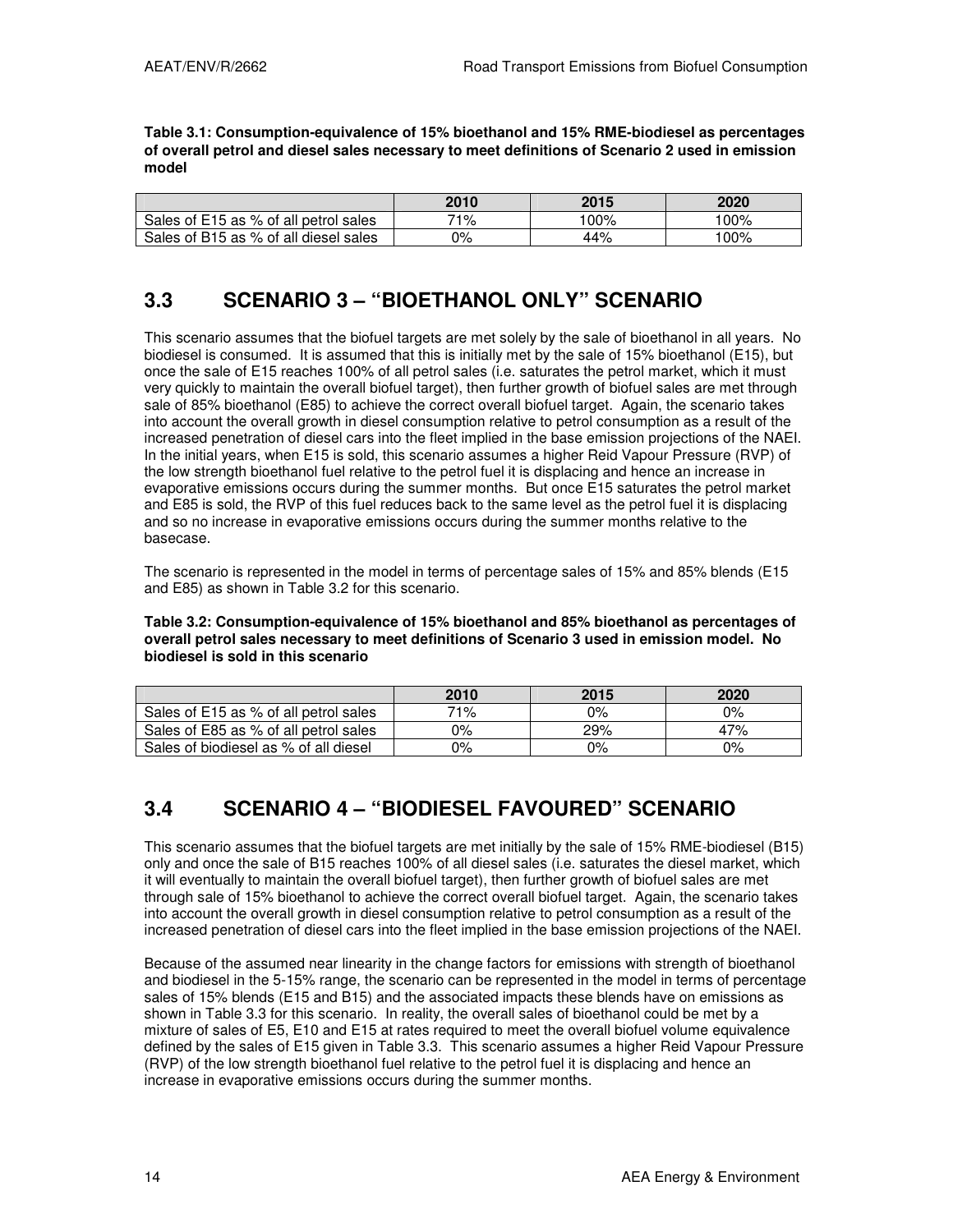**Table 3.3: Consumption-equivalence of 15% RME-biodiesel and 15% bioethanol as percentages of overall diesel and petrol sales necessary to meet definitions of Scenario 4 used in emission model** 

|                                       | 2010 | 2015 | 2020    |
|---------------------------------------|------|------|---------|
| Sales of B15 as % of all diesel sales | 63%  | 100% | $100\%$ |
| Sales of E15 as % of all petrol sales | 0%   | '7%  | '00%    |

# **3.5 SCENARIO 5 – "BIODIESEL ONLY" SCENARIO (RME)**

This scenario assumes that the biofuel targets are met solely by the sale of biodiesel in all years. No bioethanol is consumed. It is assumed that this is initially met by the sale of 15% RME-biodiesel (B15), but once the sale of B15 reaches 100% of all diesel sales (i.e. saturates the diesel market, which it will eventually to maintain the overall biofuel target), then further growth of biofuel sales are met through sale of 100% RME-biodiesel (B100) to achieve the correct overall biofuel target. Again, the scenario takes into account the overall growth in diesel consumption relative to petrol consumption as a result of the increased penetration of diesel cars into the fleet implied in the base emission projections of the NAEI.

The scenario is represented in the model in terms of percentage sales of 15% and 100% blends (B15 and B100) as shown in Table 3.4 for this scenario.

**Table 3.4: Consumption-equivalence of 15% RME-biodiesel and 100% RME-biodiesel as percentages of overall diesel sales necessary to meet definitions of Scenario 5 used in emission model. No bioethanol is sold in this scenario** 

|                                        | 2010 | 2015 | 2020  |
|----------------------------------------|------|------|-------|
| Sales of B15 as % of all diesel sales  | 63%  | ገ%   | $0\%$ |
| Sales of B100 as % of all diesel sales | 0%   | '7%  | 24%   |
| Sales of bioethanol as % of all petrol | 0%   | 0%   | $0\%$ |

# **3.6 SCENARIO 6 – "BIODIESEL ONLY" SCENARIO (VPO)**

This scenario assumes that the biofuel targets are met solely by the sale of biodiesel in all years. No bioethanol is consumed. It is assumed that this is initially met by the sale of 15% RME-biodiesel (B15), but once the sale of B15 reaches 100% of all diesel sales (i.e. saturates the diesel market, which it will eventually to maintain the overall biofuel target), then further growth of biofuel sales are met through sale of 100% virgin plant oil (B100) to achieve the correct overall biofuel target. This scenario is therefore the same as Scenario 5 except that 100% virgin plant oil is favoured instead of 100% RMEbiodiesel. Again, the scenario takes into account the overall growth in diesel consumption relative to petrol consumption as a result of the increased penetration of diesel cars into the fleet implied in the base emission projections of the NAEI.

The scenario is represented in the model in terms of percentage sales of 15% and 100% blends (B15 and B100) as shown in Table 3.5 for this scenario.

#### **Table 3.5: Consumption-equivalence of 15% RME-biodiesel and 100% Virgin Plant Oil as percentages of overall diesel sales necessary to meet definitions of Scenario 6 used in emission model. No bioethanol is sold in this scenario**

|                                        | 2010  | 2015 | 2020  |
|----------------------------------------|-------|------|-------|
| Sales of B15 as % of all diesel sales  | 63%   | 0%   | $0\%$ |
| Sales of B100 as % of all diesel sales | 0%    | 17%  | 24%   |
| Sales of bioethanol as % of all petrol | $0\%$ | 0%   | $0\%$ |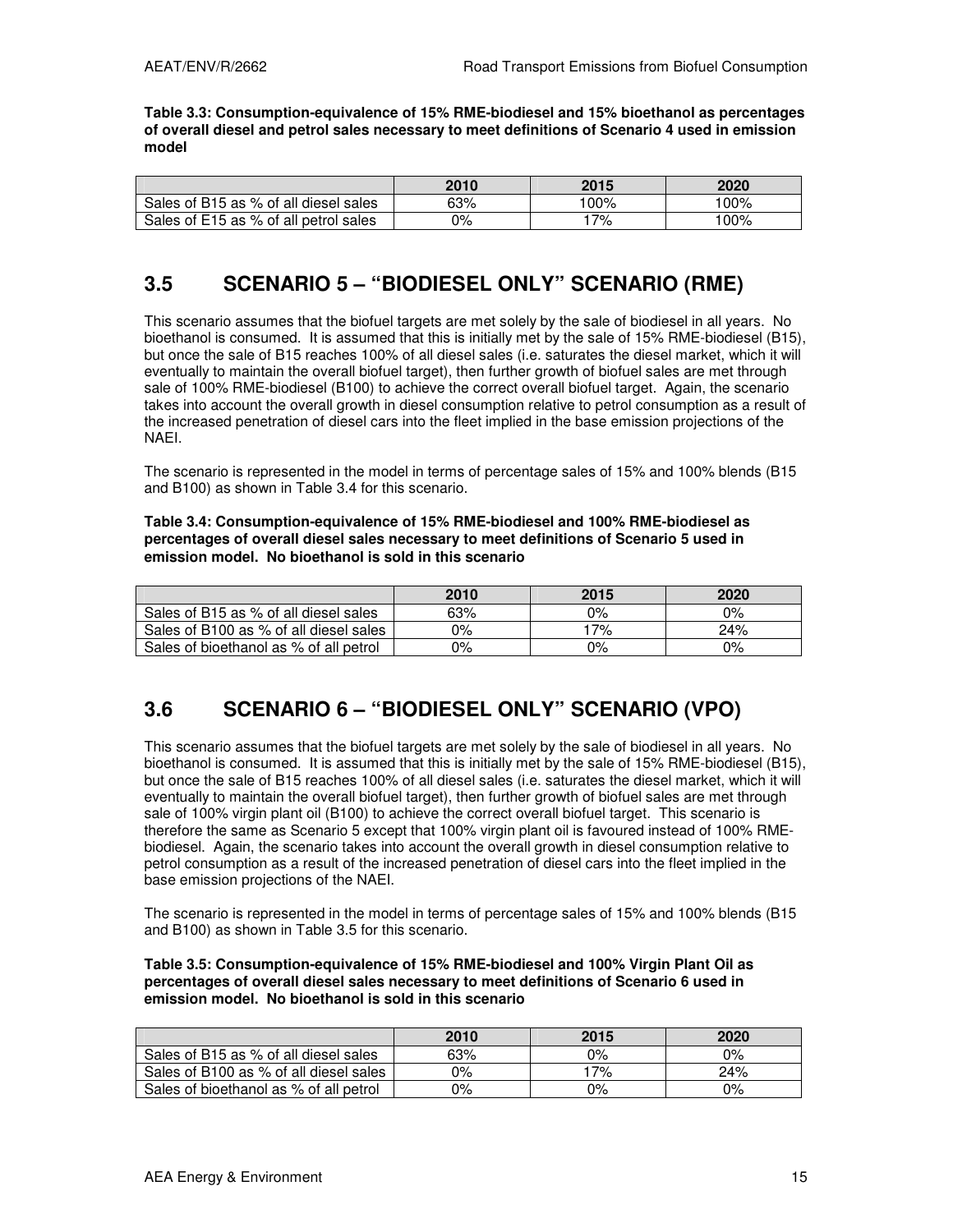# **3.7 SCENARIO 7 – "REALISTIC" SCENARIO WITH BIOGAS CONSUMPTION BY HDVs**

This scenario is the same as Scenario 1 except that 10% of the energy that would have been consumed by heavy duty vehicles (hence distance travelled) using RME-biodiesel is consumed using biogas instead. Hence, by 2010, 5% of volume of petrol sold is bioethanol (all as E5) and 5% of volume of diesel sold is RME-biodiesel (all as B5) for light duty vehicle consumption, but 4.5% of diesel consumed by heavy duty vehicles is RME-biodiesel (all as B5) and a remaining 0.5% of diesel that would have been consumed by heavy duty vehicles is displaced with biogas. By 2020, 15% of volume petrol sold is bioethanol (all as E15) and 15% of volume diesel sold is RME-biodiesel (all as B15) for light duty vehicle consumption, but 13.5% of diesel consumed by heavy duty vehicles is RME-biodiesel (all as B15) and a remaining 1.5% of diesel that would have been consumed by heavy duty vehicles is displaced with biogas.

As for Scenario 1, this scenario assumes a higher Reid Vapour Pressure (RVP) of the low strength bioethanol fuel relative to the petrol fuel it is displacing and hence an increase in evaporative emissions occurs during the summer months.

.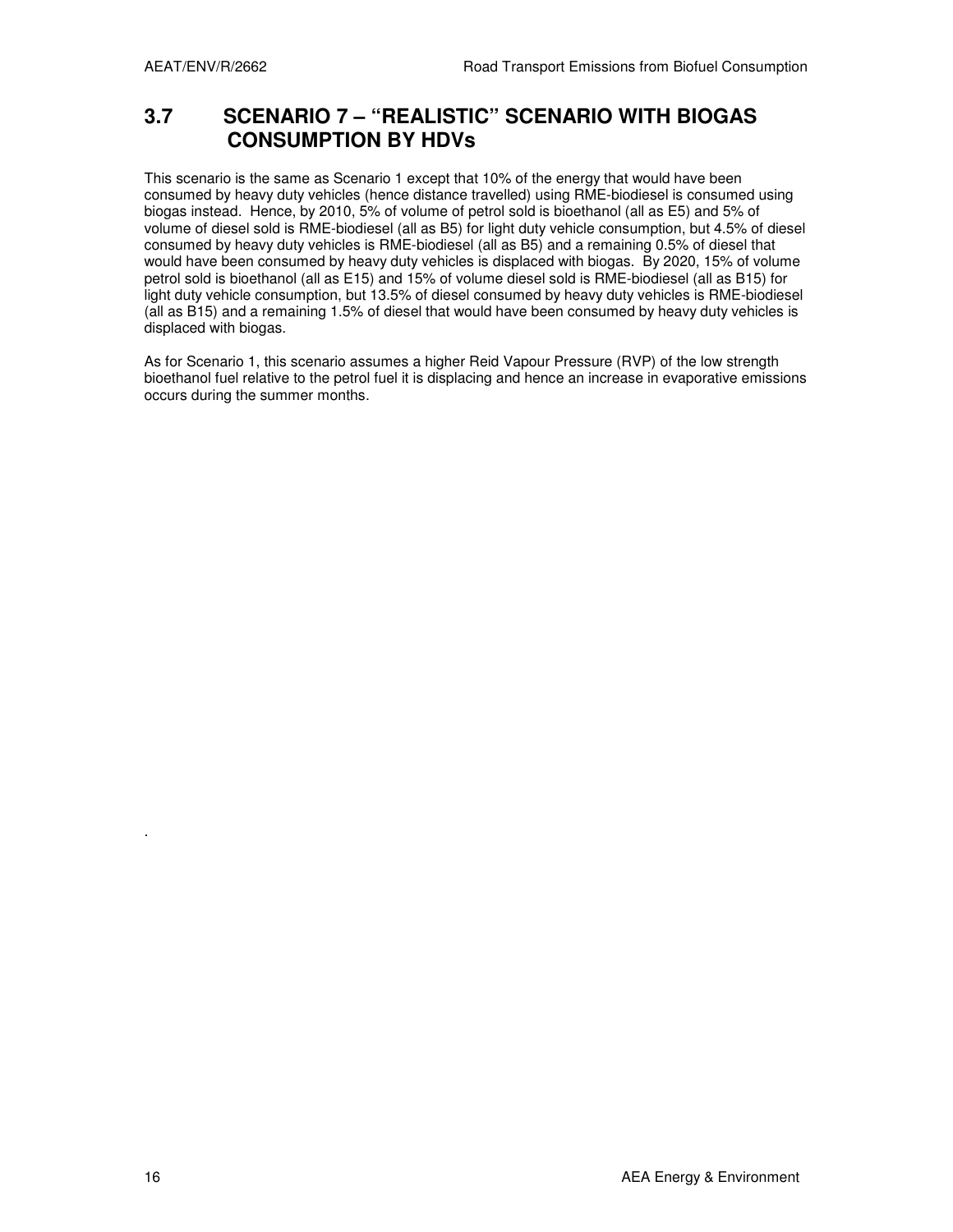# **4 Road Transport Emissions Modelling Methodology and Assumptions**

The methodology, assumptions and emission factors used for calculating and forecasting future emissions from road transport are given in methodology annex to the Greenhouse Gas Inventory report (Choudrie et al, 2008, see http://www.airquality.co.uk/archive/reports/cat07/0804161424\_ukghgi-90-06 annexes UNFCCCsubmission 150408.pdf) and in the report by Murrells and Hobson (2006).

The baseline emissions projections comprised of currently agreed emission standards, which included standards up to Euro 5 and 6 for Light Duty vehicles, and up to Euro V for Heavy Duty vehicles.

Both the baseline and the scenario emissions projections used the July 2004 Central traffic forecasts for Great Britain from the Department for Transport (DfT), which are given in "The Future of Transport - White Paper CM 6234". The figures are for 2010, 2015, and 2025 originating from Integrated Transport Economics and Appraisal Division's NTM-FORGE model. Diesel car sales are assumed to grow to 42% by 2010.

Note that the version of the basecase assumptions used for the road transport emission projections in this study is referred to as the "July 2007 basecase". Since this study was completed, the basecase has been updated to take into account more recent traffic projections data from DfT, higher diesel car penetration rates, the inclusion of provisional Euro VI standards for heavy duty vehicles and the London Low Emission Zone. That version ("April 2008 basecase") was not used for this study.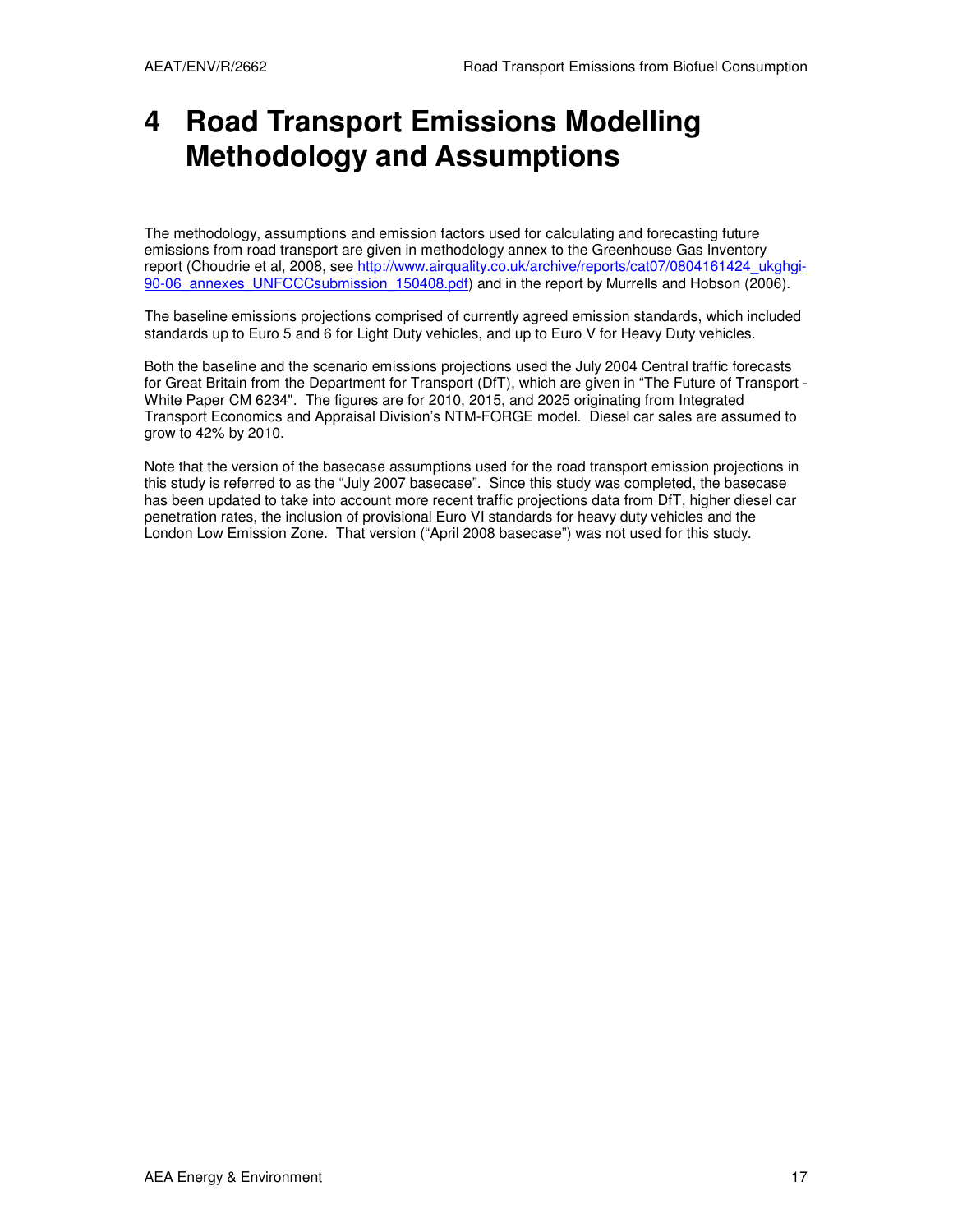# **5 Results of Biofuel Scenario Emission Projections**

The biofuel emission scaling factors and uptake rates defined in Sections 2 and 3 were used in the NAEI road transport emissions forecasting model to calculate emissions of NO<sub>x</sub>, PM, NMVOCs and CO for each vehicle class for years up to 2020. For the non-CO<sub>2</sub> greenhouse gases and other air quality pollutants, a qualitative assessment was given of the impacts of each scenario on their emissions.

# **5.1 EMISSION PROJECTIONS OF NOx, PM, NMVOCs AND CO**

The results of the road transport emission projections modelled for the basecase (no biofuels) and for each of the seven biofuel scenarios are summarised in Tables 5.1 to 5.4 for the pollutants NO<sub>x</sub>, PM, NMVOCs and CO, respectively. These show the emissions for each scenario in 2010, 2015 and 2020 in kilotonnes/year, the change in emissions for each scenario relative to the base in ktonnes and the percentage change in emissions for each scenario relative to the base. A negative change indicates a decrease in emissions relative to the scenario. Further details on the emissions for each scenario broken down by vehicle type are provided in Appendix 1.

For NO<sub>x</sub>, all the biofuel scenarios have very little effect on overall emissions. All the scenarios except the biogas scenario lead to a very small increase in emissions. In 2010, these range from an increase of 1.2 ktonnes for the biodiesel favoured scenarios (S4-S6) to a decrease of 2.7 ktonnes for the 'realistic with biogas' scenario (S7). In relative terms, the effects range from +0.3% to –0.7% of total road transport emissions predicted in 2010. As the uptake rate of biofuels increases further into the future, the impacts increase to +1.6% to –2.2% of total road transport emissions predicted in 2020. By this time, it is the RME-biodiesel only scenario (S5) which leads to the largest increase in  $NO<sub>x</sub>$  as a result of the impact of pure RME-biodiesel on emissions from LDVs and HDVs. The beneficial effect of biogas on NO $_\mathrm{x}$  emissions from diesel vehicles leads to Scenario 7 showing the largest decrease in emissions by 2020. The 'more realistic' scenario (S1) involving equal uptake rates of low strength bioethanol and biodiesel blends leads to a 0.2 to 0.5% increase in road transport NO<sub>x</sub> emissions from 2010 to 2020.

For PM, the effects of biofuels are more significant and all scenarios show beneficial outcomes except the scenario involving uptake of pure virgin plant oil biodiesel (S6). In 2010, the effects range from a decrease of 2.1% in emissions for the bioethanol favoured scenarios (S2 and S3) to a decrease of 7.1% for the biodiesel favoured and 'only' scenarios (S4-S6). By 2020, the range of outcomes between the different scenarios becomes much larger. The extreme 'biodiesel only scenario' involving the uptake of pure virgin plant oil leads to a 8.9% increase in PM emissions, reflecting the negative impact of this fuel on diesel vehicle emissions shown in Table 2.4. On the other hand any scenario that involves the widespread uptake of low strength blends of RME-biodiesel (S1, S2 and S4) in the fleet by 2020 leads to almost 17% reduction in predicted PM emissions for that year, although in absolute terms the reduction in PM emissions (-0.9 ktonnes) does not become significantly larger than in 2010 because the base level emissions have decreased so much by 2020 with the penetration of lower emitting vehicles in the fleet. The widespread (high) uptake of low strength blends of RME-biodiesel combined with uptake of low strength blends on bioethanol (as achieved by 2020 in S1, S2, S4 and S7) is actually more beneficial to PM than lower uptake rates of pure RME-biodiesel (S5) as this leads to only a 6.7% reduction in overall PM emissions. The most beneficial scenario is the 'realistic with biogas' scenario (S7) leading to an 18.5% reduction by 2020. The 'more realistic' scenario (S1) involving equal uptake rates of low strength bioethanol and biodiesel blends leads to a 4.8 to 16.8% decrease in road transport PM emissions from 2010 to 2020.

For NMVOCs, the effect of the biofuels on emissions is similar to the effects on PM, although they are generally smaller in magnitude. All scenarios show beneficial outcomes except again the scenario involving uptake of pure virgin plant oil biodiesel (S6). In 2010, the effects range from a decrease of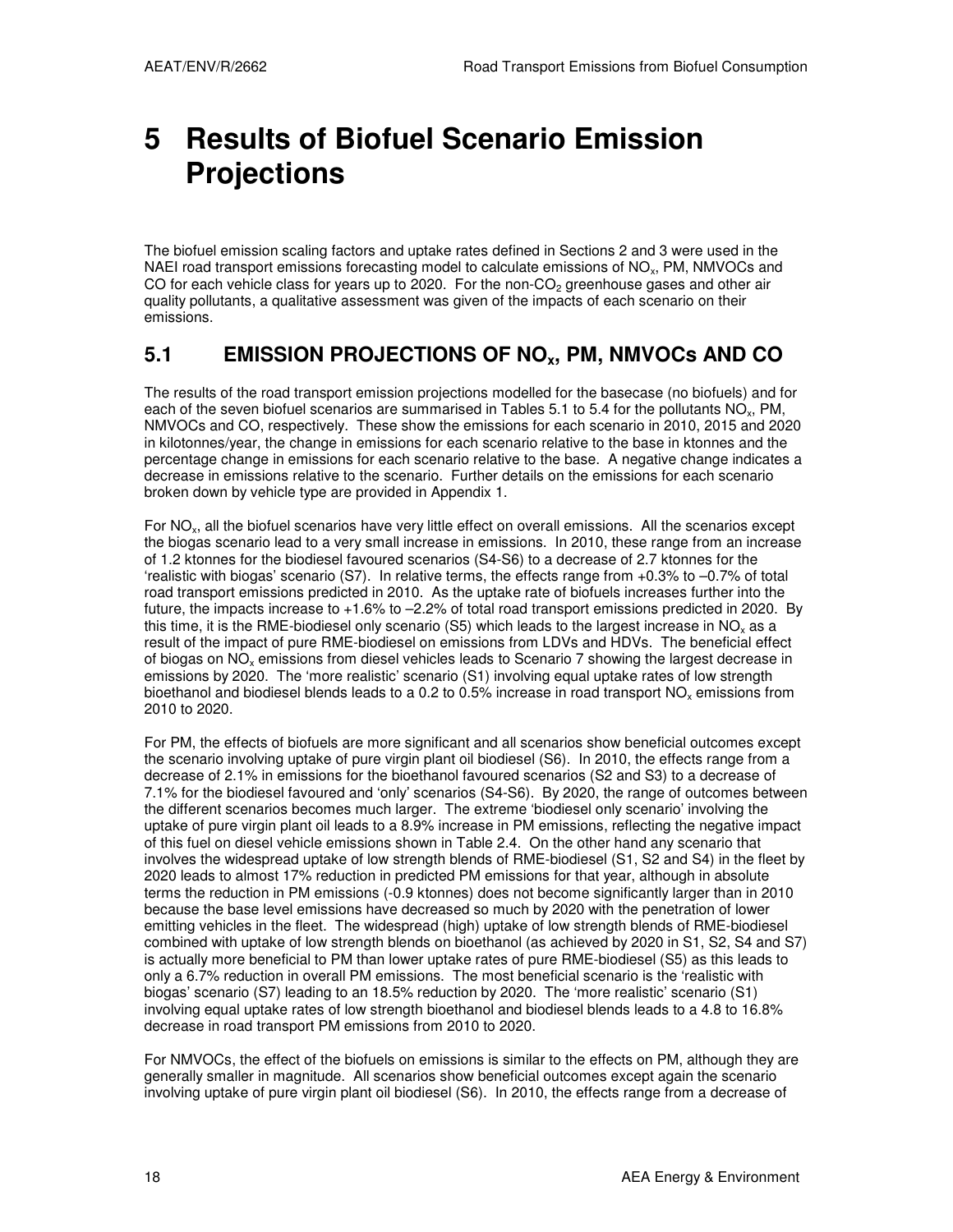| <b>UK NOx</b>                                  |         | <b>Emissions</b> |         |                 | Change in emissions |         |         | % Change in emissions |         |
|------------------------------------------------|---------|------------------|---------|-----------------|---------------------|---------|---------|-----------------------|---------|
|                                                | 2010    | 2015             | 2020    | 2010            | 2015                | 2020    | 2010    | 2015                  | 2020    |
|                                                | ktonnes | ktonnes          | ktonnes | <b>Iktonnes</b> | ktonnes             | ktonnes |         |                       |         |
| <b>Base</b>                                    | 390.80  | 259.11           | 211.02  |                 |                     |         |         |                       |         |
| Scenario 1 - Realistic                         | 391.45  | 259.98           | 212.14  | 0.65            | 0.87                | 1.12    | 0.2%    | 0.3%                  | 0.5%    |
| Scenario 2 - Bioethanol favoured               | 390.80  | 259.68           | 212.14  | 0.00            | 0.58                | 1.12    | 0.0%    | 0.2%                  | 0.5%    |
| Scenario 3 - Bioethanol only                   | 390.80  | 259.11           | 211.02  | 0.00            | 0.00                | 0.00    | 0.0%    | 0.0%                  | 0.0%    |
| Scenario 4 - Biodiesel favoured                | 392.02  | 260.41           | 212.14  | 1.23            | 1.30                | 1.12    | 0.3%    | 0.5%                  | 0.5%    |
| Scenario 5 - Biodiesel only (esterified)       | 392.02  | 262.02           | 214.45  | 1.23            | 2.92                | 3.43    | 0.3%    | 1.1%                  | 1.6%    |
| Scenario 6 - Biodiesel only (virgin plant oil) | 392.02  | 259.11           | 211.02  | 1.23            | 0.00                | 0.00    | 0.3%    | 0.0%                  | 0.0%    |
| Scenario 7 - Realistic + 10% HDVs with biogas  | 388.12  | 255.55           | 206.43  | $-2.68$         | $-3.56$             | $-4.59$ | $-0.7%$ | $-1.4%$               | $-2.2%$ |

**Table 5.1: Projected emissions of NOx from UK road transport for different biofuel uptake scenarios. The change in emissions refers to changes relative to the basecase emissions for that year and a negative number indicates a decrease in emissions.** 

**Table 5.2: Projected exhaust emissions of PM from UK road transport for different biofuel uptake scenarios. The change in emissions refers to changes relative to the basecase emissions for that year and a negative number indicates a decrease in emissions.** 

| UK PM                                          |         | <b>Emissions</b> |         |         | <b>Change in emissions</b> |                |         | % Change in emissions |          |          |
|------------------------------------------------|---------|------------------|---------|---------|----------------------------|----------------|---------|-----------------------|----------|----------|
|                                                | 2010    | 2015             | 2020    | 2010    | 2015                       | 2020           | 2010    | 2015                  |          | 2020     |
|                                                | ktonnes | ktonnes          | ktonnes | ktonnes | <b>ktonnes</b>             | <b>ktonnes</b> |         |                       |          |          |
|                                                |         |                  |         |         |                            |                |         |                       |          |          |
| <b>Base</b>                                    | 18.13   | 9.65             | 5.50    |         |                            |                |         |                       |          |          |
| Scenario 1 - Realistic                         | 17.26   | 8.66             | 4.58    | $-0.87$ | $-0.99$                    | $-0.92$        | $-4.8%$ |                       | $-10.2%$ | $-16.8%$ |
| Scenario 2 - Bioethanol favoured               | 17.75   | 8.73             | 4.58    | $-0.38$ | $-0.92$                    | $-0.92$        | $-2.1%$ |                       | $-9.5%$  | $-16.8%$ |
| Scenario 3 - Bioethanol only                   | 17.75   | 9.61             | 5.43    | $-0.38$ | $-0.05$                    | $-0.07$        | $-2.1%$ |                       | $-0.5%$  | $-1.3%$  |
| Scenario 4 - Biodiesel favoured                | 16.83   | 8.56             | 4.58    | $-1.30$ | $-1.09$                    | $-0.92$        | $-7.1%$ |                       | $-11.3%$ | $-16.8%$ |
| Scenario 5 - Biodiesel only (esterified)       | 16.83   | 9.13             | 5.13    | $-1.30$ | $-0.52$                    | $-0.37$        | $-7.1%$ |                       | $-5.4%$  | $-6.7%$  |
| Scenario 6 - Biodiesel only (virgin plant oil) | 16.83   | 10.34            | 5.99    | $-1.30$ | 0.68                       | 0.49           | $-7.1%$ |                       | 7.1%     | 8.9%     |
| Scenario 7 - Realistic + 10% HDVs with biogas  | 17.18   | 8.58             | 4.48    | $-0.94$ | $-1.07$                    | $-1.02$        | $-5.2%$ |                       | $-11.1%$ | $-18.5%$ |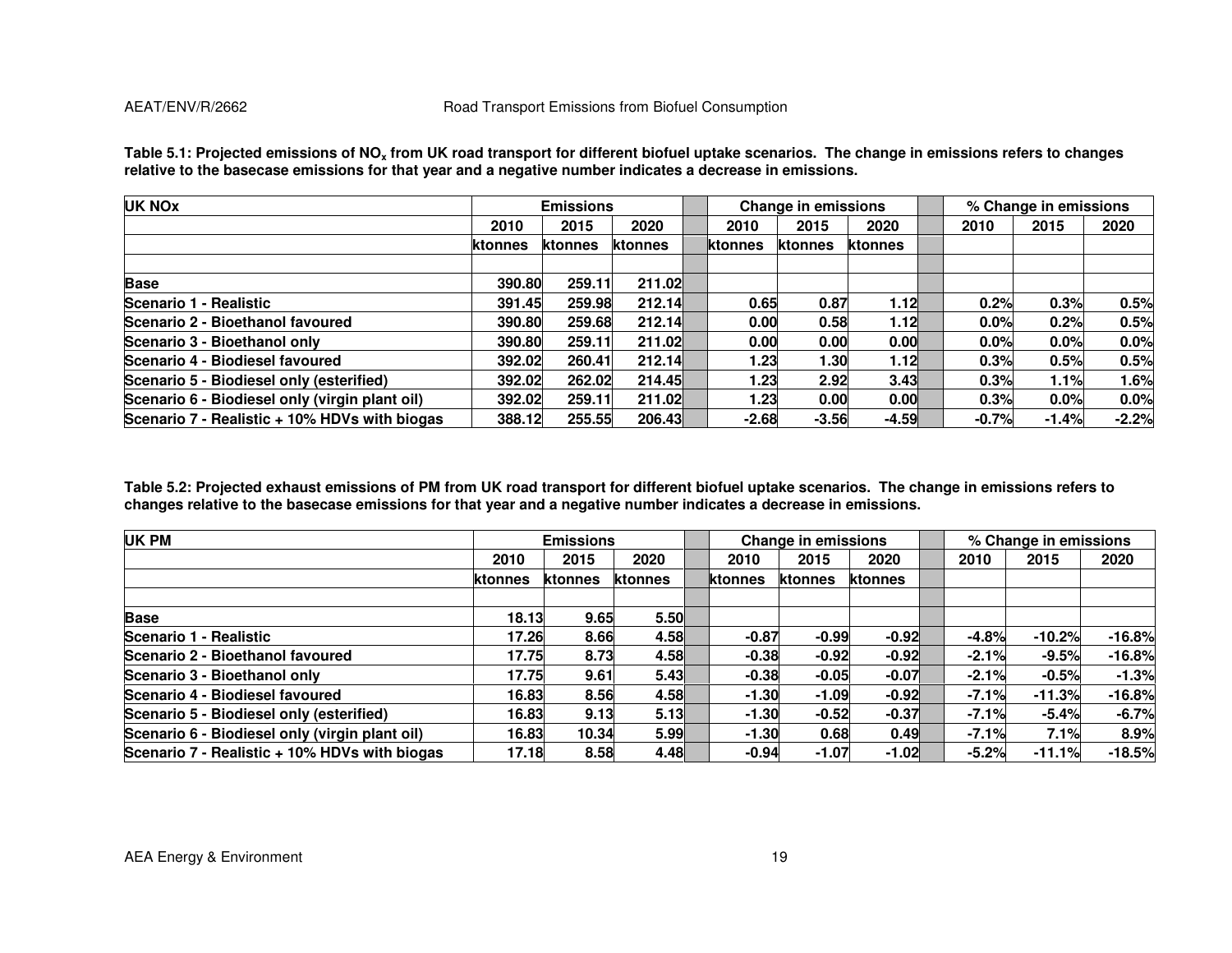| <b>UK NMVOCs</b>                               |         | <b>Emissions</b> |         |          | Change in emissions |                |         | % Change in emissions |          |
|------------------------------------------------|---------|------------------|---------|----------|---------------------|----------------|---------|-----------------------|----------|
|                                                | 2010    | 2015             | 2020    | 2010     | 2015                | 2020           | 2010    | 2015                  | 2020     |
|                                                | ktonnes | ktonnes          | ktonnes | Iktonnes | <b>ktonnes</b>      | <b>ktonnes</b> |         |                       |          |
|                                                |         |                  |         |          |                     |                |         |                       |          |
| <b>Base</b>                                    | 71.03   | 51.52            | 48.19   |          |                     |                |         |                       |          |
| Scenario 1 - Realistic                         | 69.74   | 49.07            | 44.44   | $-1.28$  | $-2.45$             | $-3.74$        | $-1.8%$ | $-4.8%$               | $-7.8%$  |
| Scenario 2 - Bioethanol favoured               | 70.06   | 49.38            | 44.44   | $-0.97$  | $-2.14$             | $-3.74$        | $-1.4%$ | $-4.1%$               | $-7.8%$  |
| Scenario 3 - Bioethanol only                   | 70.06   | 51.52            | 48.19   | $-0.97$  | 0.00                | 0.00           | $-1.4%$ | 0.0%                  | 0.0%     |
| Scenario 4 - Biodiesel favoured                | 68.88   | 48.36            | 44.44   | $-2.15$  | $-3.15$             | $-3.74$        | $-3.0%$ | $-6.1%$               | $-7.8%$  |
| Scenario 5 - Biodiesel only (esterified)       | 68.88   | 48.62            | 43.95   | $-2.15$  | $-2.89$             | $-4.24$        | $-3.0%$ | $-5.6%$               | $-8.8%$  |
| Scenario 6 - Biodiesel only (virgin plant oil) | 68.88   | 53.61            | 51.26   | $-2.15$  | 2.10                | 3.07           | $-3.0%$ | 4.1%                  | 6.4%     |
| Scenario 7 - Realistic + 10% HDVs with biogas  | 69.32   | 48.31            | 43.31   | $-1.71$  | $-3.20$             | $-4.88$        | $-2.4%$ | $-6.2%$               | $-10.1%$ |

**Table 5.3: Projected emissions of NMVOCs from UK road transport for different biofuel uptake scenarios. The change in emissions refers to changes relative to the basecase emissions for that year and a negative number indicates a decrease in emissions.** 

**Table 5.4: Projected emissions of CO from UK road transport for different biofuel uptake scenarios. The change in emissions refers to changes relative to the basecase emissions for that year and a negative number indicates a decrease in emissions.** 

| UK CO                                          |         | <b>Emissions</b> |                |                 | <b>Change in emissions</b> |          |          | % Change in emissions |          |
|------------------------------------------------|---------|------------------|----------------|-----------------|----------------------------|----------|----------|-----------------------|----------|
|                                                | 2010    | 2015             | 2020           | 2010            | 2015                       | 2020     | 2010     | 2015                  | 2020     |
|                                                | ktonnes | ktonnes          | <b>ktonnes</b> | <b>Iktonnes</b> | <b>ktonnes</b>             | ktonnes  |          |                       |          |
| <b>Base</b>                                    | 626.52  | 405.18           | 387.67         |                 |                            |          |          |                       |          |
| Scenario 1 - Realistic                         | 577.19  | 344.11           | 298.73         | $-49.33$        | $-61.07$                   | $-88.95$ | $-7.9%$  | $-15.1%$              | $-22.9%$ |
| Scenario 2 - Bioethanol favoured               | 523.75  | 315.72           | 298.73         | $-102.77$       | $-89.46$                   | $-88.95$ | $-16.4%$ | $-22.1%$              | $-22.9%$ |
| Scenario 3 - Bioethanol only                   | 523.75  | 405.18           | 387.67         | $-102.77$       | 0.00                       | 0.00     | $-16.4%$ | $0.0\%$               | 0.0%     |
| Scenario 4 - Biodiesel favoured                | 624.06  | 386.15           | 298.73         | $-2.46$         | $-19.03$                   | $-88.95$ | $-0.4%$  | $-4.7%$               | $-22.9%$ |
| Scenario 5 - Biodiesel only (esterified)       | 624.06  | 400.00           | 379.87         | $-2.46$         | $-5.18$                    | $-7.81$  | $-0.4%$  | $-1.3%$               | $-2.0%$  |
| Scenario 6 - Biodiesel only (virgin plant oil) | 624.06  | 412.81           | 399.16         | $-2.46$         | 7.62                       | 11.48    | $-0.4%$  | 1.9%                  | 3.0%     |
| Scenario 7 - Realistic + 10% HDVs with biogas  | 577.04  | 343.83           | 298.32         | $-49.48$        | $-61.35$                   | $-89.36$ | $-7.9%$  | $-15.1%$              | $-23.1%$ |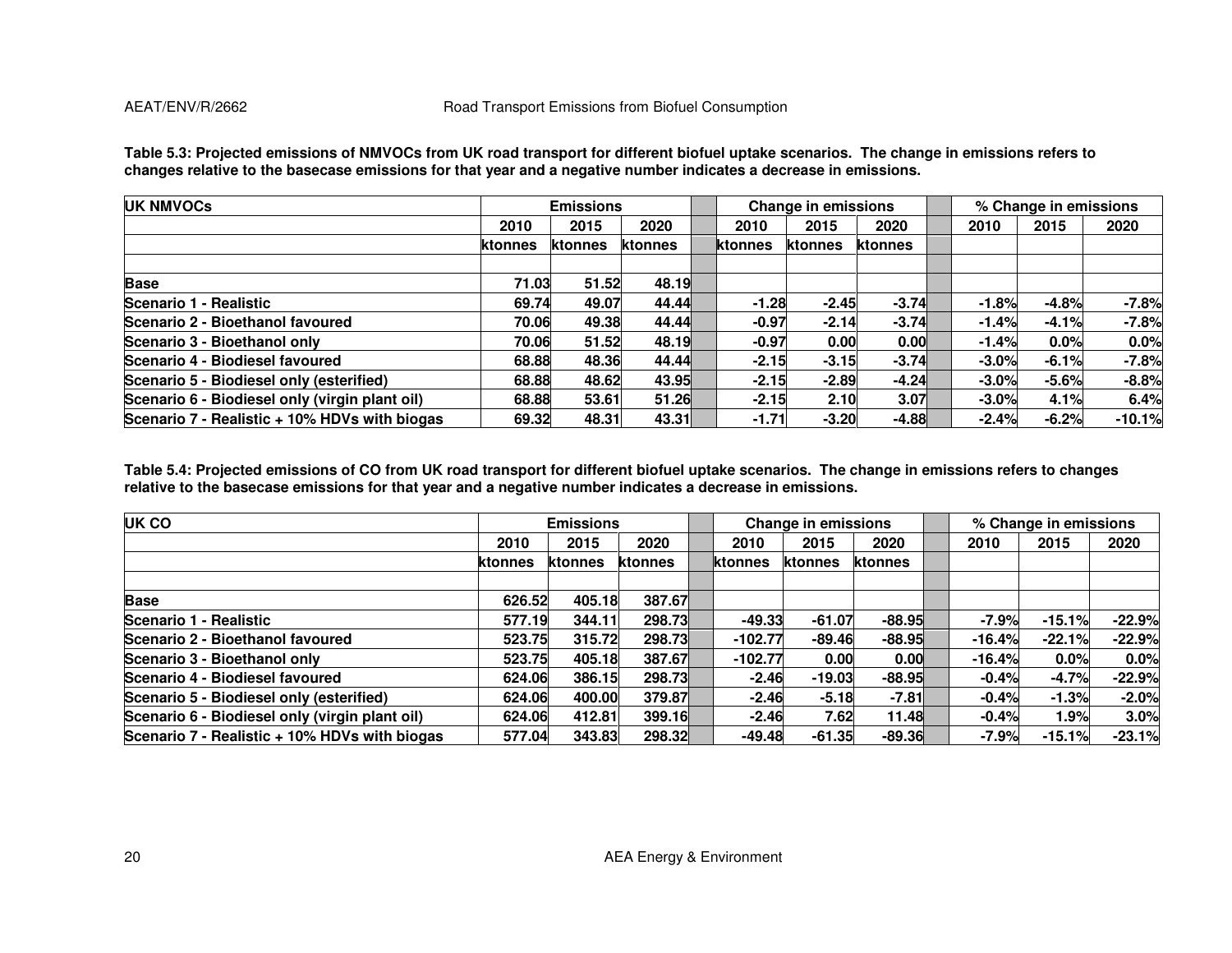1.4% in emissions for the bioethanol favoured scenarios (S2 and S3) to a decrease of 3.0% for the biodiesel favoured and 'only' scenarios (S4-S6). This represents a decrease of around 1-2 ktonnes NMVOCs. By 2020, the range of outcomes between the different scenarios becomes larger. The extreme 'biodiesel only scenario' involving the uptake of pure virgin plant oil leads to a 6.4% increase in NMVOC emissions, reflecting the negative impact of this fuel on diesel vehicle emissions shown in Table 2.4. On the other hand any scenario that involves the widespread uptake of low strength blends of RME-biodiesel combined with bioethanol blends in the fleet by 2020 (S1, S2, S4 and S7) or else the 'biodiesel only scenario' involving uptake of pure RMS-biodiesel (S5) leads to around 8-9% reduction in predicted NMVOC emissions for that year. The most beneficial scenario is again the 'realistic with biogas' scenario (S7) leading to a 10% reduction by 2020. The 'more realistic' scenario (S1) involving equal uptake rates of low strength bioethanol and biodiesel blends leads to a 1.8 to 7.8% decrease in road transport NMVOC emissions from 2010 to 2020.

For CO, the effects of the biofuels on emissions is particularly beneficial for the scenarios involving the uptake of low strength blends of bioethanol, but all scenarios show beneficial outcomes except again the scenario involving uptake of pure virgin plant oil biodiesel (S6). In 2010, the effects range from a decrease of 0.4% in emissions for the biodiesel favoured scenarios (S4-S6) to a decrease of 16% for the bioethanol scenarios. By 2020, the range of outcomes between the different scenarios becomes larger. The extreme 'biodiesel only scenario' involving the uptake of pure virgin plant oil leads to a 3% increase in CO emissions, reflecting the negative impact of this fuel on diesel vehicle emissions shown in Table 2.4. On the other hand, any scenario that involves the widespread uptake of low strength blends of bioethanol combined with low strength blends of RME-biodiesel in the fleet by 2020 (S1, S2, S4 and S7) leads to around 23% reduction in predicted CO emissions for that year. The 'biodiesel only scenario' involving uptake of pure RMS-biodiesel (S5) leads to only a 2% reduction in CO. The 'more realistic' scenario (S1) involving equal uptake rates of low strength bioethanol and biodiesel blends leads to a 7.9 to 22.9% decrease in road transport CO emissions from 2010 to 2020. The addition of biogas to the 'more realistic' scenario (S7) as a replacement for 10% of the biodiesel leads to little further benefits to CO emissions.

The impacts on emissions discussed above refer to total UK emissions from road transport. The model was also used to focus on effects of biofuels on emissions in just urban areas. For all pollutants except CO, the percentage changes in emissions in urban areas, whether negative or positive, were of smaller or similar magnitude to the changes in total UK emissions in all areas. For CO, the effects of biofuels on emissions in urban areas was slightly larger than over the whole of the UK. The differences reflects the relative contributions made by different types of vehicles in different areas.

The same results for the percentage changes in emissions, summarised in Tables 5.1 to 5.4 grouped by pollutant and broken down by biofuel scenario, are shown in Table 5.5 grouped by biofuel scenario and broken down by pollutant. This makes it easier to see the different impacts a particular biofuel scenario has on different pollutants. From this table, it can be seen that:

- The **'Realistic' Scenario 1**, involving the same uptake rates of low strength bioethanol and biodiesel, has a very small negative impact on  $\mathsf{NO}_{\mathsf{x}}$  and leads to reductions in PM,  $\mathsf{NMVOCs}\xspace$ and CO emissions. The effects are more significant on PM and CO increasing to 17% and 23%, respectively, by 2020.
- The '**Bioethanol Favoured' Scenario 2**, initially favouring the uptake of low strength bioethanol and eventually supplemented with low strength RME-biodiesel, has a very small negative impact on  $NO<sub>x</sub>$  and initially has a significant beneficial effect on CO and smaller beneficial effects on PM and NMVOCs before converging with the situation for Scenario 1 with more significant beneficial effects on PM.
- The **'Bioethanol Only' Scenario 3**, initially favouring the uptake of low strength bioethanol and eventually supplemented with high strength E85 bioethanol, with no biodiesel at all, has no effect on NO<sub>x</sub>, initially has a significant beneficial effect on CO and smaller beneficial effects on PM and NMVOCs until the introduction of E85 reduces the initial benefits gained leading to virtually no overall effects (<1.5%).
- The **'Biodiesel Favoured' Scenario 4**, initially favouring the uptake of low strength RME-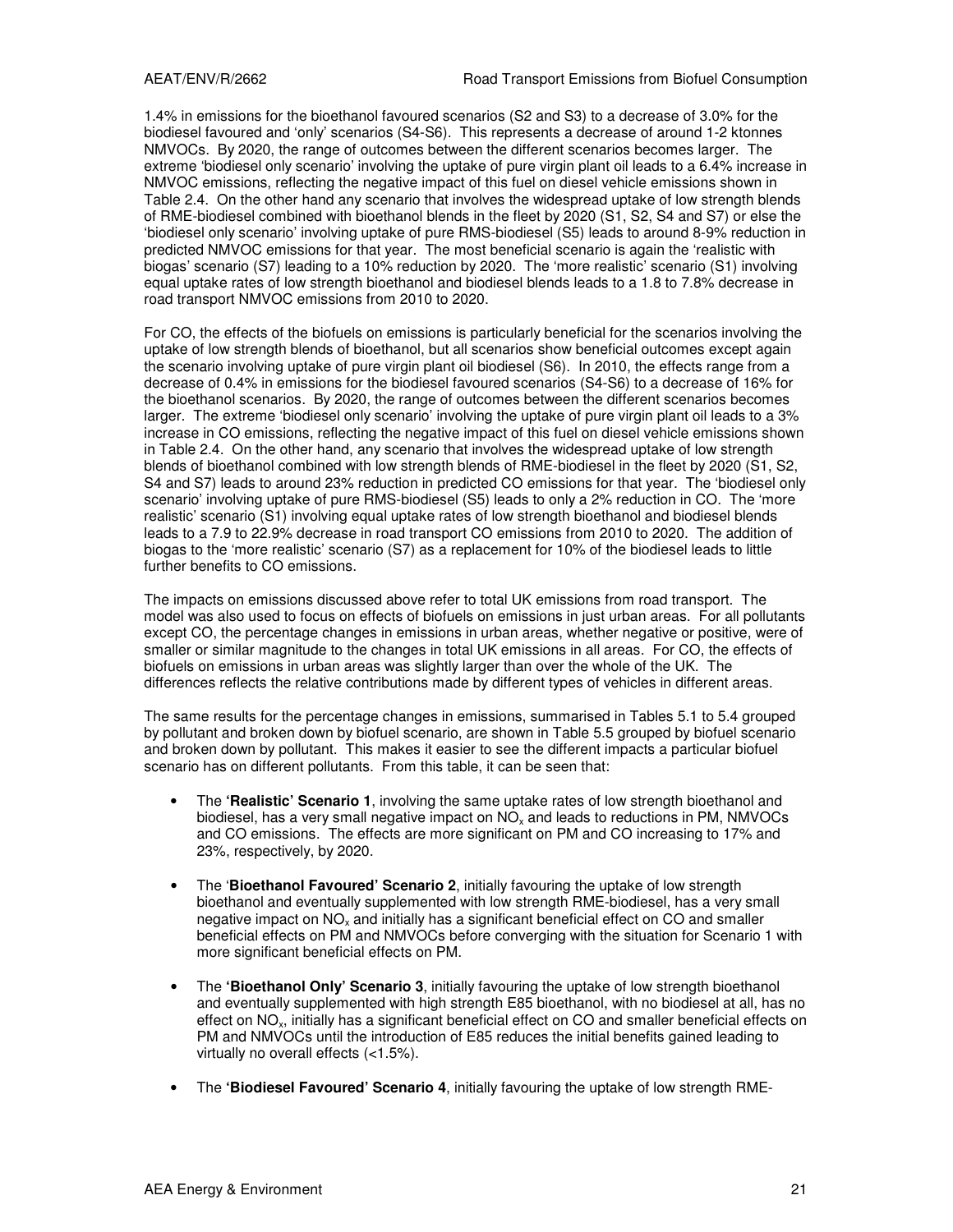**Table 5.5: Percentage change in projected emissions of NOx, PM, NMVOCs and CO from UK road transport for different biofuel uptake scenarios relative to the basecase. A negative number indicates a decrease in emissions.**

|                                                |               |          | % Change in emissions |          |
|------------------------------------------------|---------------|----------|-----------------------|----------|
|                                                |               | 2010     | 2015                  | 2020     |
| Scenario 1 - Realistic                         | <b>NOx</b>    | 0.2%     | 0.3%                  | 0.5%     |
|                                                | <b>PM</b>     | $-4.8%$  | $-10.2%$              | $-16.8%$ |
|                                                | <b>NMVOCs</b> | $-1.8%$  | $-4.8%$               | $-7.8%$  |
|                                                | CO            | $-7.9%$  | $-15.1%$              | $-22.9%$ |
|                                                |               |          |                       |          |
| Scenario 2 - Bioethanol favoured               | <b>NOx</b>    | 0.0%     | 0.2%                  | 0.5%     |
|                                                | <b>PM</b>     | $-2.1%$  | $-9.5%$               | $-16.8%$ |
|                                                | <b>NMVOCs</b> | $-1.4%$  | $-4.1%$               | $-7.8%$  |
|                                                | co            | $-16.4%$ | $-22.1%$              | $-22.9%$ |
|                                                |               |          |                       |          |
| Scenario 3 - Bioethanol only                   | <b>NOx</b>    | 0.0%     | 0.0%                  | 0.0%     |
|                                                | <b>PM</b>     | $-2.1%$  | $-0.5%$               | $-1.3%$  |
|                                                | <b>NMVOCs</b> | $-1.4%$  | 0.0%                  | 0.0%     |
|                                                | CO            | $-16.4%$ | 0.0%                  | 0.0%     |
|                                                |               |          |                       |          |
| Scenario 4 - Biodiesel favoured                | <b>NOx</b>    | 0.3%     | 0.5%                  | 0.5%     |
|                                                | <b>PM</b>     | $-7.1%$  | $-11.3%$              | $-16.8%$ |
|                                                | <b>NMVOCs</b> | $-3.0%$  | $-6.1%$               | $-7.8%$  |
|                                                | <b>CO</b>     | $-0.4%$  | $-4.7%$               | $-22.9%$ |
|                                                |               |          |                       |          |
| Scenario 5 - Biodiesel only (esterified)       | <b>NOx</b>    | 0.3%     | 1.1%                  | 1.6%     |
|                                                | <b>PM</b>     | $-7.1%$  | $-5.4%$               | $-6.7%$  |
|                                                | <b>NMVOCs</b> | $-3.0%$  | $-5.6%$               | $-8.8%$  |
|                                                | CO            | $-0.4%$  | $-1.3%$               | $-2.0%$  |
|                                                |               |          |                       |          |
| Scenario 6 - Biodiesel only (virgin plant oil) | <b>NOx</b>    | 0.3%     | 0.0%                  | 0.0%     |
|                                                | <b>PM</b>     | $-7.1%$  | 7.1%                  | 8.9%     |
|                                                | <b>NMVOCs</b> | $-3.0%$  | 4.1%                  | 6.4%     |
|                                                | CO            | $-0.4%$  | 1.9%                  | 3.0%     |
| Scenario 7 - Realistic + 10% HDVs with biogas  | <b>NOx</b>    | $-0.7%$  | $-1.4%$               | $-2.2%$  |
|                                                | <b>PM</b>     | $-5.2%$  | $-11.1%$              | $-18.5%$ |
|                                                | <b>NMVOCs</b> | $-2.4%$  | $-6.2%$               | $-10.1%$ |
|                                                | CO            | $-7.9%$  | $-15.1%$              | $-23.1%$ |

biodiesel and eventually supplemented with low strength bioethanol, has a very small negative impact on NO<sub>x</sub>, and initially has a small beneficial effect on PM and NMVOCs and a very small effect on CO before converging with the situation for Scenario 1 with more significant beneficial effects on PM and CO.

- The **'Biodiesel Only' Scenario 5**, initially favouring the uptake of low strength RME-biodiesel and eventually supplemented with pure RME-biodiesel, with no bioethanol at all, would lead to slightly stronger, but still very small negative impact on  $NO_x$ , and reductions in PM, NMVOCs and CO emissions. The effects are more significant on PM and NMVOCs, reaching up to 9%.
- The **'Biodiesel Only' Scenario 6**, initially favouring the uptake of low strength RME-biodiesel and eventually supplemented with pure virgin plant oil-biodiesel, with no bioethanol at all,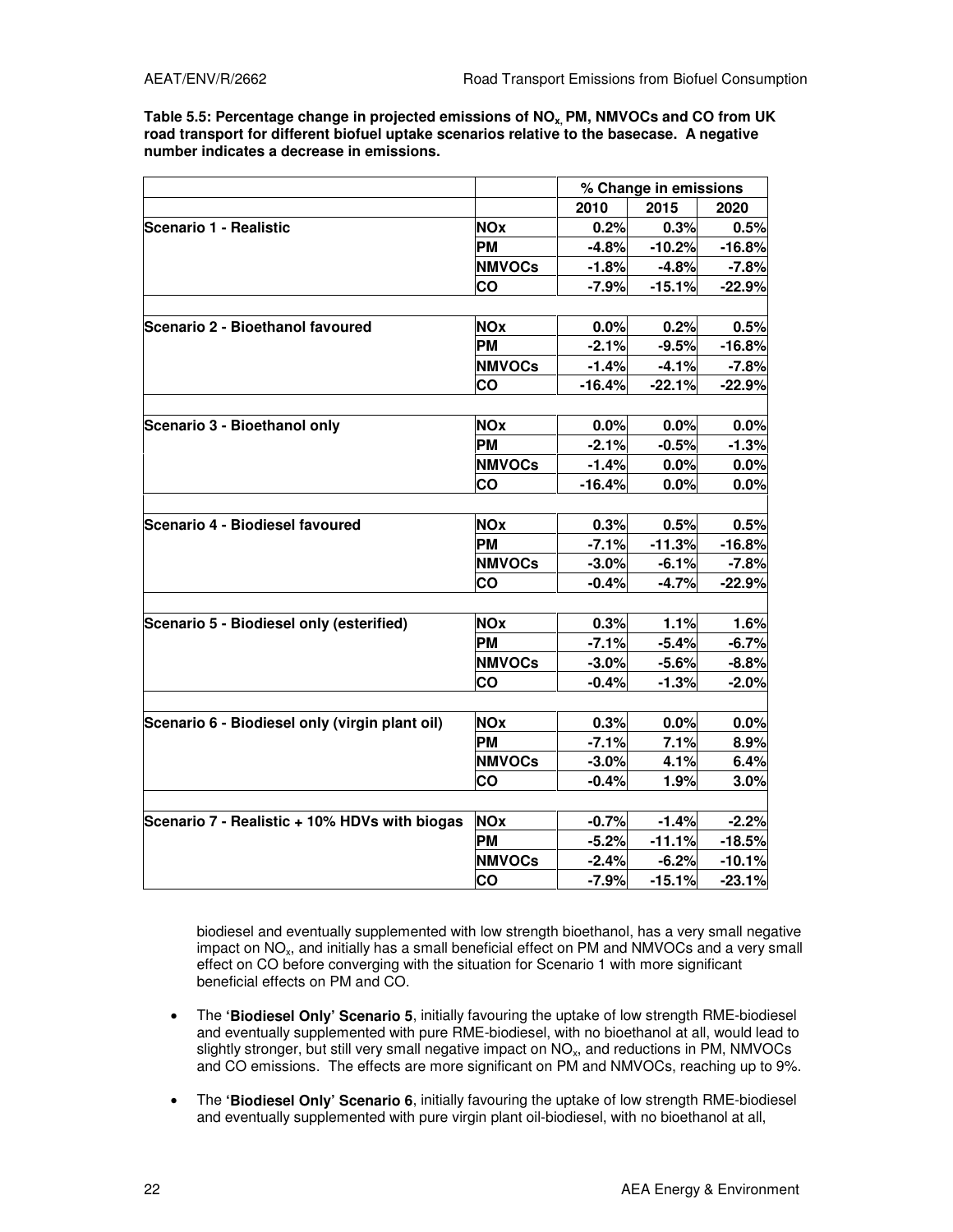would lead to no effects on NO<sub>x</sub>, and negative effects on PM, NMVOCs and CO. The negative impacts would be stronger on PM and NMVOCs, reaching up to 9%.

• The **'Realistic' with biogas consumption by HDV Scenario 7**, involving the same uptake rates of low strength bioethanol and biodiesel, but with 10% of the biodiesel consumed by HDVs replaced with biogas, has a small beneficial impact on  $NO_x$  and leads to reductions in PM, NMVOCs and CO emissions that are slightly stronger than in the same scenario (S1) without biogas. The effects are more significant on PM and CO increasing to 18% and 23%. respectively, by 2020. Introducing biogas uptake mostly improves the reductions in emissions of  $NO_{x}$ , NMVOCs and PM.

# **5.2 EFFECTS ON NON-CO2 GREENHOUSE GAS EMISSIONS**

The study considered the impact of biofuels on exhaust emissions of methane and nitrous oxide, but no quantitative estimates of the impacts on projected emissions were made for these pollutants.

Methane emissions are expected to be reduced by biofuel scenarios involving the uptake of bioethanol, but there is no indication there would be any effect through uptake of biodiesel. Overall, the uptake scenarios involving bioethanol and biodiesel (S1-S6) would lead to a reduction in methane emissions, but this has not been quantified. The situation is different for the scenario involving biogas where a significant increase in methane emissions would be expected from the heavy duty vehicles running on this fuel due to the estimated five-fold increase that biogas is considered to have on methane emissions relative to the same vehicle running on diesel, but again this effect has not be quantified. It should be noted, however, that road transport makes a small contribution to methane emissions compared with other sources, currently around 7 kilotonnes, about 0.3% of the UK total emissions of methane in 2006. Methane emissions from road transport are predicted to decrease to around 4 ktonnes by 2020. As a very rough estimate, the increase in methane emissions caused by consumption of biogas in Scenario 7 would lead to a less than 2% increase in methane emissions from road transport.

Data on  $N<sub>2</sub>O$  emissions from biofuel consumption by transport is severely lacking, but there is no evidence that biofuels would have any effect on  $N_2O$  emissions.

# **5.3 EFFECTS ON EMISSIONS OF OTHER AIR TOXICS**

The study considered the impact of biofuels on exhaust emissions of air toxics such as benzene, 1,3 butadiene, PAHs and acetaldehyde, but no quantitative estimates of the impacts on projected emissions were made for these pollutants.

Consumption of bioethanol could lead to a significant reduction in benzene emissions, but consumption of biodiesel could lead to an increase in emissions of benzene. However, emissions of benzene from petrol vehicles outweigh the emissions from diesel vehicles, so in a situation where there were comparable uptake rates of bioethanol and biodiesel (e.g. as in the "Realistic" Scenario 1), one would expect an overall decrease in benzene emissions.

The situation for 1,3-butadiene is similar to benzene with significant reductions from consumption of bioethanol, but consumption of certain types of biodiesel could lead to an increase in emissions of 1,3 butadiene, though perhaps only with virgin plant oil biodiesel and not with esterified biodiesel. The overall impact of biofuels on 1,3-butadiene emissions is not so clear.

The impact of bioethanol on emissions of PAHs is not clear, but there is evidence that PAH emissions from biodiesel are reduced relative to conventional diesel.

Emissions of acetaldehyde are increased significantly from bioethanol consumption relative to its emissions from conventional petrol, possibly by as much as five-fold for even low strength blends such as E10. Emission estimates of this pollutant are not made explicitly by the NAEI. The latest VOC speciation inventory suggests that emissions from petrol vehicles make up about 25% of UK emissions of acetaldehyde directly emitted by sources. However, it has to be understood that acetaldehyde is a major intermediate VOC species produced in the atmospheric oxidation of many other VOCs. Hence,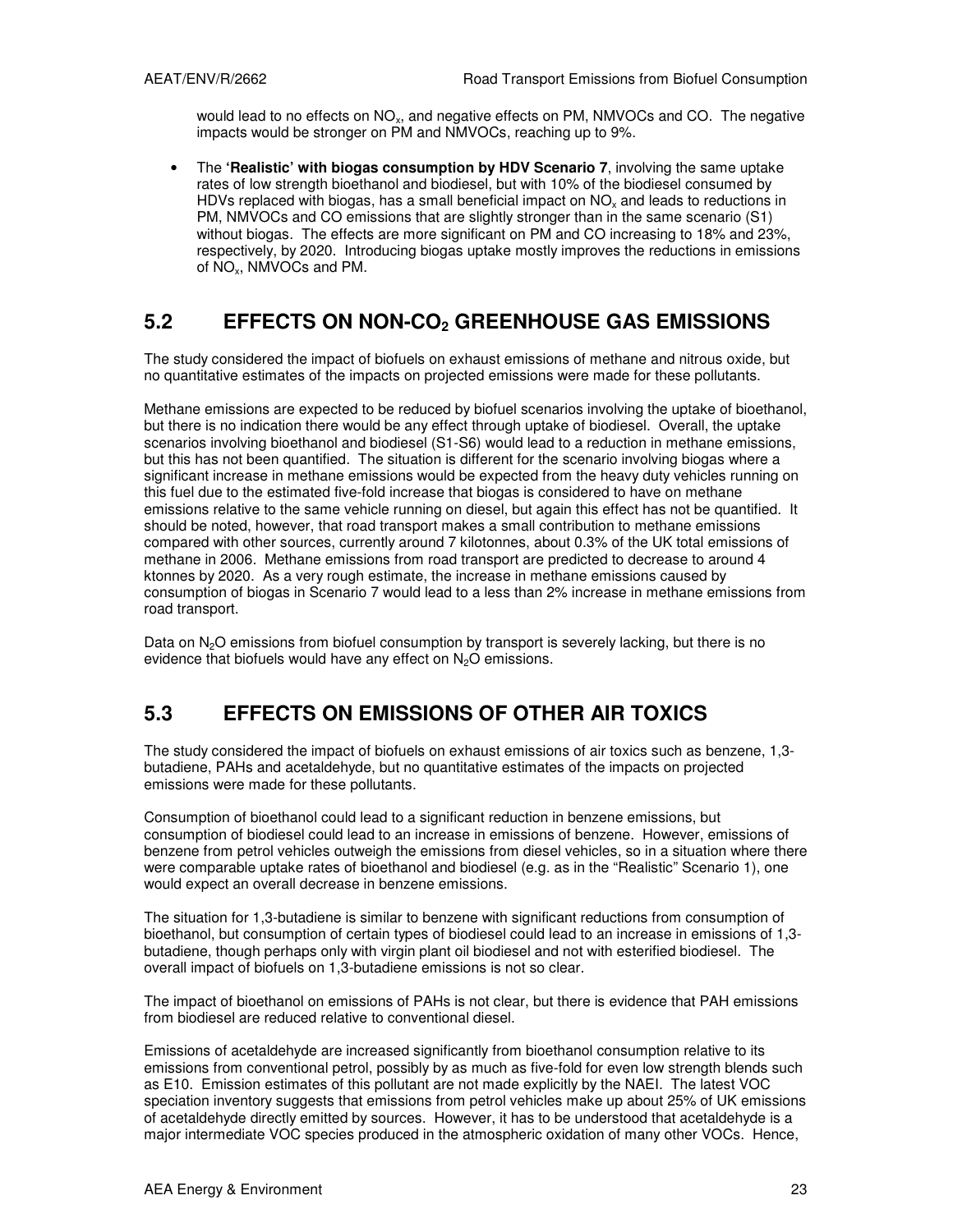the direct emissions of acetaldehyde from vehicle exhausts will contribute much less to the concentrations of this species in the atmosphere. Furthermore, previous ozone modeling work for Defra on the potential impacts of increased acetaldehyde emissions from vehicle exhausts in Europe following the uptake of bioethanol as a road fuel showed that the effects on predicted ozone concentrations in the UK would be very small (Murrells et al, 2008).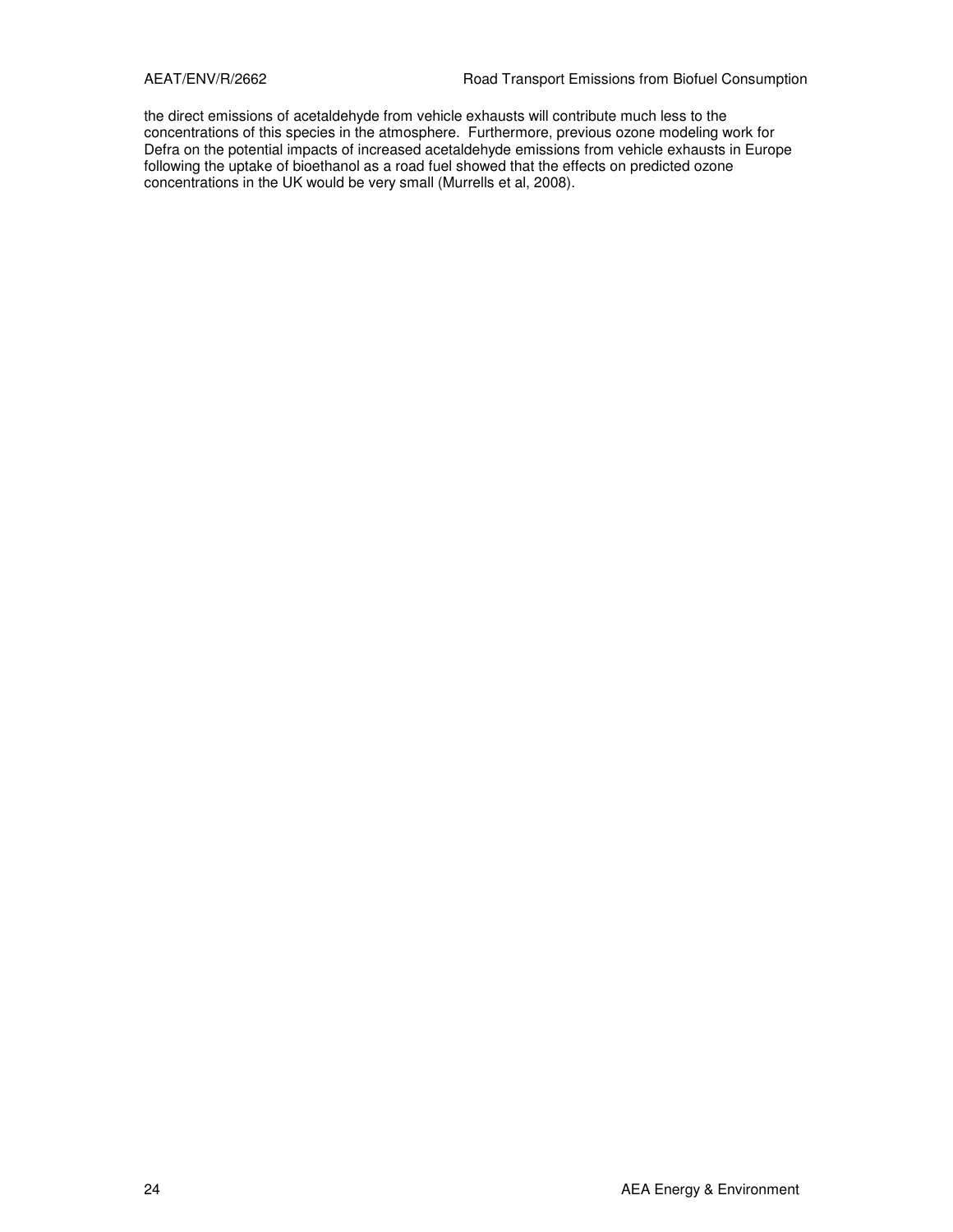# **6 Summary and Conclusions**

This study has reviewed the effects of different biofuels on exhaust emissions of air quality and non- $CO<sub>2</sub>$  greenhouse gas pollutants. Through a review of the literature, scaling factors representing the change in emissions of regulated pollutants NO<sub>x</sub>, PM, HCs and CO relative to their emissions from conventional petrol and diesel fuels have been developed for different strengths of bioethanol, different types of biodiesel and biogas. Where possible quantitative estimates also made for certain nonregulated pollutants such as  $CH_4$ ,  $N_2O$ , benzene and 1,3-butadiene.

Using these scaling factors, the NAEI road transport emissions forecasting model was used to predict future UK road transport emissions of NOx, PM, NMVOCs and CO for seven different biofuel uptake scenarios. The seven scenarios were all based on the same assumption of increasing overall biofuel consumption rates in the UK in terms of volume or energy content consistent with the Renewable Transport Fuel Obligation for 2010 and the EU conditional target for 2020, but they differed in terms of mix of different types of biofuels used in the UK to meet these targets. The scenarios included one involving an equal mix of low strength bioethanol and transesterified biodiesel blends, arguably the most likely uptake pathway, and more extreme pathways favouring or exclusively involving bioethanol or different types of biodiesel. One scenario also involved the modest uptake of biogas for powering heavy duty vehicles. Thus, with uncertainty in the actual biofuel pathway that the UK will follow, this approach indicates the range of potential outcomes on emissions of key air quality pollutants that will occur.

The biofuel scenario (Scenario 1) involving equal uptake of bioethanol and RME-biodiesel (referred to as the more 'Realistic' scenario) is expected to lead to the following percentage changes in emissions in 2020, relative to the basecase predictions assuming no biofuel uptake:

| <b>NOx</b>    | $0.5\%$   |
|---------------|-----------|
| <b>PM</b>     | $-16.8\%$ |
| <b>NMVOCs</b> | -7.8%     |
| CO            | $-22.9\%$ |

A negative value indicates a decrease in emissions.

Across the whole range of scenarios studied, the changes in emissions relative to the base case would be within the following ranges for all future years:

| <b>NOx</b>    | $-2\%$ to $+2\%$  |
|---------------|-------------------|
| PМ            | $-19\%$ to $+9\%$ |
| <b>NMVOCs</b> | -10% to +6%       |
| CO            | $-23\%$ to $+3\%$ |

The majority of the studies lead to a decrease or no change in emissions. The only scenario that could potentially lead to increased emissions is one concentrated on the uptake of pure virgin plant oil biodiesel.

The impacts of biofuels on non-regulated pollutants are generally more uncertain and depend on biofuel scenario. In general, strategies favouring bioethanol would benefit benzene, 1,3-butadiene and methane emissions, but lead to higher acetaldehyde emissions. Strategies favouring biodiesel would benefit PAHs, but could lead to increased emissions of benzene and 1,3-butadiene. Strategies favouring biogas would benefit PAHs and probably benzene and 1,3-butadiene, but would lead to higher methane emissions. Overall, air toxic emissions are likely to be reduced. Although the increase in methane and acetaldehyde emissions per vehicle look very significant for biogas and bioethanol consumption, respectively, the overall impact on future UK emissions (methane) or air quality (acetaldehyde) are expected to be very small.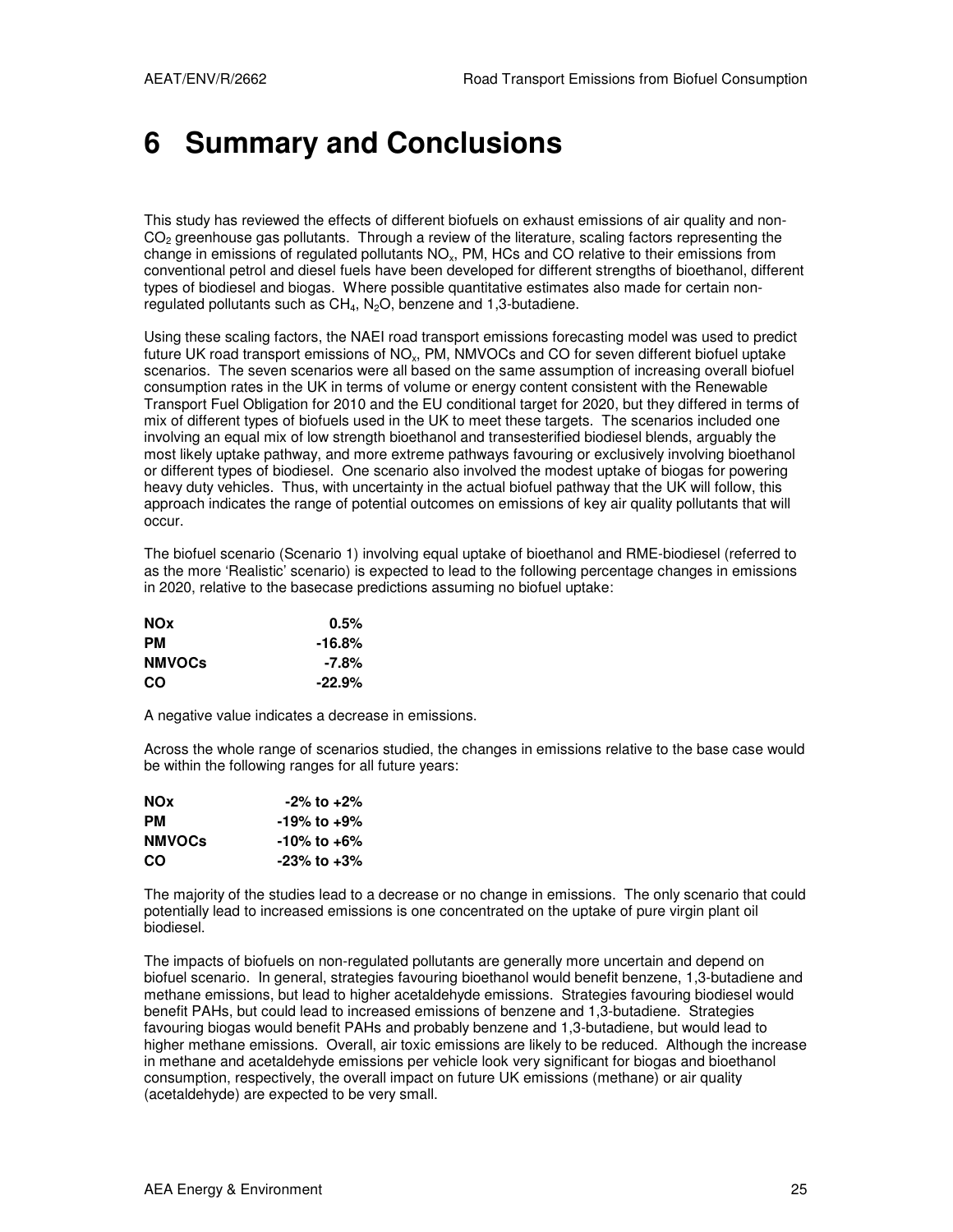The emission scaling factors developed in this study have high levels of uncertainty and in some cases even the directional change in emissions is not certain, especially for the non-regulated pollutants. This reflects the fact that the majority of studies are based on low-strength blends where the emission effects are subtle and also the variability in vehicle emissions with drive cycle, vehicle type and technology and quality of the base petrol and diesel fuels used in the tests. Although the effects on emissions might be stronger for high strength blends or pure biofuels, there have been fewer repeat tests reported in the literature on vehicles and fuels probably relevant to the UK fleet. To run a vehicle on high strength biofuel blends usually requires engine re-tuning or other vehicle adaptations and this adds further uncertainty to the overall effects of the biofuel on emissions when the changes more reflect the adaptation strategy of the vehicle or engine manufacturer than the fuel per se. Further research on emission effects is required in this area if these high strength fuel blends are likely to become more popular in the UK, e.g. flexible fuelled vehicles (FFVs).

The study also found that most tests on biodiesel emissions were based on heavy duty vehicles with older engines. Further emission tests are required on diesel light duty vehicles and vehicles, engines and technologies relevant to the UK fleet to improve the reliability of the biodiesel emission scaling factors.

The study has been based on hypothetical assumptions about the future mix of biofuels that could penetrate fuel sales in order to predict the range of possible outcomes on emissions that might ensue. From the emission ranges given above, it is evident that  $NO_x$  emissions from road transport are not likely to be sensitive to the mix of biofuels sold, but emissions of PM, NMVOCs and CO could be. The study has indicated that to more accurately account for biofuel uptake in the inventory there will be a need for annual statistics to be made available on the volumes and strengths of each type of biofuel sold in the UK. At the moment, such data are lacking with the only data gathered being in terms of total volume of bioethanol and biodiesel released for sale, as provided by HM Revenue & Customs, not by type of biofuel or mixture strength. It is recognised that the nature of the biofuel supply industry may make this data collection difficult and may require periodic surveys of suppliers to break down the total volume-based figures collected by HMRC.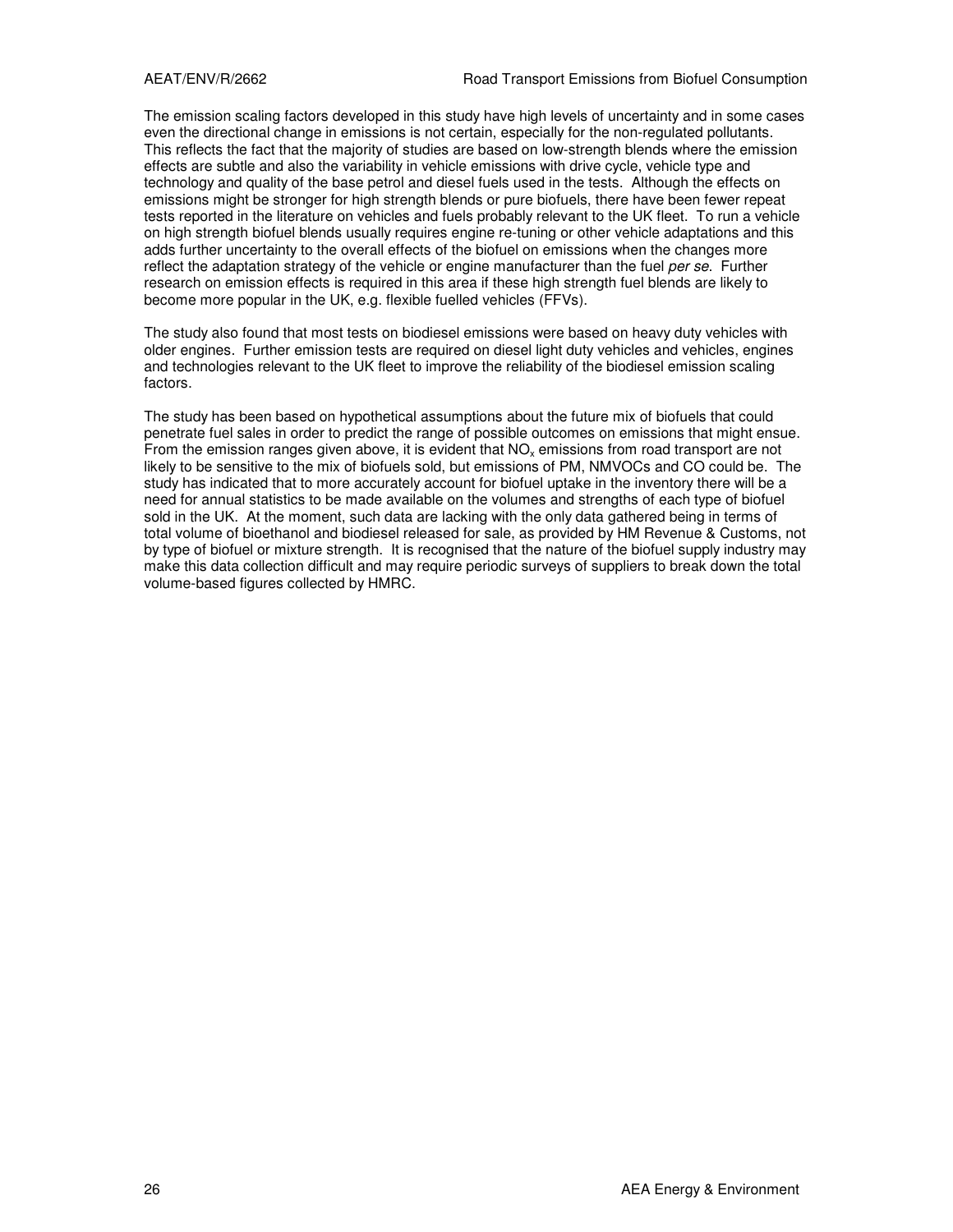# **7 References**

AEA (2002). "Ethanol Emissions Testing", A H Reading, J O W Norris, E A Feest, E L Payne, AEA Report ref: E&E/DDSE/02/021 Issue 1. Report for UK Department for Transport can be obtained from the web site

http://www.dft.gov.uk/stellent/groups/dft\_control/documents/contentservertemplate/dft\_index.hcst?n=1 1177&l=3

AEA (2007a). "Estimating Emissions from Biofuels Used by Road Transport in the NAEI: A Scoping Study", T.P. Murrells and J Norris. Report for the Department for Environment, Food and Rural Affairs, Welsh Assembly Government, the Scottish Executive and the Department of the Environment for Northern Ireland, Report No. AEAT/ENV/R/2431, April 2007.

AEA (2007b). "Evaporative Emissions Modelling and Air Quality Impacts Assessment for Scenarios Relating to Changes in Volatility Limits of Summer Bioethanol-Petrol Blends", Y Li, M Hobson and TP Murrells, Report to the Department for Transport, April 2007.

AEA (2008). "Review of work on the environmental sustainability of international biofuels production and use" Report by AEA Technology to DEFRA, April 2008. http://www.defra.gov.uk/environment/climatechange/uk/energy/renewablefuel/pdf/biofuels-080414- 1.pdf

AVL (Sweden, 2005). "Blending of ethanol in gasoline for spark ignition engines. Problem inventory and evaporative measurements". Study performed by Stockholm University, ATRAX AB, Auto emission KEE Consultant AB, AVL MTC AB, financed by Swedish Emission Research Program, 2004- 2005.

Choudrie SL, J Jackson, J D Watterson, T Murrells, N Passant, A Thomson, L Cardenas, A Leech, DC Mobbs, G Thistlethwaite (2008). "UK Greenhouse Gas Inventory 1990 to 2006: Annual Report for submission under the Framework Convention on Climate Change". Annex to Report for the Department for Environment, Food and Rural Affairs, Welsh Assembly Government, the Scottish Executive and the Department of the Environment for Northern Ireland, Report No. AEAT/ENV/R/2582 (April 2008)

GAVE (TNO, Netherlands, 2004). "Compatibility of pure and blended biofuels with respect to engine performance, durability and emissions: A literature review". Report 2GAVE 04.01. Carried out by TNO Netherlands for the GAVE programme for the Dutch Ministry for Spatial Planning, Housing and the Environment, December 2004.

JRC (Ispra, 2006). "Final Report to the European Commission for the preparation of the 2005 review of Directive 98/70/EC as amended by Directive 2003/17/EC relating to the quality of petrol and diesel fuels". Carried out by the Joint Research Centre, Ispra, February 2006.

Kojima M and Johnson T (2005). "Potential for biofuels transport in developing countries", Energy Sector Management Assistance Programme (ESMAP), UNDP and The World Bank, Washington D.C., U.S.A., October 2005 http://www.esmap.org/filez/pubs/31205BiofuelsforWeb.pdf

Landahl G (2003). "Biogas as a vehicle. A European overview", report produced within the framework of the Trendsetter project, Stockholm. Report No. 2003:3, October 2003. http://213.131.156.10/xpo/bilagor/20040115134708.pdf

Murrells, T. and Hobson M. (2006). UK Road Transport Emission Projections: The Assumptions and Results of the September 2004 Base Projections from the National Atmospheric Emissions Inventory. Report to the Department for Environment, Food and Rural Affairs, the Scottish Executive, Welsh Assembly Government and the Department of the Environment in Northern Ireland. AEA Energy & Environment report. AEAT/ENV/R/2139.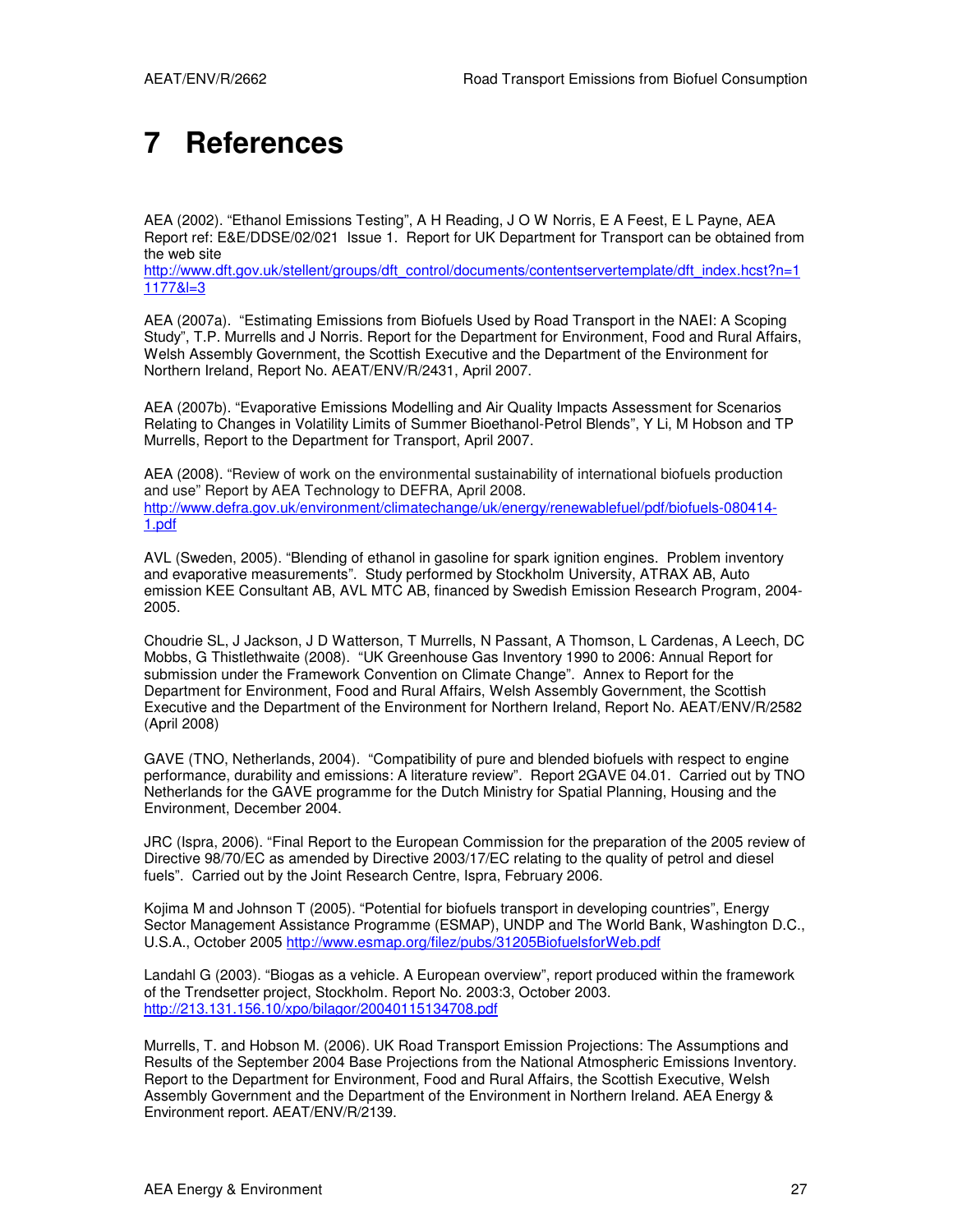Murrells, T.P., Cooke, S., Kent, A., Grice, S., Derwent, R.G., Jenkin, M., Pilling, M.J., Rickard, A. and Redington, A (2008). Modelling of Tropospheric Ozone. First Annual Report produced for The Department for Environment, Food and Rural Affairs, Welsh Assembly Government, the Scottish Executive and the Department of the Environment for Northern Ireland under Contract AQ03508, AEA Report AEAT/ENV/R/2567, January 2008.

http://www.airquality.co.uk/archive/reports/cat07/0804291542\_ED48749\_Ann\_Rep1\_2007\_tropospheri c\_ozone\_final\_AQ03508.pdf

OJ (2003). "Directive 2003/30/EC of the European Parliament and of the Council of 8 May 2003 on the promotion of the use of biofuels or other renewable fuels for transport", Official Journal of the European Union, L 123/42, 17 May 2003

USEPA (2002). "A comprehensive analysis of biodiesel impacts on exhaust emissions". Draft Technical Report EPA420-P-02-001, October 2002. http://www.biodiesel.org/resources/reportsdatabase/reports/gen/20021001\_gen-323.pdf

Yacobucci B.D (2006). "Fuel ethanol: Background and Public Policy Issues", CRS Report for Congress, Energy Policy Resources, Science and Industry Division Congressional Research Centre and Library of Congress, U.S.A., October 2006. http://fpc.state.gov/documents/organization/62837.pdf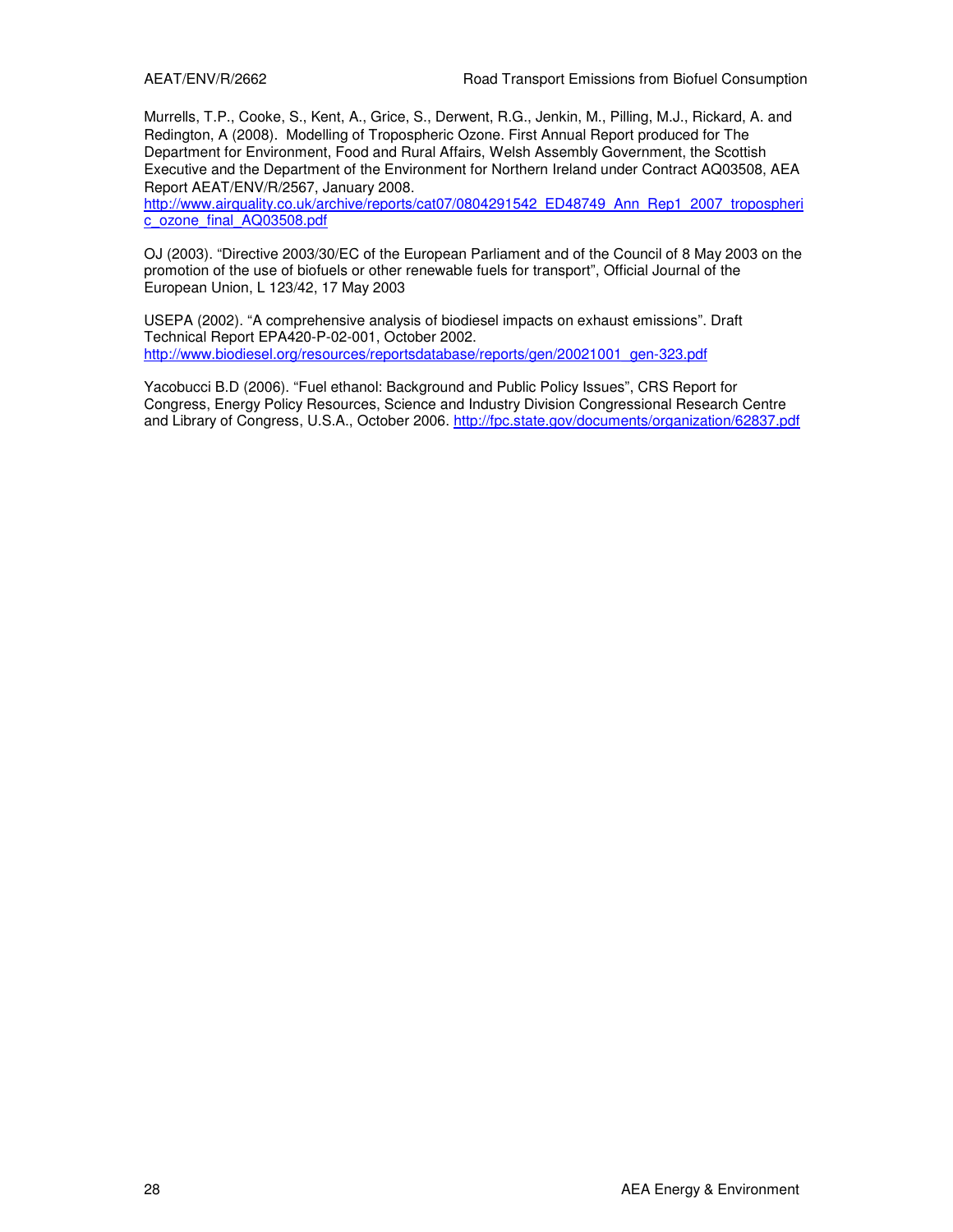# **Appendices**

# **CONTENTS**

Appendix 1 Detailed results of road transport emission projections for basecase and biofuel scenarios  $1$ -7:  $NO_{x}$ , PM, NMVOCs and CO.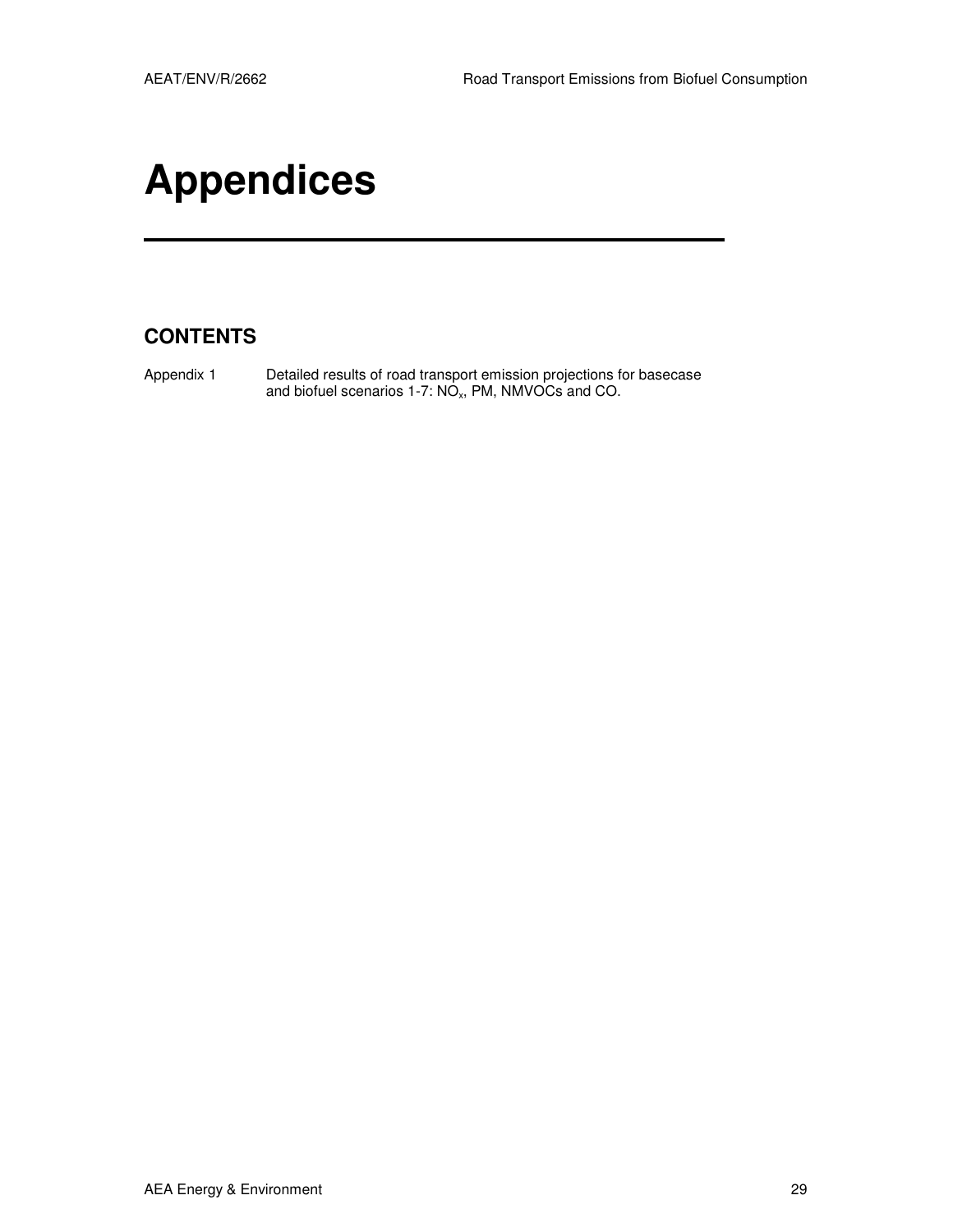### **Road transport emission projections for biofuel scenarios: NO<sup>x</sup> (Base and Scenarios 1-3)**

|                   |             | <b>Basecase</b> |        |        |        |                     |             |        | Scenario 1 - Realistic |        |        |
|-------------------|-------------|-----------------|--------|--------|--------|---------------------|-------------|--------|------------------------|--------|--------|
| ktonnes           |             | <b>2010</b>     | 2015   | 2020   | 2025   | ktonnes             |             | 2010   | 2015                   | 2020   | 2025   |
|                   |             |                 |        |        |        |                     |             |        |                        |        |        |
| Cars              | Petrol      | 84.94           | 39.29  | 32.13  | 32.21  | Cars                | Petrol      | 84.94  | 39.29                  | 32.13  | 32.21  |
|                   | <b>DERV</b> | 61.56           | 54.50  | 42.01  | 36.19  |                     | <b>DERV</b> | 61.56  | 54.50                  | 42.01  | 36.19  |
|                   | All Cars    | 146.49          | 93.79  | 74.14  | 68.40  |                     | All Cars    | 146.49 | 93.79                  | 74.14  | 68.40  |
| LGV               | Petrol      | 2.10            | 1.44   | 1.22   | 1.21   | LGV                 | Petrol      | 2.10   | 1.44                   | 1.22   | 1.21   |
|                   | <b>DERV</b> | 45.32           | 32.89  | 23.20  | 19.70  |                     | <b>DERV</b> | 45.32  | 32.89                  | 23.20  | 19.70  |
|                   | All LGV     | 47.42           | 34.33  | 24.42  | 20.91  |                     | All LGV     | 47.42  | 34.33                  | 24.42  | 20.91  |
| <b>HGV</b>        | Artic       | 115.01          | 77.26  | 69.44  | 71.04  | <b>HGV</b>          | Artic       | 115.39 | 77.77                  | 70.13  | 71.75  |
| <b>HGV</b>        | Rigid       | 55.25           | 35.27  | 28.75  | 28.60  | <b>HGV</b>          | Rigid       | 55.43  | 35.50                  | 29.04  | 28.88  |
| <b>ALL HGV</b>    |             | 170.25          | 112.52 | 98.19  | 99.64  | ALL HGV             |             | 170.82 | 113.27                 | 99.17  | 100.64 |
| Buses             |             | 25.59           | 17.74  | 13.87  | 11.89  | Buses               |             | 25.68  | 17.85                  | 14.00  | 12.01  |
| Motorcycles       |             | .04             | 0.73   | 0.40   | 0.35   | Motorcycles         |             | 1.04   | 0.73                   | 0.40   | 0.35   |
| All DERV          |             | 302.73          | 217.64 | 177.26 | 167.42 | All DERV            |             | 303.38 | 218.51                 | 178.38 | 168.53 |
| <b>All Petrol</b> |             | 88.07           | 41.46  | 33.76  | 33.77  | All Petrol          |             | 88.07  | 41.46                  | 33.76  | 33.77  |
| All Vehicles      |             | 390.80          | 259.11 | 211.02 | 201.19 | <b>All Vehicles</b> |             | 391.45 | 259.98                 | 212.14 | 202.30 |

|                 |                | <b>Basecase</b> |        |        |        |                     |             |        | Scenario 1 - Realistic |        |        |
|-----------------|----------------|-----------------|--------|--------|--------|---------------------|-------------|--------|------------------------|--------|--------|
| ktonnes         |                | 2010            | 2015   | 2020   | 2025   | ktonnes             |             | 2010   | 2015                   | 2020   | 2025   |
|                 |                |                 |        |        |        |                     |             |        |                        |        |        |
| Cars            | Petrol         | 84.94           | 39.29  | 32.13  | 32.21  | Cars                | Petrol      | 84.94  | 39.29                  | 32.13  | 32.21  |
|                 | <b>DERV</b>    | 61.56           | 54.50  | 42.01  | 36.19  |                     | <b>DERV</b> | 61.56  | 54.50                  | 42.01  | 36.19  |
|                 | All Cars       | 146.49          | 93.79  | 74.14  | 68.40  |                     | All Cars    | 146.49 | 93.79                  | 74.14  | 68.40  |
| LGV             | Petrol         | 2.10            | .44    | .22    | 1.21   | LGV                 | Petrol      | 2.10   | 1.44                   | .22    | 1.21   |
|                 | <b>DERV</b>    | 45.32           | 32.89  | 23.20  | 19.70  |                     | <b>DERV</b> | 45.32  | 32.89                  | 23.20  | 19.70  |
|                 | <b>All LGV</b> | 47.42           | 34.33  | 24.42  | 20.91  |                     | All LGV     | 47.42  | 34.33                  | 24.42  | 20.91  |
| HGV             | Artic          | 115.01          | 77.26  | 69.44  | 71.04  | <b>HGV</b>          | Artic       | 115.39 | 77.77                  | 70.13  | 71.75  |
| HGV             | Rigid          | 55.25           | 35.27  | 28.75  | 28.60  | <b>HGV</b>          | Rigid       | 55.43  | 35.50                  | 29.04  | 28.88  |
| ALL HGV         |                | 170.25          | 112.52 | 98.19  | 99.64  | ALL HGV             |             | 170.82 | 113.27                 | 99.17  | 100.64 |
| <b>Buses</b>    |                | 25.59           | 17.74  | 13.87  | 11.89  | <b>Buses</b>        |             | 25.68  | 17.85                  | 14.00  | 12.01  |
| Motorcycles     |                | 1.04            | 0.73   | 0.40   | 0.35   | Motorcycles         |             | 1.04   | 0.73                   | 0.40   | 0.35   |
| <b>AII DERV</b> |                | 302.73          | 217.64 | 177.26 | 167.42 | All DERV            |             | 303.38 | 218.51                 | 178.38 | 168.53 |
| All Petrol      |                | 88.07           | 41.46  | 33.76  | 33.77  | All Petrol          |             | 88.07  | 41.46                  | 33.76  | 33.77  |
| All Vehicles    |                | 390.80L         | 259.11 | 211.02 | 201.19 | <b>All Vehicles</b> |             | 391.45 | 259.98                 | 212.14 | 202.30 |

|                     |             | Scenario 2 - Bioethanol favoured |        |        |        |
|---------------------|-------------|----------------------------------|--------|--------|--------|
| ktonnes             |             | <b>2010</b>                      | 2015   | 2020   | 2025   |
|                     |             |                                  |        |        |        |
| Cars                | Petrol      | 84.94                            | 39.29  | 32.13  | 32.21  |
|                     | <b>DERV</b> | 61.56                            | 54.50  | 42.01  | 36.19  |
|                     | All Cars    | 146.49                           | 93.79  | 74.14  | 68.40  |
|                     |             |                                  |        |        |        |
| LGV                 | Petrol      | 2.10                             | 1.44   | 1.22   | 1.21   |
|                     | DERV        | 45.32                            | 32.89  | 23.20  | 19.70  |
|                     | All LGV     | 47.42                            | 34.33  | 24.42  | 20.91  |
|                     |             |                                  |        |        |        |
| <b>HGV</b>          | Artic       | 115.01                           | 77.60  | 70.13  | 71.75  |
| <b>HGV</b>          | Rigid       | 55.25                            | 35.42  | 29.04  | 28.88  |
| ALL HGV             |             | 170.25                           | 113.02 | 99.17  | 100.64 |
|                     |             |                                  |        |        |        |
| <b>Buses</b>        |             | 25.59                            | 17.81  | 14.00  | 12.01  |
| Motorcycles         |             | 1.04                             | 0.73   | 0.40   | 0.35   |
|                     |             |                                  |        |        |        |
| All DERV            |             | 302.73                           | 218.22 | 178.38 | 168.53 |
| All Petrol          |             | 88.07                            | 41.46  | 33.76  | 33.77  |
|                     |             |                                  |        |        |        |
| <b>All Vehicles</b> |             | 390.80                           | 259.68 | 212.14 | 202.30 |

|              |             | Scenario 2 - Bioethanol favoured |        |        |        |                     |             | Scenario 3 - Bioethanol only |        |        |        |
|--------------|-------------|----------------------------------|--------|--------|--------|---------------------|-------------|------------------------------|--------|--------|--------|
| ktonnes      |             | 2010                             | 2015   | 2020   | 2025   | ktonnes             |             | 2010                         | 2015   | 2020   | 2025   |
|              |             |                                  |        |        |        |                     |             |                              |        |        |        |
| Cars         | Petrol      | 84.94                            | 39.29  | 32.13  | 32.21  | Cars                | Petrol      | 84.94                        | 39.29  | 32.13  | 32.21  |
|              | <b>DERV</b> | 61.56                            | 54.50  | 42.01  | 36.19  |                     | <b>DERV</b> | 61.56                        | 54.50  | 42.01  | 36.19  |
|              | All Cars    | 146.49                           | 93.79  | 74.14  | 68.40  |                     | All Cars    | 146.49                       | 93.79  | 74.14  | 68.40  |
|              |             |                                  |        |        |        |                     |             |                              |        |        |        |
| LGV          | Petrol      | 2.10                             | 1.44   | 1.22   | 1.21   | LGV                 | Petrol      | 2.10                         | .44    | .22    | 1.21   |
|              | <b>DERV</b> | 45.32                            | 32.89  | 23.20  | 19.70  |                     | <b>DERV</b> | 45.32                        | 32.89  | 23.20  | 19.70  |
|              | All LGV     | 47.42                            | 34.33  | 24.42  | 20.91  |                     | All LGV     | 47.42                        | 34.33  | 24.42  | 20.91  |
|              |             |                                  |        |        |        |                     |             |                              |        |        |        |
| HGV          | Artic       | 115.01                           | 77.60  | 70.13  | 71.75  | <b>HGV</b>          | Artic       | 115.01                       | 77.26  | 69.44  | 71.04  |
| HGV          | Rigid       | 55.25                            | 35.42  | 29.04  | 28.88  | <b>HGV</b>          | Rigid       | 55.25                        | 35.27  | 28.75  | 28.60  |
| ALL HGV      |             | 170.25                           | 113.02 | 99.17  | 100.64 | <b>ALL HGV</b>      |             | 170.25                       | 112.52 | 98.19  | 99.64  |
|              |             |                                  |        |        |        |                     |             |                              |        |        |        |
| Buses        |             | 25.59                            | 17.81  | 14.00  | 12.01  | Buses               |             | 25.59                        | 17.74  | 13.87  | 11.89  |
| Motorcycles  |             | 1.04                             | 0.73   | 0.40   | 0.35   | Motorcycles         |             | 1.04                         | 0.73   | 0.40   | 0.35   |
|              |             |                                  |        |        |        |                     |             |                              |        |        |        |
| AII DERV     |             | 302.73                           | 218.22 | 178.38 | 168.53 | All DERV            |             | 302.73                       | 217.64 | 177.26 | 167.42 |
| All Petrol   |             | 88.07                            | 41.46  | 33.76  | 33.77  | All Petrol          |             | 88.07                        | 41.46  | 33.76  | 33.77  |
|              |             |                                  |        |        |        |                     |             |                              |        |        |        |
| All Vehicles |             | 390.80                           | 259.68 | 212.14 | 202.30 | <b>All Vehicles</b> |             | 390.80                       | 259.11 | 211.02 | 201.19 |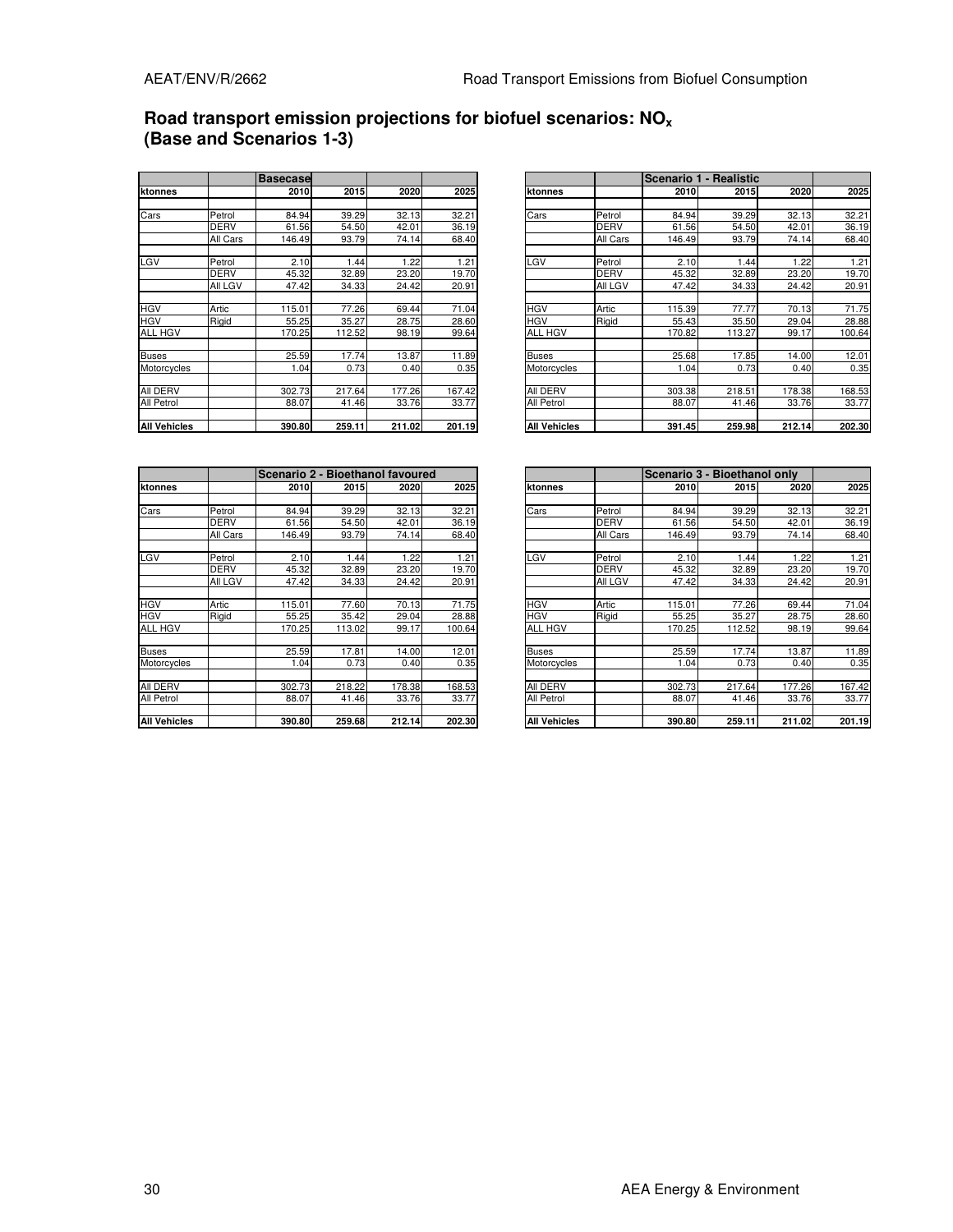## **Road transport emission projections for biofuel scenarios: NO<sup>x</sup> (Scenarios 4-7)**

|                     |             |        | Scenario 4 - Biodiesel favoured |        |        |                     |                | Scenario 5 - Biodiesel only (esterified) |        |        |        |
|---------------------|-------------|--------|---------------------------------|--------|--------|---------------------|----------------|------------------------------------------|--------|--------|--------|
| ktonnes             |             | 2010   | 2015                            | 2020   | 2025   | ktonnes             |                | 2010                                     | 2015   | 2020   | 2025   |
|                     |             |        |                                 |        |        |                     |                |                                          |        |        |        |
| Cars                | Petrol      | 84.94  | 39.29                           | 32.13  | 32.21  | Cars                | Petrol         | 84.94                                    | 39.29  | 32.13  | 32.21  |
|                     | <b>DERV</b> | 61.56  | 54.50                           | 42.01  | 36.19  |                     | <b>DERV</b>    | 61.56                                    | 55.23  | 42.82  | 36.89  |
|                     | All Cars    | 146.49 | 93.79                           | 74.14  | 68.40  |                     | All Cars       | 146.49                                   | 94.52  | 74.95  | 69.10  |
| LGV                 | Petrol      | 2.10   | .44                             | 1.22   | 1.21   | LGV                 | Petrol         | 2.10                                     | 1.44   | 1.22   | 1.21   |
|                     | <b>DERV</b> | 45.32  | 32.89                           | 23.20  | 19.70  |                     | <b>DERV</b>    | 45.32                                    | 33.33  | 23.65  | 20.08  |
|                     | All LGV     | 47.42  | 34.33                           | 24.42  | 20.91  |                     | <b>All LGV</b> | 47.42                                    | 34.77  | 24.87  | 21.29  |
| <b>HGV</b>          | Artic       | 115.73 | 78.03                           | 70.13  | 71.75  | <b>HGV</b>          | Artic          | 115.73                                   | 78.29  | 70.78  | 72.42  |
| <b>HGV</b>          | Rigid       | 55.59  | 35.62                           | 29.04  | 28.88  | <b>HGV</b>          | Rigid          | 55.59                                    | 35.74  | 29.31  | 29.15  |
| ALL HGV             |             | 171.32 | 113.65                          | 99.17  | 100.64 | ALL HGV             |                | 171.32                                   | 114.03 | 100.09 | 101.57 |
| <b>Buses</b>        |             | 25.75  | 17.91                           | 14.00  | 12.01  | <b>Buses</b>        |                | 25.75                                    | 17.97  | 14.13  | 12.12  |
| Motorcycles         |             | 1.04   | 0.73                            | 0.40   | 0.35   | Motorcycles         |                | 1.04                                     | 0.73   | 0.40   | 0.35   |
| All DERV            |             | 303.95 | 218.95                          | 178.38 | 168.53 | All DERV            |                | 303.95                                   | 220.56 | 180.69 | 170.65 |
| All Petrol          |             | 88.07  | 41.46                           | 33.76  | 33.77  | All Petrol          |                | 88.07                                    | 41.46  | 33.76  | 33.77  |
| <b>All Vehicles</b> |             | 392.02 | 260.41                          | 212.14 | 202.30 | <b>All Vehicles</b> |                | 392.02                                   | 262.02 | 214.45 | 204.42 |

|                     |                | Scenario 4 - Biodiesel favoured |        |        |        |                     |             |        | Scenario 5 - Biodiesel only (esterified) |             |        |
|---------------------|----------------|---------------------------------|--------|--------|--------|---------------------|-------------|--------|------------------------------------------|-------------|--------|
| ktonnes             |                | 2010                            | 2015   | 2020   | 2025   | ktonnes             |             | 2010   | 2015                                     | <b>2020</b> | 2025   |
|                     |                |                                 |        |        |        |                     |             |        |                                          |             |        |
| Cars                | Petrol         | 84.94                           | 39.29  | 32.13  | 32.21  | Cars                | Petrol      | 84.94  | 39.29                                    | 32.13       | 32.21  |
|                     | <b>DERV</b>    | 61.56                           | 54.50  | 42.01  | 36.19  |                     | <b>DERV</b> | 61.56  | 55.23                                    | 42.82       | 36.89  |
|                     | All Cars       | 146.49                          | 93.79  | 74.14  | 68.40  |                     | All Cars    | 146.49 | 94.52                                    | 74.95       | 69.10  |
| LGV                 | Petrol         | 2.10                            | 1.44   | 1.22   | 1.21   | LGV                 | Petrol      | 2.10   | 1.44                                     | 1.22        | 1.21   |
|                     | <b>DERV</b>    | 45.32                           | 32.89  | 23.20  | 19.70  |                     | <b>DERV</b> | 45.32  | 33.33                                    | 23.65       | 20.08  |
|                     | <b>All LGV</b> | 47.42                           | 34.33  | 24.42  |        |                     | All LGV     | 47.42  | 34.77                                    | 24.87       |        |
|                     |                |                                 |        |        | 20.91  |                     |             |        |                                          |             | 21.29  |
| HGV                 | Artic          | 115.73                          | 78.03  | 70.13  | 71.75  | <b>HGV</b>          | Artic       | 115.73 | 78.29                                    | 70.78       | 72.42  |
| <b>HGV</b>          | Rigid          | 55.59                           | 35.62  | 29.04  | 28.88  | <b>HGV</b>          | Rigid       | 55.59  | 35.74                                    | 29.31       | 29.15  |
| ALL HGV             |                | 171.32                          | 113.65 | 99.17  | 100.64 | <b>ALL HGV</b>      |             | 171.32 | 114.03                                   | 100.09      | 101.57 |
| Buses               |                | 25.75                           | 17.91  | 14.00  | 12.01  | Buses               |             | 25.75  | 17.97                                    | 14.13       | 12.12  |
|                     |                |                                 |        |        | 0.35   |                     |             | 1.04   | 0.73                                     |             | 0.35   |
| Motorcycles         |                | 1.04                            | 0.73   | 0.40   |        | Motorcycles         |             |        |                                          | 0.40        |        |
| AII DERV            |                | 303.95                          | 218.95 | 178.38 | 168.53 | All DERV            |             | 303.95 | 220.56                                   | 180.69      | 170.65 |
| All Petrol          |                | 88.07                           | 41.46  | 33.76  | 33.77  | All Petrol          |             | 88.07  | 41.46                                    | 33.76       | 33.77  |
| <b>All Vehicles</b> |                | 392.02                          | 260.41 | 212.14 | 202.30 | <b>All Vehicles</b> |             | 392.02 | 262.02                                   | 214.45      | 204.42 |

|                     |             | Scenario 6 - Biodiesel only (virgin plant oil) |        |        |        |                     | Scenario 7 - Realistic, with 10% HDV biogas |        |        |             |
|---------------------|-------------|------------------------------------------------|--------|--------|--------|---------------------|---------------------------------------------|--------|--------|-------------|
| ktonnes             |             | 2010                                           | 2015   | 2020   | 2025   | ktonnes             |                                             | 2010   | 2015   |             |
|                     |             |                                                |        |        |        |                     |                                             |        |        |             |
| Cars                | Petrol      | 84.94                                          | 39.29  | 32.13  | 32.21  | Cars                | Petrol                                      | 84.94  | 39.29  |             |
|                     | <b>DERV</b> | 61.56                                          | 54.50  | 42.01  | 36.19  |                     | <b>DERV</b>                                 | 61.56  | 54.50  |             |
|                     | All Cars    | 146.49                                         | 93.79  | 74.14  | 68.40  |                     | All Cars                                    | 146.49 | 93.79  |             |
| LGV                 | Petrol      | 2.10                                           | 1.44   | 1.22   | 1.21   | LGV                 | Petrol                                      | 2.10   | 1.44   |             |
|                     | <b>DERV</b> | 45.32                                          | 32.89  | 23.20  | 19.70  |                     | <b>DERV</b>                                 | 45.32  | 32.89  |             |
|                     | All LGV     | 47.42                                          | 34.33  | 24.42  | 20.91  |                     | <b>All LGV</b>                              | 47.42  | 34.33  |             |
| <b>HGV</b>          | Artic       | 115.73                                         | 77.26  | 69.44  | 71.04  | <b>HGV</b>          | Artic                                       | 113.44 | 75.15  |             |
| <b>HGV</b>          | Rigid       | 55.59                                          | 35.27  | 28.75  | 28.60  | <b>HGV</b>          | Rigid                                       | 54.49  | 34.30  |             |
| <b>ALL HGV</b>      |             | 171.32                                         | 112.52 | 98.19  | 99.64  | <b>ALL HGV</b>      |                                             | 167.93 | 109.45 |             |
| <b>Buses</b>        |             | 25.75                                          | 17.74  | 13.87  | 11.89  | <b>Buses</b>        |                                             | 25.24  | 17.25  |             |
| Motorcycles         |             | 1.04                                           | 0.73   | 0.40   | 0.35   | Motorcycles         |                                             | 1.04   | 0.73   |             |
| All DERV            |             | 303.95                                         | 217.64 | 177.26 | 167.42 | <b>AII DERV</b>     |                                             | 300.05 | 214.08 | $1^{\circ}$ |
| All Petrol          |             | 88.07                                          | 41.46  | 33.76  | 33.77  | <b>All Petrol</b>   |                                             | 88.07  | 41.46  |             |
| <b>All Vehicles</b> |             | 392.02                                         | 259.11 | 211.02 | 201.19 | <b>All Vehicles</b> |                                             | 388.12 | 255.55 | 2(          |

|              |             | Scenario 6 - Biodiesel only (virgin plant oil) |        |        |        |                     |                |        | Scenario 7 - Realistic, with 10% HDV biogas |        |        |
|--------------|-------------|------------------------------------------------|--------|--------|--------|---------------------|----------------|--------|---------------------------------------------|--------|--------|
| ktonnes      |             | 2010                                           | 2015   | 2020   | 2025   | ktonnes             |                | 2010   | 2015                                        | 2020   | 2025   |
|              |             |                                                |        |        |        |                     |                |        |                                             |        |        |
| Cars         | Petrol      | 84.94                                          | 39.29  | 32.13  | 32.21  | Cars                | Petrol         | 84.94  | 39.29                                       | 32.13  | 32.21  |
|              | <b>DERV</b> | 61.56                                          | 54.50  | 42.01  | 36.19  |                     | <b>DERV</b>    | 61.56  | 54.50                                       | 42.01  | 36.19  |
|              | All Cars    | 146.49                                         | 93.79  | 74.14  | 68.40  |                     | All Cars       | 146.49 | 93.79                                       | 74.14  | 68.40  |
|              |             |                                                |        |        |        |                     |                |        |                                             |        |        |
| LGV          | Petrol      | 2.10                                           | 1.44   | 1.22   | 1.21   | LGV                 | Petrol         | 2.10   | 1.44                                        | 1.22   | 1.21   |
|              | <b>DERV</b> | 45.32                                          | 32.89  | 23.20  | 19.70  |                     | <b>DERV</b>    | 45.32  | 32.89                                       | 23.20  | 19.70  |
|              | All LGV     | 47.42                                          | 34.33  | 24.42  | 20.91  |                     | <b>All LGV</b> | 47.42  | 34.33                                       | 24.42  | 20.91  |
|              |             |                                                |        |        |        |                     |                |        |                                             |        |        |
| HGV          | Artic       | 115.73                                         | 77.26  | 69.44  | 71.04  | <b>HGV</b>          | Artic          | 113.44 | 75.15                                       | 66.59  | 68.13  |
| <b>HGV</b>   | Rigid       | 55.59                                          | 35.27  | 28.75  | 28.60  | <b>HGV</b>          | Rigid          | 54.49  | 34.30                                       | 27.57  | 27.42  |
| ALL HGV      |             | 171.32                                         | 112.52 | 98.19  | 99.64  | <b>ALL HGV</b>      |                | 167.93 | 109.45                                      | 94.17  | 95.56  |
|              |             |                                                |        |        |        |                     |                |        |                                             |        |        |
| Buses        |             | 25.75                                          | 17.74  | 13.87  | 11.89  | <b>Buses</b>        |                | 25.24  | 17.25                                       | 13.30  | 11.40  |
| Motorcycles  |             | 1.04                                           | 0.73   | 0.40   | 0.35   | Motorcycles         |                | 1.04   | 0.73                                        | 0.40   | 0.35   |
|              |             |                                                |        |        |        |                     |                |        |                                             |        |        |
| AII DERV     |             | 303.95                                         | 217.64 | 177.26 | 167.42 | All DERV            |                | 300.05 | 214.08                                      | 172.67 | 162.84 |
| All Petrol   |             | 88.07                                          | 41.46  | 33.76  | 33.77  | <b>All Petrol</b>   |                | 88.07  | 41.46                                       | 33.76  | 33.77  |
|              |             |                                                |        |        |        |                     |                |        |                                             |        |        |
| All Vehicles |             | 392.02                                         | 259.11 | 211.02 | 201.19 | <b>All Vehicles</b> |                | 388.12 | 255.55                                      | 206.43 | 196.62 |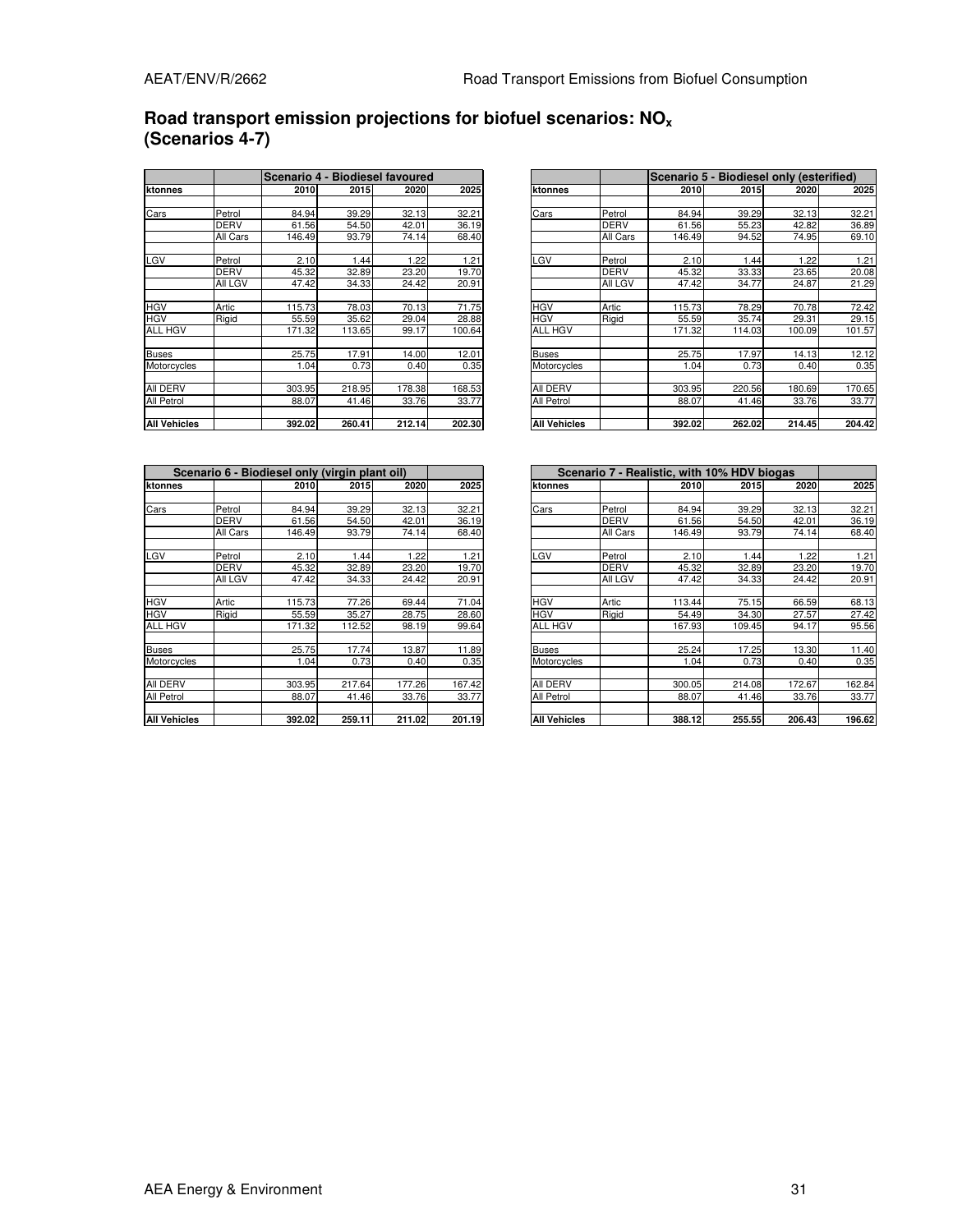### **Road transport emission projections for biofuel scenarios: PM (Base and Scenarios 1-3)**

|                     |             | <b>Basecase</b> |      |      |      |                     |             |       | Scenario 1 - Realistic |      |      |
|---------------------|-------------|-----------------|------|------|------|---------------------|-------------|-------|------------------------|------|------|
| ktonnes             |             | 2010            | 2015 | 2020 | 2025 | ktonnes             |             | 2010  | 2015                   | 2020 | 2025 |
|                     |             |                 |      |      |      |                     |             |       |                        |      |      |
| Cars                | Petrol      | 0.86            | 0.76 | 0.75 | 0.77 | Cars                | Petrol      | 0.69  | 0.46                   | 0.30 | 0.31 |
|                     | <b>DERV</b> | 4.33            | 2.14 | 0.95 | 0.50 |                     | <b>DERV</b> | 4.13  | 1.94                   | 0.82 | 0.43 |
|                     | All Cars    | 5.19            | 2.91 | 1.70 | 1.27 |                     | All Cars    | 4.82  | 2.40                   | 1.12 | 0.74 |
| LGV                 | Petrol      | 0.02            | 0.02 | 0.02 | 0.02 | LGV                 | Petrol      | 0.02  | 0.01                   | 0.01 | 0.01 |
|                     | <b>DERV</b> | 8.67            | 4.16 | .59  | 0.73 |                     | <b>DERV</b> | 8.27  | 3.77                   | 1.37 | 0.63 |
|                     | All LGV     | 8.69            | 4.18 | 1.61 | 0.75 |                     | All LGV     | 8.28  | 3.79                   | .38  | 0.64 |
| <b>HGV</b>          | Artic       | 2.19            | 1.14 | 0.96 | 0.99 | <b>HGV</b>          | Artic       | 2.14  | 1.09                   | 0.89 | 0.92 |
| <b>HGV</b>          | Rigid       | 0.97            | 0.47 | 0.34 | 0.34 | <b>HGV</b>          | Rigid       | 0.95  | 0.45                   | 0.32 | 0.32 |
| <b>ALL HGV</b>      |             | 3.16            | .61  | 1.30 | 1.33 | ALL HGV             |             | 3.09  | 1.54                   | 1.21 | 1.23 |
| <b>Buses</b>        |             | 0.40            | 0.25 | 0.19 | 0.17 | <b>Buses</b>        |             | 0.39  | 0.24                   | 0.18 | 0.16 |
| Motorcycles         |             | 0.68            | 0.70 | 0.70 | 0.70 | Motorcycles         |             | 0.68  | 0.70                   | 0.70 | 0.70 |
| All DERV            |             | 16.57           | 8.17 | 4.03 | 2.73 | All DERV            |             | 15.88 | 7.49                   | 3.57 | 2.45 |
| All Petrol          |             | 1.55            | .48  | 1.47 | 1.49 | All Petrol          |             | 1.38  | 1.17                   | 1.01 | 1.01 |
| <b>All Vehicles</b> |             | 18.13           | 9.65 | 5.50 | 4.22 | <b>All Vehicles</b> |             | 17.26 | 8.66                   | 4.58 | 3.47 |

|              |             | <b>Basecase</b> |      |      |      |                |             |       | Scenario 1 - Realistic |      |  |
|--------------|-------------|-----------------|------|------|------|----------------|-------------|-------|------------------------|------|--|
| ktonnes      |             | <b>2010</b>     | 2015 | 2020 | 2025 | Iktonnes       |             | 2010  | 2015                   | 2020 |  |
|              |             |                 |      |      |      |                |             |       |                        |      |  |
| Cars         | Petrol      | 0.86            | 0.76 | 0.75 | 0.77 | Cars           | Petrol      | 0.69  | 0.46                   | 0.30 |  |
|              | <b>DERV</b> | 4.33            | 2.14 | 0.95 | 0.50 |                | <b>DERV</b> | 4.13  | 1.94                   | 0.82 |  |
|              | All Cars    | 5.19            | 2.91 | 1.70 | 1.27 |                | All Cars    | 4.82  | 2.40                   | 1.12 |  |
|              |             |                 |      |      |      |                |             |       |                        |      |  |
| LGV          | Petrol      | 0.02            | 0.02 | 0.02 | 0.02 | LGV            | Petrol      | 0.02  | 0.01                   | 0.01 |  |
|              | DERV        | 8.67            | 4.16 | 1.59 | 0.73 |                | <b>DERV</b> | 8.27  | 3.77                   | 1.37 |  |
|              | All LGV     | 8.69            | 4.18 | 1.61 | 0.75 |                | All LGV     | 8.28  | 3.79                   | .38  |  |
|              |             |                 |      |      |      |                |             |       |                        |      |  |
| HGV          | Artic       | 2.19            | 1.14 | 0.96 | 0.99 | <b>HGV</b>     | Artic       | 2.14  | 1.09                   | 0.89 |  |
| HGV          | Rigid       | 0.97            | 0.47 | 0.34 | 0.34 | <b>HGV</b>     | Rigid       | 0.95  | 0.45                   | 0.32 |  |
| ALL HGV      |             | 3.16            | 1.61 | 1.30 | 1.33 | <b>ALL HGV</b> |             | 3.09  | .54                    | 1.21 |  |
|              |             |                 |      |      |      |                |             |       |                        |      |  |
| Buses        |             | 0.40            | 0.25 | 0.19 | 0.17 | <b>Buses</b>   |             | 0.39  | 0.24                   | 0.18 |  |
| Motorcycles  |             | 0.68            | 0.70 | 0.70 | 0.70 | Motorcycles    |             | 0.68  | 0.70                   | 0.70 |  |
|              |             |                 |      |      |      |                |             |       |                        |      |  |
| AII DERV     |             | 16.57           | 8.17 | 4.03 | 2.73 | All DERV       |             | 15.88 | 7.49                   | 3.57 |  |
| All Petrol   |             | .55             | 1.48 | 1.47 | 1.49 | All Petrol     |             | 1.38  | 1.17                   | 1.01 |  |
|              |             |                 |      |      |      |                |             |       |                        |      |  |
| All Vehicles |             | 18.13           | 9.65 | 5.50 | 4.22 | All Vehicles   |             | 17.26 | 8.66                   | 4.58 |  |

|                     |             | Scenario 2 - Bioethanol favoured |      |      |      |
|---------------------|-------------|----------------------------------|------|------|------|
| ktonnes             |             | 2010                             | 2015 | 2020 | 2025 |
|                     |             |                                  |      |      |      |
| Cars                | Petrol      | 0.49                             | 0.30 | 0.30 | 0.31 |
|                     | <b>DERV</b> | 4.33                             | 2.01 | 0.82 | 0.43 |
|                     | All Cars    | 4.82                             | 2.32 | 1.12 | 0.74 |
| LGV                 | Petrol      | 0.01                             | 0.01 | 0.01 | 0.01 |
|                     | <b>DERV</b> | 8.67                             | 3.90 | 1.37 | 0.63 |
|                     | All LGV     | 8.68                             | 3.91 | 1.38 | 0.64 |
| <b>HGV</b>          | Artic       | 2.19                             | 1.10 | 0.89 | 0.92 |
| <b>HGV</b>          | Rigid       | 0.97                             | 0.46 | 0.32 | 0.32 |
| <b>ALL HGV</b>      |             | 3.16                             | 1.56 | 1.21 | 1.23 |
| Buses               |             | 0.40                             | 0.24 | 0.18 | 0.16 |
| Motorcycles         |             | 0.68                             | 0.70 | 0.70 | 0.70 |
| All DERV            |             | 16.57                            | 7.72 | 3.57 | 2.45 |
| All Petrol          |             | 1.18                             | 1.01 | 1.01 | 1.01 |
| <b>All Vehicles</b> |             | 17.75                            | 8.73 | 4.58 | 3.47 |

|              |             | Scenario 2 - Bioethanol favoured |      |      |      |                     |                |       | Scenario 3 - Bioethanol only |      |      |
|--------------|-------------|----------------------------------|------|------|------|---------------------|----------------|-------|------------------------------|------|------|
| ktonnes      |             | 2010                             | 2015 | 2020 | 2025 | ktonnes             |                | 2010  | 2015                         | 2020 | 2025 |
|              |             |                                  |      |      |      |                     |                |       |                              |      |      |
| Cars         | Petrol      | 0.49                             | 0.30 | 0.30 | 0.31 | Cars                | Petrol         | 0.49  | 0.72                         | 0.68 | 0.70 |
|              | <b>DERV</b> | 4.33                             | 2.01 | 0.82 | 0.43 |                     | <b>DERV</b>    | 4.33  | 2.14                         | 0.95 | 0.50 |
|              | All Cars    | 4.82                             | 2.32 | 1.12 | 0.74 |                     | All Cars       | 4.82  | 2.86                         | 1.63 | 1.20 |
|              |             |                                  |      |      |      |                     |                |       |                              |      |      |
| LGV          | Petrol      | 0.01                             | 0.01 | 0.01 | 0.01 | LGV                 | Petrol         | 0.01  | 0.02                         | 0.02 | 0.02 |
|              | <b>DERV</b> | 8.67                             | 3.90 | 1.37 | 0.63 |                     | <b>DERV</b>    | 8.67  | 4.16                         | 1.59 | 0.73 |
|              | All LGV     | 8.68                             | 3.91 | 1.38 | 0.64 |                     | <b>All LGV</b> | 8.68  | 4.18                         | 1.61 | 0.75 |
|              |             |                                  |      |      |      |                     |                |       |                              |      |      |
| HGV          | Artic       | 2.19                             | 1.10 | 0.89 | 0.92 | <b>HGV</b>          | Artic          | 2.19  | 1.14                         | 0.96 | 0.99 |
| HGV          | Rigid       | 0.97                             | 0.46 | 0.32 | 0.32 | <b>HGV</b>          | Rigid          | 0.97  | 0.47                         | 0.34 | 0.34 |
| ALL HGV      |             | 3.16                             | 1.56 | 1.21 | 1.23 | <b>ALL HGV</b>      |                | 3.16  | 1.61                         | 1.30 | 1.33 |
|              |             |                                  |      |      |      |                     |                |       |                              |      |      |
| Buses        |             | 0.40                             | 0.24 | 0.18 | 0.16 | <b>Buses</b>        |                | 0.40  | 0.25                         | 0.19 | 0.17 |
| Motorcycles  |             | 0.68                             | 0.70 | 0.70 | 0.70 | Motorcycles         |                | 0.68  | 0.70                         | 0.70 | 0.70 |
|              |             |                                  |      |      |      |                     |                |       |                              |      |      |
| AII DERV     |             | 16.57                            | 7.72 | 3.57 | 2.45 | All DERV            |                | 16.57 | 8.17                         | 4.03 | 2.73 |
| All Petrol   |             | 1.18                             | 1.01 | 1.01 | 1.01 | <b>All Petrol</b>   |                | 1.18  | 1.44                         | 1.40 | 1.42 |
|              |             |                                  |      |      |      |                     |                |       |                              |      |      |
| All Vehicles |             | 17.75                            | 8.73 | 4.58 | 3.47 | <b>All Vehicles</b> |                | 17.75 | 9.61                         | 5.43 | 4.15 |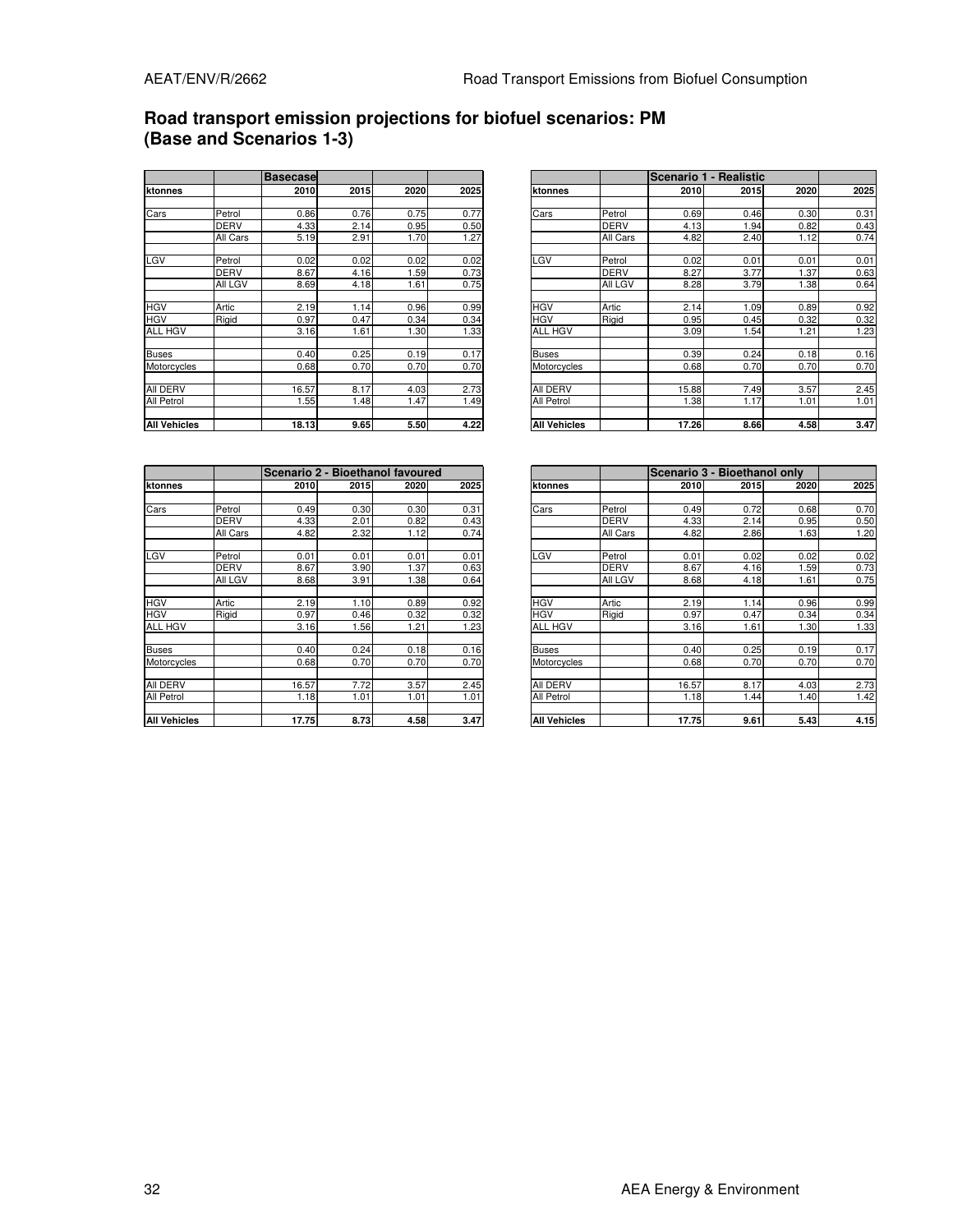## **Road transport emission projections for biofuel scenarios: PM (Scenarios 4-7)**

|                     |             | lScenario 4 - Biodiesel favoured |      |      |      |                     |                |       | Scenario 5 - Biodiesel only (esterified) |      |      |
|---------------------|-------------|----------------------------------|------|------|------|---------------------|----------------|-------|------------------------------------------|------|------|
| ktonnes             |             | 2010                             | 2015 | 2020 | 2025 | ktonnes             |                | 2010  | 2015                                     | 2020 | 2025 |
|                     |             |                                  |      |      |      |                     |                |       |                                          |      |      |
| Cars                | Petrol      | 0.86                             | 0.68 | 0.30 | 0.31 | Cars                | Petrol         | 0.86  | 0.76                                     | 0.75 | 0.77 |
|                     | DERV        | 3.95                             | .84  | 0.82 | 0.43 |                     | <b>DERV</b>    | 3.95  | 2.01                                     | 0.86 | 0.46 |
|                     | All Cars    | 4.81                             | 2.53 | 1.12 | 0.74 |                     | All Cars       | 4.81  | 2.77                                     | 1.61 | 1.23 |
| LGV                 | Petrol      | 0.02                             | 0.02 | 0.01 | 0.01 | LGV                 | Petrol         | 0.02  | 0.02                                     | 0.02 | 0.02 |
|                     | <b>DERV</b> | 7.91                             | 3.58 | 1.37 | 0.63 |                     | <b>DERV</b>    | 7.91  | 3.90                                     | 1.45 | 0.66 |
|                     | All LGV     | 7.93                             | 3.60 | 1.38 | 0.64 |                     | <b>All LGV</b> | 7.93  | 3.92                                     | 1.47 | 0.68 |
| <b>HGV</b>          | Artic       | 2.10                             | 1.06 | 0.89 | 0.92 | <b>HGV</b>          | Artic          | 2.10  | 1.07                                     | 0.87 | 0.90 |
| <b>HGV</b>          | Rigid       | 0.93                             | 0.44 | 0.32 | 0.32 | <b>HGV</b>          | Rigid          | 0.93  | 0.44                                     | 0.31 | 0.31 |
| ALL HGV             |             | 3.02                             | .50  | 1.21 | 1.23 | ALL HGV             |                | 3.02  | 1.51                                     | 1.18 | 1.20 |
| <b>Buses</b>        |             | 0.39                             | 0.23 | 0.18 | 0.16 | Buses               |                | 0.39  | 0.23                                     | 0.17 | 0.16 |
| Motorcycles         |             | 0.68                             | 0.70 | 0.70 | 0.70 | Motorcycles         |                | 0.68  | 0.70                                     | 0.70 | 0.70 |
| All DERV            |             | 15.28                            | 7.16 | 3.57 | 2.45 | All DERV            |                | 15.28 | 7.65                                     | 3.66 | 2.48 |
| All Petrol          |             | 1.55                             | .40  | 1.01 | 1.01 | All Petrol          |                | 1.55  | 1.48                                     | 1.47 | 1.49 |
| <b>All Vehicles</b> |             | 16.83                            | 8.56 | 4.58 | 3.47 | <b>All Vehicles</b> |                | 16.83 | 9.13                                     | 5.13 | 3.97 |

|              |             |       | Scenario 4 - Biodiesel favoured |      |      |                |                | Scenario 5 - Biodiesel only (esterified) |      |             |      |
|--------------|-------------|-------|---------------------------------|------|------|----------------|----------------|------------------------------------------|------|-------------|------|
| ktonnes      |             | 2010  | 2015                            | 2020 | 2025 | ktonnes        |                | 2010                                     | 2015 | <b>2020</b> | 2025 |
|              |             |       |                                 |      |      |                |                |                                          |      |             |      |
| Cars         | Petrol      | 0.86  | 0.68                            | 0.30 | 0.31 | Cars           | Petrol         | 0.86                                     | 0.76 | 0.75        | 0.77 |
|              | <b>DERV</b> | 3.95  | 1.84                            | 0.82 | 0.43 |                | <b>DERV</b>    | 3.95                                     | 2.01 | 0.86        | 0.46 |
|              | All Cars    | 4.81  | 2.53                            | 1.12 | 0.74 |                | All Cars       | 4.81                                     | 2.77 | 1.61        | 1.23 |
|              |             |       |                                 |      |      |                |                |                                          |      |             |      |
| LGV          | Petrol      | 0.02  | 0.02                            | 0.01 | 0.01 | LGV            | Petrol         | 0.02                                     | 0.02 | 0.02        | 0.02 |
|              | DERV        | 7.91  | 3.58                            | 1.37 | 0.63 |                | <b>DERV</b>    | 7.91                                     | 3.90 | 1.45        | 0.66 |
|              | All LGV     | 7.93  | 3.60                            | .38  | 0.64 |                | <b>All LGV</b> | 7.93                                     | 3.92 | 1.47        | 0.68 |
|              |             |       |                                 |      |      |                |                |                                          |      |             |      |
| HGV          | Artic       | 2.10  | .06                             | 0.89 | 0.92 | <b>HGV</b>     | Artic          | 2.10                                     | 1.07 | 0.87        | 0.90 |
| HGV          | Rigid       | 0.93  | 0.44                            | 0.32 | 0.32 | <b>HGV</b>     | Rigid          | 0.93                                     | 0.44 | 0.31        | 0.31 |
| ALL HGV      |             | 3.02  | .50                             | 1.21 | 1.23 | <b>ALL HGV</b> |                | 3.02                                     | 1.51 | 1.18        | 1.20 |
|              |             |       |                                 |      |      |                |                |                                          |      |             |      |
| Buses        |             | 0.39  | 0.23                            | 0.18 | 0.16 | Buses          |                | 0.39                                     | 0.23 | 0.17        | 0.16 |
| Motorcycles  |             | 0.68  | 0.70                            | 0.70 | 0.70 | Motorcycles    |                | 0.68                                     | 0.70 | 0.70        | 0.70 |
|              |             |       |                                 |      |      |                |                |                                          |      |             |      |
| AII DERV     |             | 15.28 | 7.16                            | 3.57 | 2.45 | All DERV       |                | 15.28                                    | 7.65 | 3.66        | 2.48 |
| All Petrol   |             | 1.55  | 1.40                            | 1.01 | 1.01 | All Petrol     |                | 1.55                                     | 1.48 | 1.47        | 1.49 |
|              |             |       |                                 |      |      |                |                |                                          |      |             |      |
| All Vehicles |             | 16.83 | 8.56                            | 4.58 | 3.47 | All Vehicles   |                | 16.83                                    | 9.13 | 5.13        | 3.97 |

|                     |             | Scenario 6 - Biodiesel only (virgin plant oil) |       |      |      |                     | Scenario 7 - Realistic, with 10% HDV biogas |       |      |  |
|---------------------|-------------|------------------------------------------------|-------|------|------|---------------------|---------------------------------------------|-------|------|--|
| ktonnes             |             | 2010                                           | 2015  | 2020 | 2025 | ktonnes             |                                             | 2010  | 2015 |  |
|                     |             |                                                |       |      |      |                     |                                             |       |      |  |
| Cars                | Petrol      | 0.86                                           | 0.76  | 0.75 | 0.77 | Cars                | Petrol                                      | 0.69  | 0.46 |  |
|                     | <b>DERV</b> | 3.95                                           | 2.32  | 1.06 | 0.57 |                     | <b>DERV</b>                                 | 4.13  | 1.94 |  |
|                     | All Cars    | 4.81                                           | 3.09  | 1.81 | 1.33 |                     | All Cars                                    | 4.82  | 2.40 |  |
| LGV                 | Petrol      | 0.02                                           | 0.02  | 0.02 | 0.02 | LGV                 | Petrol                                      | 0.02  | 0.01 |  |
|                     | <b>DERV</b> | 7.91                                           | 4.51  | 1.79 | 0.82 |                     | <b>DERV</b>                                 | 8.27  | 3.77 |  |
|                     | All LGV     | 7.93                                           | 4.53  | 1.81 | 0.84 |                     | All LGV                                     | 8.28  | 3.79 |  |
| <b>HGV</b>          | Artic       | 2.10                                           | 1.23  | 1.07 | 1.11 | <b>HGV</b>          | Artic                                       | 2.10  | 1.04 |  |
| <b>HGV</b>          | Rigid       | 0.93                                           | 0.51  | 0.38 | 0.38 | <b>HGV</b>          | Rigid                                       | 0.93  | 0.43 |  |
| <b>ALL HGV</b>      |             | 3.02                                           | 1.75  | 1.45 | 1.49 | <b>ALL HGV</b>      |                                             | 3.02  | 1.47 |  |
| <b>Buses</b>        |             | 0.39                                           | 0.27  | 0.21 | 0.19 | <b>Buses</b>        |                                             | 0.39  | 0.23 |  |
| Motorcycles         |             | 0.68                                           | 0.70  | 0.70 | 0.70 | Motorcycles         |                                             | 0.68  | 0.70 |  |
| All DERV            |             | 15.28                                          | 8.85  | 4.52 | 3.06 | <b>AII DERV</b>     |                                             | 15.81 | 7.41 |  |
| All Petrol          |             | 1.55                                           | 1.48  | 1.47 | 1.49 | All Petrol          |                                             | 1.38  | 1.17 |  |
| <b>All Vehicles</b> |             | 16.83                                          | 10.34 | 5.99 | 4.55 | <b>All Vehicles</b> |                                             | 17.18 | 8.58 |  |

|              |             |       | Scenario 6 - Biodiesel only (virgin plant oil) |      |      |                     |                |       | Scenario 7 - Realistic, with 10% HDV biogas |             |      |
|--------------|-------------|-------|------------------------------------------------|------|------|---------------------|----------------|-------|---------------------------------------------|-------------|------|
| ktonnes      |             | 2010  | 2015                                           | 2020 | 2025 | ktonnes             |                | 2010  | 2015                                        | <b>2020</b> | 2025 |
|              |             |       |                                                |      |      |                     |                |       |                                             |             |      |
| Cars         | Petrol      | 0.86  | 0.76                                           | 0.75 | 0.77 | Cars                | Petrol         | 0.69  | 0.46                                        | 0.30        | 0.31 |
|              | <b>DERV</b> | 3.95  | 2.32                                           | 1.06 | 0.57 |                     | <b>DERV</b>    | 4.13  | .94                                         | 0.82        | 0.43 |
|              | All Cars    | 4.81  | 3.09                                           | 1.81 | 1.33 |                     | All Cars       | 4.82  | 2.40                                        | 1.12        | 0.74 |
|              |             |       |                                                |      |      |                     |                |       |                                             |             |      |
| LGV          | Petrol      | 0.02  | 0.02                                           | 0.02 | 0.02 | LGV                 | Petrol         | 0.02  | 0.01                                        | 0.01        | 0.01 |
|              | <b>DERV</b> | 7.91  | 4.51                                           | 1.79 | 0.82 |                     | <b>DERV</b>    | 8.27  | 3.77                                        | 1.37        | 0.63 |
|              | All LGV     | 7.93  | 4.53                                           | 1.81 | 0.84 |                     | <b>All LGV</b> | 8.28  | 3.79                                        | .38         | 0.64 |
|              |             |       |                                                |      |      |                     |                |       |                                             |             |      |
| HGV          | Artic       | 2.10  | .23                                            | 1.07 | 1.11 | <b>HGV</b>          | Artic          | 2.10  | 1.04                                        | 0.83        | 0.86 |
| HGV          | Rigid       | 0.93  | 0.51                                           | 0.38 | 0.38 | <b>HGV</b>          | Rigid          | 0.93  | 0.43                                        | 0.29        | 0.29 |
| ALL HGV      |             | 3.02  | 1.75                                           | 1.45 | 1.49 | <b>ALL HGV</b>      |                | 3.02  | 1.47                                        | 1.12        | 1.15 |
|              |             |       |                                                |      |      |                     |                |       |                                             |             |      |
| Buses        |             | 0.39  | 0.27                                           | 0.21 | 0.19 | <b>Buses</b>        |                | 0.39  | 0.23                                        | 0.17        | 0.15 |
| Motorcycles  |             | 0.68  | 0.70                                           | 0.70 | 0.70 | Motorcycles         |                | 0.68  | 0.70                                        | 0.70        | 0.70 |
|              |             |       |                                                |      |      |                     |                |       |                                             |             |      |
| AII DERV     |             | 15.28 | 8.85                                           | 4.52 | 3.06 | All DERV            |                | 15.81 | 7.41                                        | 3.48        | 2.36 |
| All Petrol   |             | .55   | 1.48                                           | 1.47 | 1.49 | All Petrol          |                | 1.38  | 1.17                                        | 1.01        | 1.01 |
|              |             |       |                                                |      |      |                     |                |       |                                             |             |      |
| All Vehicles |             | 16.83 | 10.34                                          | 5.99 | 4.55 | <b>All Vehicles</b> |                | 17.18 | 8.58                                        | 4.48        | 3.37 |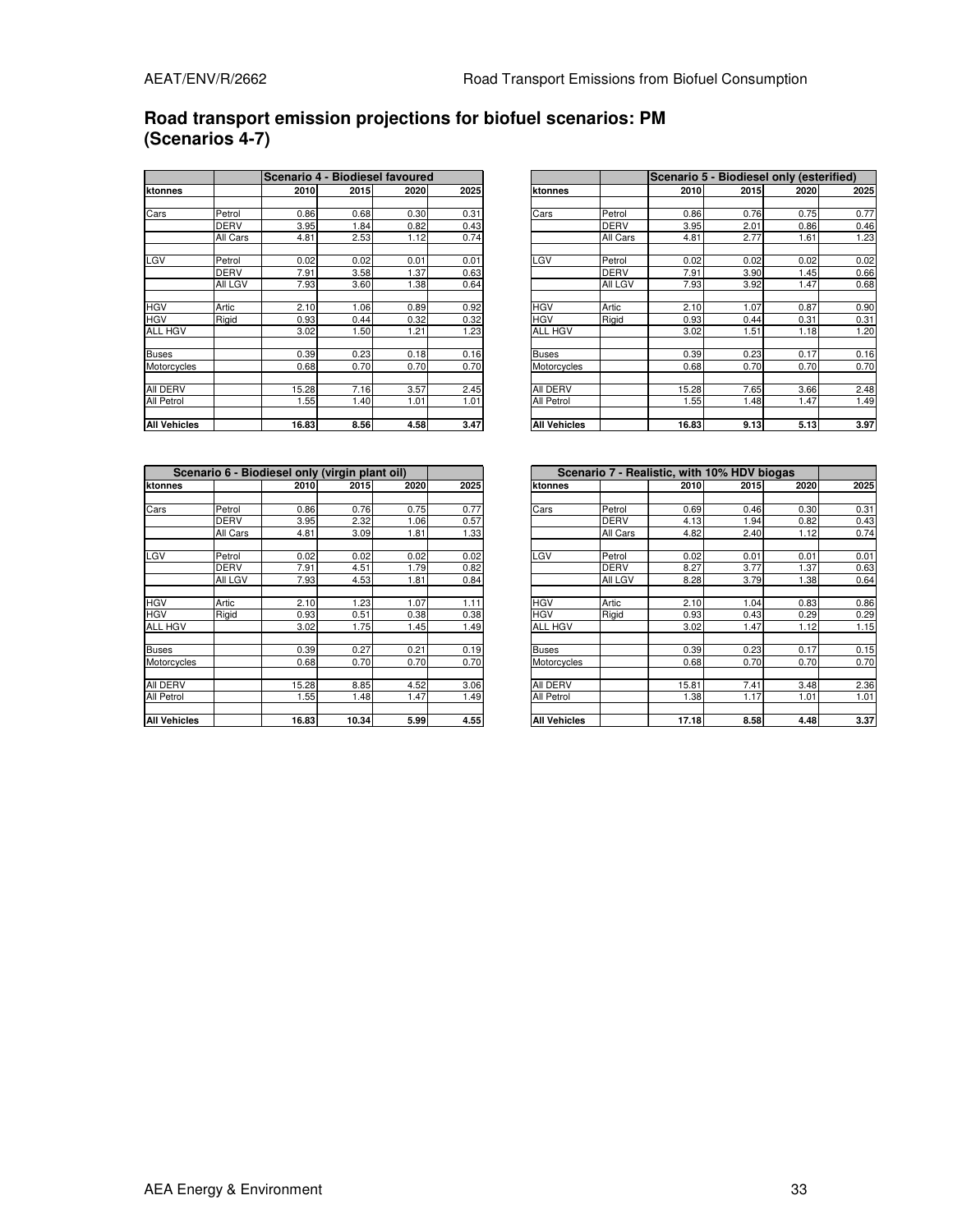### **Road transport emission projections for biofuel scenarios: NMVOCs (Base and Scenarios 1-3)**

|                     |             | <b>Basecase</b> |       |       |       |                     |             |       | Scenario 1 - Realistic |       |       |
|---------------------|-------------|-----------------|-------|-------|-------|---------------------|-------------|-------|------------------------|-------|-------|
| ktonnes             |             | 2010            | 2015  | 2020  | 2025  | ktonnes             |             | 2010  | 2015                   | 2020  | 2025  |
|                     |             |                 |       |       |       |                     |             |       |                        |       |       |
| Cars                | Petrol      | 35.49           | 21.86 | 19.38 | 19.37 | Cars                | Petrol      | 35.36 | 21.54                  | 18.85 | 18.87 |
|                     | <b>DERV</b> | 4.56            | 5.57  | 6.13  | 6.38  |                     | <b>DERV</b> | 4.44  | 5.27                   | 5.64  | 5.87  |
|                     | All Cars    | 40.06           | 27.43 | 25.51 | 25.74 |                     | All Cars    | 39.80 | 26.81                  | 24.49 | 24.73 |
| LGV                 | Petrol      | 0.65            | 0.47  | 0.42  | 0.42  | LGV                 | Petrol      | 0.65  | 0.46                   | 0.40  | 0.40  |
|                     | <b>DERV</b> | 5.77            | 4.86  | 4.69  | 4.91  |                     | <b>DERV</b> | 5.61  | 4.60                   | 4.32  | 4.52  |
|                     | All LGV     | 6.42            | 5.32  | 5.11  | 5.33  |                     | All LGV     | 6.26  | 5.06                   | 4.72  | 4.92  |
| <b>HGV</b>          | Artic       | 10.36           | 9.47  | 9.58  | 9.95  | <b>HGV</b>          | Artic       | 9.81  | 8.46                   | 8.05  | 8.36  |
| <b>HGV</b>          | Rigid       | 4.20            | 3.51  | 3.41  | 3.47  | <b>HGV</b>          | Rigid       | 3.98  | 3.14                   | 2.86  | 2.91  |
| <b>ALL HGV</b>      |             | 14.56           | 12.98 | 12.99 | 13.42 | <b>ALL HGV</b>      |             | 13.79 | 11.60                  | 10.91 | 11.28 |
| <b>Buses</b>        |             | 1.71            | 1.63  | 1.61  | 1.66  | <b>Buses</b>        |             | 1.62  | 1.45                   | 1.35  | 1.39  |
| Motorcycles         |             | 8.28            | 4.15  | 2.97  | 2.90  | Motorcycles         |             | 8.28  | 4.15                   | 2.97  | 2.90  |
| <b>AII DERV</b>     |             | 26.61           | 25.03 | 25.42 | 26.37 | All DERV            |             | 25.46 | 22.92                  | 22.22 | 23.05 |
| All Petrol          |             | 44.42           | 26.48 | 22.77 | 22.68 | All Petrol          |             | 44.28 | 26.15                  | 22.23 | 22.17 |
| <b>All Vehicles</b> |             | 71.03           | 51.52 | 48.19 | 49.05 | <b>All Vehicles</b> |             | 69.74 | 49.07                  | 44.44 | 45.22 |

|              |             | <b>Basecase</b> |       |       |       |                     |             |       | Scenario 1 - Realistic |       |       |
|--------------|-------------|-----------------|-------|-------|-------|---------------------|-------------|-------|------------------------|-------|-------|
| ktonnes      |             | 2010            | 2015  | 2020  | 2025  | ktonnes             |             | 2010  | 2015                   | 2020  | 2025  |
|              |             |                 |       |       |       |                     |             |       |                        |       |       |
| Cars         | Petrol      | 35.49           | 21.86 | 19.38 | 19.37 | Cars                | Petrol      | 35.36 | 21.54                  | 18.85 | 18.87 |
|              | <b>DERV</b> | 4.56            | 5.57  | 6.13  | 6.38  |                     | <b>DERV</b> | 4.44  | 5.27                   | 5.64  | 5.87  |
|              | All Cars    | 40.06           | 27.43 | 25.51 | 25.74 |                     | All Cars    | 39.80 | 26.81                  | 24.49 | 24.73 |
|              |             |                 |       |       |       |                     |             |       |                        |       |       |
| LGV          | Petrol      | 0.65            | 0.47  | 0.42  | 0.42  | LGV                 | Petrol      | 0.65  | 0.46                   | 0.40  | 0.40  |
|              | <b>DERV</b> | 5.77            | 4.86  | 4.69  | 4.91  |                     | <b>DERV</b> | 5.61  | 4.60                   | 4.32  | 4.52  |
|              | All LGV     | 6.42            | 5.32  | 5.11  | 5.33  |                     | All LGV     | 6.26  | 5.06                   | 4.72  | 4.92  |
|              |             |                 |       |       |       |                     |             |       |                        |       |       |
| HGV          | Artic       | 10.36           | 9.47  | 9.58  | 9.95  | <b>HGV</b>          | Artic       | 9.81  | 8.46                   | 8.05  | 8.36  |
| HGV          | Rigid       | 4.20            | 3.51  | 3.41  | 3.47  | <b>HGV</b>          | Rigid       | 3.98  | 3.14                   | 2.86  | 2.91  |
| ALL HGV      |             | 14.56           | 12.98 | 12.99 | 13.42 | <b>ALL HGV</b>      |             | 13.79 | 11.60                  | 10.91 | 11.28 |
|              |             |                 |       |       |       |                     |             |       |                        |       |       |
| Buses        |             | 1.71            | 1.63  | 1.61  | .66   | <b>Buses</b>        |             | 1.62  | 1.45                   | 1.35  | 1.39  |
| Motorcycles  |             | 8.28            | 4.15  | 2.97  | 2.90  | Motorcycles         |             | 8.28  | 4.15                   | 2.97  | 2.90  |
|              |             |                 |       |       |       |                     |             |       |                        |       |       |
| AII DERV     |             | 26.61           | 25.03 | 25.42 | 26.37 | All DERV            |             | 25.46 | 22.92                  | 22.22 | 23.05 |
| All Petrol   |             | 44.42           | 26.48 | 22.77 | 22.68 | All Petrol          |             | 44.28 | 26.15                  | 22.23 | 22.17 |
|              |             |                 |       |       |       |                     |             |       |                        |       |       |
| All Vehicles |             | 71.03           | 51.52 | 48.19 | 49.05 | <b>All Vehicles</b> |             | 69.74 | 49.07                  | 44.44 | 45.22 |

|                     |             | Scenario 2 - Bioethanol favoured |       |       |       |
|---------------------|-------------|----------------------------------|-------|-------|-------|
| ktonnes             |             | 2010                             | 2015  | 2020  | 2025  |
|                     |             |                                  |       |       |       |
| Cars                | Petrol      | 34.55                            | 21.14 | 18.85 | 18.87 |
|                     | DERV        | 4.56                             | 5.37  | 5.64  | 5.87  |
|                     | All Cars    | 39.11                            | 26.52 | 24.49 | 24.73 |
|                     |             |                                  |       |       |       |
| LGV                 | Petrol      | 0.63                             | 0.45  | 0.40  | 0.40  |
|                     | <b>DERV</b> | 5.77                             | 4.69  | 4.32  | 4.52  |
|                     | All LGV     | 6.40                             | 5.13  | 4.72  | 4.92  |
|                     |             |                                  |       |       |       |
| <b>HGV</b>          | Artic       | 10.36                            | 8.80  | 8.05  | 8.36  |
| <b>HGV</b>          | Rigid       | 4.20                             | 3.26  | 2.86  | 2.91  |
| ALL HGV             |             | 14.56                            | 12.06 | 10.91 | 11.28 |
| Buses               |             | 1.71                             | 1.51  | 1.35  | 1.39  |
| Motorcycles         |             | 8.28                             | 4.15  | 2.97  | 2.90  |
| All DERV            |             | 26.61                            | 23.63 | 22.22 | 23.05 |
| All Petrol          |             | 43.46                            | 25.75 | 22.23 | 22.17 |
| <b>All Vehicles</b> |             | 70.06                            | 49.38 | 44.44 | 45.22 |

|              |             | Scenario 2 - Bioethanol favoured |       |       |       |                     |                |       | Scenario 3 - Bioethanol only |       |       |
|--------------|-------------|----------------------------------|-------|-------|-------|---------------------|----------------|-------|------------------------------|-------|-------|
| ktonnes      |             | 2010                             | 2015  | 2020  | 2025  | ktonnes             |                | 2010  | 2015                         | 2020  | 2025  |
|              |             |                                  |       |       |       |                     |                |       |                              |       |       |
| Cars         | Petrol      | 34.55                            | 21.14 | 18.85 | 18.87 | Cars                | Petrol         | 34.55 | 21.86                        | 19.38 | 19.37 |
|              | <b>DERV</b> | 4.56                             | 5.37  | 5.64  | 5.87  |                     | <b>DERV</b>    | 4.56  | 5.57                         | 6.13  | 6.38  |
|              | All Cars    | 39.11                            | 26.52 | 24.49 | 24.73 |                     | All Cars       | 39.11 | 27.43                        | 25.51 | 25.74 |
|              |             |                                  |       |       |       |                     |                |       |                              |       |       |
| LGV          | Petrol      | 0.63                             | 0.45  | 0.40  | 0.40  | LGV                 | Petrol         | 0.63  | 0.47                         | 0.42  | 0.42  |
|              | <b>DERV</b> | 5.77                             | 4.69  | 4.32  | 4.52  |                     | <b>DERV</b>    | 5.77  | 4.86                         | 4.69  | 4.91  |
|              | All LGV     | 6.40                             | 5.13  | 4.72  | 4.92  |                     | <b>All LGV</b> | 6.40  | 5.32                         | 5.11  | 5.33  |
|              |             |                                  |       |       |       |                     |                |       |                              |       |       |
| HGV          | Artic       | 10.36                            | 8.80  | 8.05  | 8.36  | <b>HGV</b>          | Artic          | 10.36 | 9.47                         | 9.58  | 9.95  |
| HGV          | Rigid       | 4.20                             | 3.26  | 2.86  | 2.91  | <b>HGV</b>          | Rigid          | 4.20  | 3.51                         | 3.41  | 3.47  |
| ALL HGV      |             | 14.56                            | 12.06 | 10.91 | 11.28 | <b>ALL HGV</b>      |                | 14.56 | 12.98                        | 12.99 | 13.42 |
|              |             |                                  |       |       |       |                     |                |       |                              |       |       |
| Buses        |             | 1.71                             | 1.51  | 1.35  | 1.39  | <b>Buses</b>        |                | 1.71  | 1.63                         | 1.61  | 1.66  |
| Motorcycles  |             | 8.28                             | 4.15  | 2.97  | 2.90  | Motorcycles         |                | 8.28  | 4.15                         | 2.97  | 2.90  |
|              |             |                                  |       |       |       |                     |                |       |                              |       |       |
| AII DERV     |             | 26.61                            | 23.63 | 22.22 | 23.05 | All DERV            |                | 26.61 | 25.03                        | 25.42 | 26.37 |
| All Petrol   |             | 43.46                            | 25.75 | 22.23 | 22.17 | <b>All Petrol</b>   |                | 43.46 | 26.48                        | 22.77 | 22.68 |
|              |             |                                  |       |       |       |                     |                |       |                              |       |       |
| All Vehicles |             | 70.06                            | 49.38 | 44.44 | 45.22 | <b>All Vehicles</b> |                | 70.06 | 51.52                        | 48.19 | 49.05 |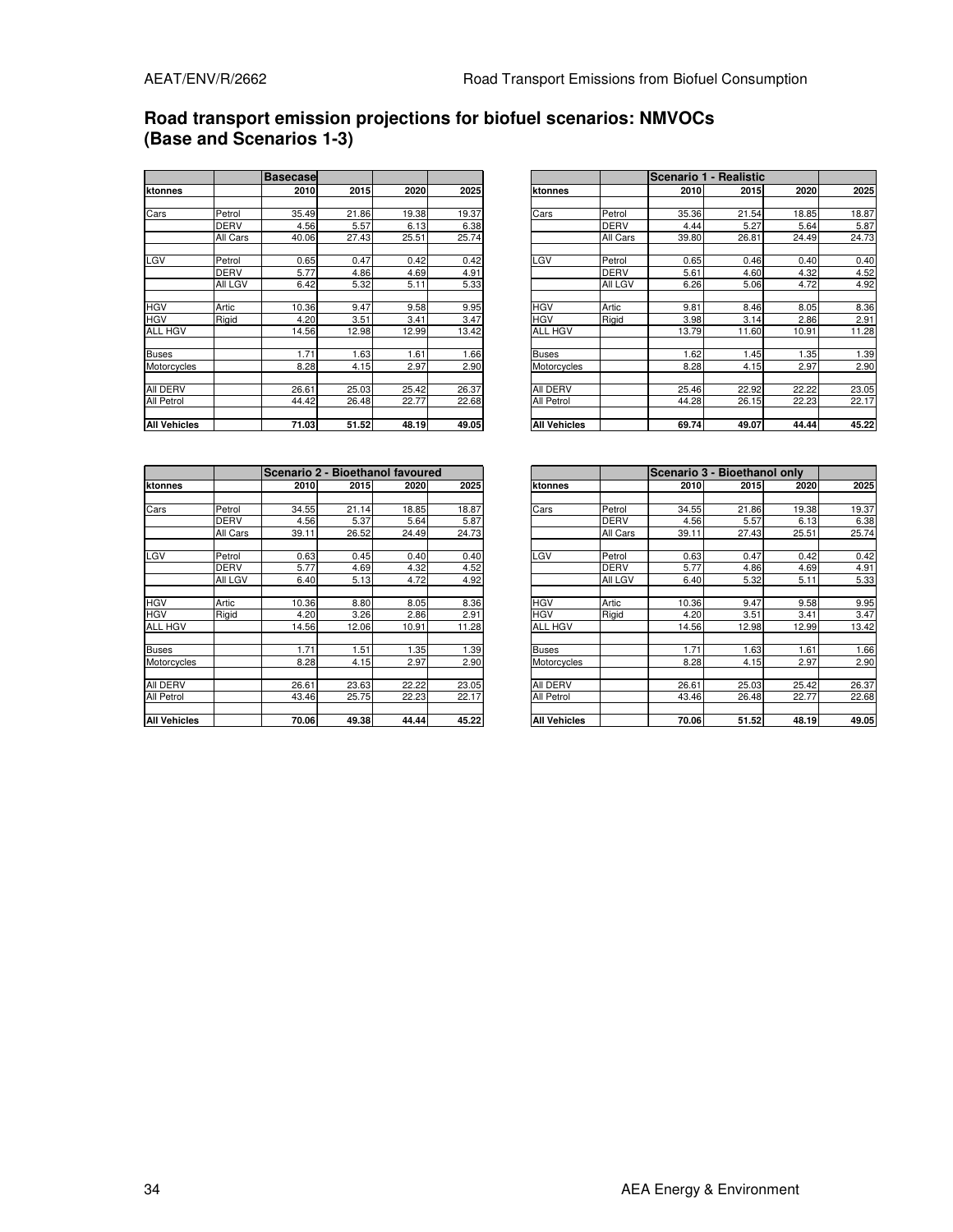## **Road transport emission projections for biofuel scenarios: NMVOCs (Scenarios 4-7)**

|                     |             |       | <b>IScenario 4 - Biodiesel favoured</b> |       |       |                     |                |       | Scenario 5 - Biodiesel only (esterified) |       |       |
|---------------------|-------------|-------|-----------------------------------------|-------|-------|---------------------|----------------|-------|------------------------------------------|-------|-------|
| ktonnes             |             | 2010  | 2015                                    | 2020  | 2025  | ktonnes             |                | 2010  | 2015                                     | 2020  | 2025  |
|                     |             |       |                                         |       |       |                     |                |       |                                          |       |       |
| Cars                | Petrol      | 35.49 | 21.88                                   | 18.85 | 18.87 | Cars                | Petrol         | 35.49 | 21.86                                    | 19.38 | 19.37 |
|                     | <b>DERV</b> | 4.34  | 5.12                                    | 5.64  | 5.87  |                     | <b>DERV</b>    | 4.34  | 4.92                                     | 5.11  | 5.31  |
|                     | All Cars    | 39.83 | 27.00                                   | 24.49 | 24.73 |                     | All Cars       | 39.83 | 26.79                                    | 24.49 | 24.68 |
| LGV                 | Petrol      | 0.65  | 0.47                                    | 0.40  | 0.40  | LGV                 | Petrol         | 0.65  | 0.47                                     | 0.42  | 0.42  |
|                     | <b>DERV</b> | 5.48  | 4.47                                    | 4.32  | 4.52  |                     | <b>DERV</b>    | 5.48  | 4.30                                     | 3.91  | 4.10  |
|                     | All LGV     | 6.13  | 4.94                                    | 4.72  | 4.92  |                     | <b>All LGV</b> | 6.13  | 4.76                                     | 4.33  | 4.51  |
| <b>HGV</b>          | Artic       | 9.32  | 7.95                                    | 8.05  | 8.36  | <b>HGV</b>          | Artic          | 9.32  | 8.37                                     | 7.98  | 8.29  |
| <b>HGV</b>          | Rigid       | 3.78  | 2.95                                    | 2.86  | 2.91  | <b>HGV</b>          | Rigid          | 3.78  | 3.11                                     | 2.84  | 2.89  |
| ALL HGV             |             | 13.11 | 10.90                                   | 10.91 | 11.28 | ALL HGV             |                | 13.11 | 11.48                                    | 10.82 | 11.19 |
| <b>Buses</b>        |             | 1.54  | .37                                     | 1.35  | 1.39  | Buses               |                | 1.54  | 1.44                                     | 1.34  | 1.38  |
| Motorcycles         |             | 8.28  | 4.15                                    | 2.97  | 2.90  | Motorcycles         |                | 8.28  | 4.15                                     | 2.97  | 2.90  |
| All DERV            |             | 24.46 | 21.86                                   | 22.22 | 23.05 | AII DERV            |                | 24.46 | 22.14                                    | 21.18 | 21.98 |
| All Petrol          |             | 44.42 | 26.50                                   | 22.23 | 22.17 | All Petrol          |                | 44.42 | 26.48                                    | 22.77 | 22.68 |
| <b>All Vehicles</b> |             | 68.88 | 48.36                                   | 44.44 | 45.22 | <b>All Vehicles</b> |                | 68.88 | 48.62                                    | 43.95 | 44.66 |

|              |             | Scenario 4 - Biodiesel favoured |       |       |       |                     |             | Scenario 5 - Biodiesel only (esterified) |       |       |       |
|--------------|-------------|---------------------------------|-------|-------|-------|---------------------|-------------|------------------------------------------|-------|-------|-------|
| ktonnes      |             | 2010                            | 2015  | 2020  | 2025  | Iktonnes            |             | 2010                                     | 2015  | 2020  | 2025  |
|              |             |                                 |       |       |       |                     |             |                                          |       |       |       |
| Cars         | Petrol      | 35.49                           | 21.88 | 18.85 | 18.87 | Cars                | Petrol      | 35.49                                    | 21.86 | 19.38 | 19.37 |
|              | <b>DERV</b> | 4.34                            | 5.12  | 5.64  | 5.87  |                     | <b>DERV</b> | 4.34                                     | 4.92  | 5.11  | 5.31  |
|              | All Cars    | 39.83                           | 27.00 | 24.49 | 24.73 |                     | All Cars    | 39.83                                    | 26.79 | 24.49 | 24.68 |
|              |             |                                 |       |       |       |                     |             |                                          |       |       |       |
| LGV          | Petrol      | 0.65                            | 0.47  | 0.40  | 0.40  | LGV                 | Petrol      | 0.65                                     | 0.47  | 0.42  | 0.42  |
|              | DERV        | 5.48                            | 4.47  | 4.32  | 4.52  |                     | <b>DERV</b> | 5.48                                     | 4.30  | 3.91  | 4.10  |
|              | All LGV     | 6.13                            | 4.94  | 4.72  | 4.92  |                     | All LGV     | 6.13                                     | 4.76  | 4.33  | 4.51  |
|              |             |                                 |       |       |       |                     |             |                                          |       |       |       |
| HGV          | Artic       | 9.32                            | 7.95  | 8.05  | 8.36  | <b>HGV</b>          | Artic       | 9.32                                     | 8.37  | 7.98  | 8.29  |
| HGV          | Rigid       | 3.78                            | 2.95  | 2.86  | 2.91  | <b>HGV</b>          | Rigid       | 3.78                                     | 3.11  | 2.84  | 2.89  |
| ALL HGV      |             | 13.11                           | 10.90 | 10.91 | 11.28 | <b>ALL HGV</b>      |             | 13.11                                    | 11.48 | 10.82 | 11.19 |
|              |             |                                 |       |       |       |                     |             |                                          |       |       |       |
| Buses        |             | .54                             | 1.37  | 1.35  | 1.39  | <b>Buses</b>        |             | .54                                      | 1.44  | 1.34  | 1.38  |
| Motorcycles  |             | 8.28                            | 4.15  | 2.97  | 2.90  | Motorcycles         |             | 8.28                                     | 4.15  | 2.97  | 2.90  |
|              |             |                                 |       |       |       |                     |             |                                          |       |       |       |
| AII DERV     |             | 24.46                           | 21.86 | 22.22 | 23.05 | All DERV            |             | 24.46                                    | 22.14 | 21.18 | 21.98 |
| All Petrol   |             | 44.42                           | 26.50 | 22.23 | 22.17 | All Petrol          |             | 44.42                                    | 26.48 | 22.77 | 22.68 |
|              |             |                                 |       |       |       |                     |             |                                          |       |       |       |
| All Vehicles |             | 68.88                           | 48.36 | 44.44 | 45.22 | <b>All Vehicles</b> |             | 68.88                                    | 48.62 | 43.95 | 44.66 |

|                     |             |       | Scenario 6 - Biodiesel only (virgin plant oil) |       |       |                     |             |       | Scenario 7 - Realistic, with 10% HDV biogas |  |
|---------------------|-------------|-------|------------------------------------------------|-------|-------|---------------------|-------------|-------|---------------------------------------------|--|
| ktonnes             |             | 2010  | 2015                                           | 2020  | 2025  | ktonnes             |             | 2010  | 2015                                        |  |
|                     |             |       |                                                |       |       |                     |             |       |                                             |  |
| Cars                | Petrol      | 35.49 | 21.86                                          | 19.38 | 19.37 | Cars                | Petrol      | 35.36 | 21.54                                       |  |
|                     | <b>DERV</b> | 4.34  | 6.03                                           | 6.87  | 7.15  |                     | <b>DERV</b> | 4.44  | 5.27                                        |  |
|                     | All Cars    | 39.83 | 27.90                                          | 26.25 | 26.51 |                     | All Cars    | 39.80 | 26.81                                       |  |
| LGV                 | Petrol      | 0.65  | 0.47                                           | 0.42  | 0.42  | LGV                 | Petrol      | 0.65  | 0.46                                        |  |
|                     | <b>DERV</b> | 5.48  | 5.27                                           | 5.26  | 5.51  |                     | <b>DERV</b> | 5.61  | 4.60                                        |  |
|                     | All LGV     | 6.13  | 5.73                                           | 5.68  | 5.92  |                     | All LGV     | 6.26  | 5.06                                        |  |
| <b>HGV</b>          | Artic       | 9.32  | 10.26                                          | 10.74 | 11.15 | <b>HGV</b>          | Artic       | 9.54  | 7.97                                        |  |
| <b>HGV</b>          | Rigid       | 3.78  | 3.81                                           | 3.82  | 3.89  | <b>HGV</b>          | Rigid       | 3.87  | 2.96                                        |  |
| <b>ALL HGV</b>      |             | 13.11 | 14.07                                          | 14.55 | 15.04 | <b>ALL HGV</b>      |             | 13.41 | 10.92                                       |  |
| <b>Buses</b>        |             | 1.54  | 1.76                                           | 1.81  | 1.86  | <b>Buses</b>        |             | 1.58  | 1.37                                        |  |
| Motorcycles         |             | 8.28  | 4.15                                           | 2.97  | 2.90  | Motorcycles         |             | 8.28  | 4.15                                        |  |
| All DERV            |             | 24.46 | 27.13                                          | 28.49 | 29.56 | All DERV            |             | 25.04 | 22.16                                       |  |
| All Petrol          |             | 44.42 | 26.48                                          | 22.77 | 22.68 | <b>All Petrol</b>   |             | 44.28 | 26.15                                       |  |
| <b>All Vehicles</b> |             | 68.88 | 53.61                                          | 51.26 | 52.24 | <b>All Vehicles</b> |             | 69.32 | 48.31                                       |  |

|              |                | Scenario 6 - Biodiesel only (virgin plant oil) |       |       |       |                   |             |       | Scenario 7 - Realistic, with 10% HDV biogas |       |       |
|--------------|----------------|------------------------------------------------|-------|-------|-------|-------------------|-------------|-------|---------------------------------------------|-------|-------|
| ktonnes      |                | 2010                                           | 2015  | 2020  | 2025  | ktonnes           |             | 2010  | 2015                                        | 2020  | 2025  |
|              |                |                                                |       |       |       |                   |             |       |                                             |       |       |
| Cars         | Petrol         | 35.49                                          | 21.86 | 19.38 | 19.37 | Cars              | Petrol      | 35.36 | 21.54                                       | 18.85 | 18.87 |
|              | <b>DERV</b>    | 4.34                                           | 6.03  | 6.87  | 7.15  |                   | <b>DERV</b> | 4.44  | 5.27                                        | 5.64  | 5.87  |
|              | All Cars       | 39.83                                          | 27.90 | 26.25 | 26.51 |                   | All Cars    | 39.80 | 26.81                                       | 24.49 | 24.73 |
|              |                |                                                |       |       |       |                   |             |       |                                             |       |       |
| LGV          | Petrol         | 0.65                                           | 0.47  | 0.42  | 0.42  | LGV               | Petrol      | 0.65  | 0.46                                        | 0.40  | 0.40  |
|              | <b>DERV</b>    | 5.48                                           | 5.27  | 5.26  | 5.51  |                   | <b>DERV</b> | 5.61  | 4.60                                        | 4.32  | 4.52  |
|              | <b>All LGV</b> | 6.13                                           | 5.73  | 5.68  | 5.92  |                   | All LGV     | 6.26  | 5.06                                        | 4.72  | 4.92  |
|              |                |                                                |       |       |       |                   |             |       |                                             |       |       |
| HGV          | Artic          | 9.32                                           | 10.26 | 10.74 | 11.15 | <b>HGV</b>        | Artic       | 9.54  | 7.97                                        | 7.30  | 7.59  |
| HGV          | Rigid          | 3.78                                           | 3.81  | 3.82  | 3.89  | <b>HGV</b>        | Rigid       | 3.87  | 2.96                                        | 2.60  | 2.65  |
| ALL HGV      |                | 13.11                                          | 14.07 | 14.55 | 15.04 | <b>ALL HGV</b>    |             | 13.41 | 10.92                                       | 9.90  | 10.24 |
|              |                |                                                |       |       |       |                   |             |       |                                             |       |       |
| Buses        |                | .54                                            | 1.76  | 1.81  | 1.86  | <b>Buses</b>      |             | .58   | 1.37                                        | 1.23  | 1.26  |
| Motorcycles  |                | 8.28                                           | 4.15  | 2.97  | 2.90  | Motorcycles       |             | 8.28  | 4.15                                        | 2.97  | 2.90  |
|              |                |                                                |       |       |       |                   |             |       |                                             |       |       |
| AII DERV     |                | 24.46                                          | 27.13 | 28.49 | 29.56 | All DERV          |             | 25.04 | 22.16                                       | 21.09 | 21.89 |
| All Petrol   |                | 44.42                                          | 26.48 | 22.77 | 22.68 | <b>All Petrol</b> |             | 44.28 | 26.15                                       | 22.23 | 22.17 |
|              |                |                                                |       |       |       |                   |             |       |                                             |       |       |
| All Vehicles |                | 68.88                                          | 53.61 | 51.26 | 52.24 | All Vehicles      |             | 69.32 | 48.31                                       | 43.31 | 44.06 |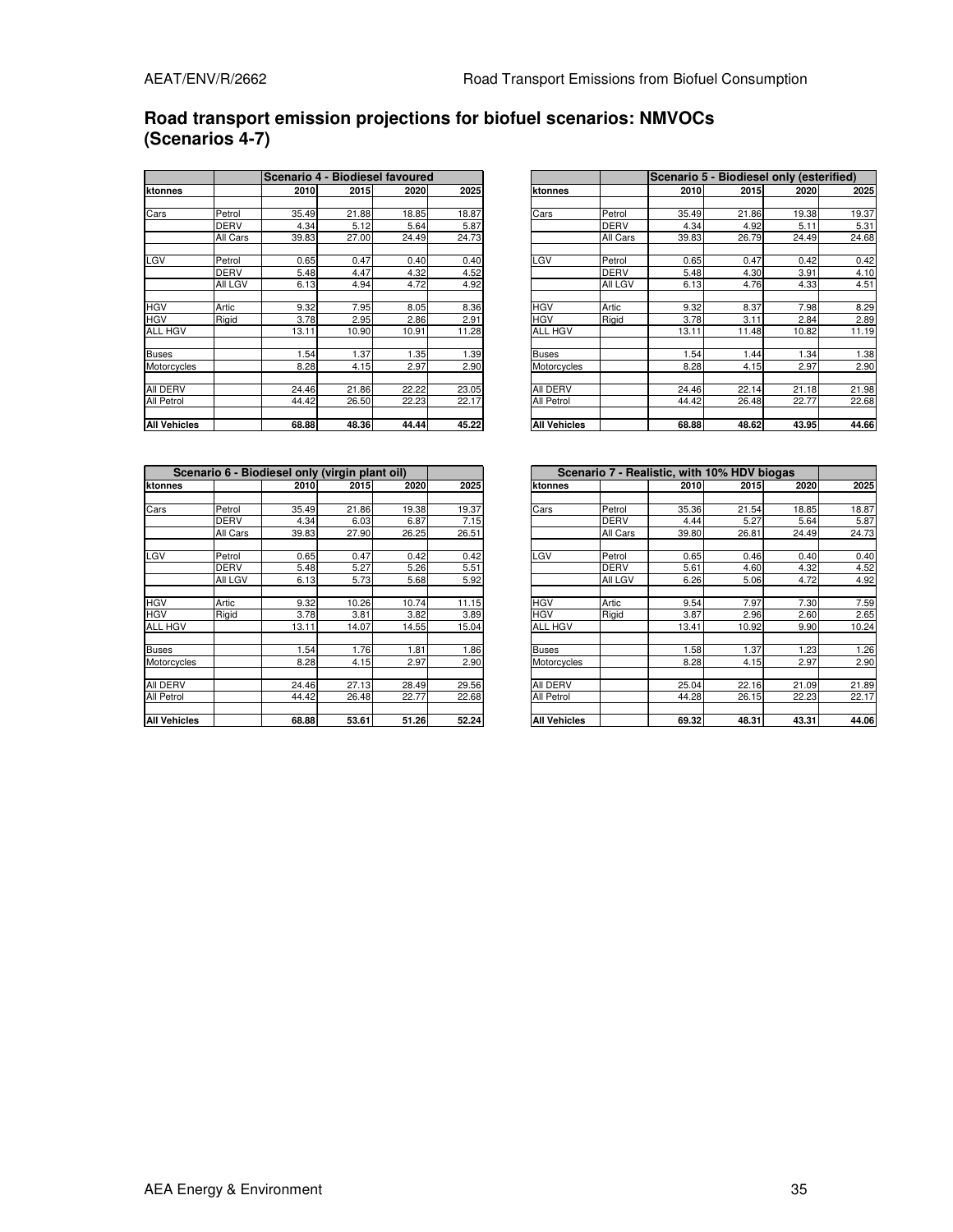### **Road transport emission projections for biofuel scenarios: CO (Base and Scenarios 1-3)**

|                     |             | <b>Basecase</b> |        |        |        |
|---------------------|-------------|-----------------|--------|--------|--------|
| ktonnes             |             | 2010            | 2015   | 2020   | 2025   |
|                     |             |                 |        |        |        |
| Cars                | Petrol      | 472.76          | 287.03 | 277.76 | 291.27 |
|                     | <b>DERV</b> | 15.00           | 18.45  | 20.45  | 21.29  |
|                     | All Cars    | 487.77          | 305.48 | 298.21 | 312.57 |
|                     |             |                 |        |        |        |
| LGV                 | Petrol      | 7.42            | 5.52   | 5.49   | 5.72   |
|                     | <b>DERV</b> | 34.35           | 35.39  | 37.31  | 39.56  |
|                     | All LGV     | 41.77           | 40.91  | 42.81  | 45.28  |
|                     |             |                 |        |        |        |
| <b>HGV</b>          | Artic       | 25.88           | 24.22  | 24.62  | 25.59  |
| <b>HGV</b>          | Rigid       | 10.09           | 8.62   | 8.42   | 8.58   |
| <b>ALL HGV</b>      |             | 35.98           | 32.84  | 33.04  | 34.17  |
| <b>Buses</b>        |             | 4.93            | 4.35   | 4.28   | 4.38   |
| Motorcycles         |             | 56.07           | 21.61  | 9.33   | 8.44   |
|                     |             |                 |        |        |        |
| All DERV            |             | 90.26           | 91.02  | 95.09  | 99.40  |
| All Petrol          |             | 536.26          | 314.16 | 292.59 | 305.44 |
|                     |             |                 |        |        |        |
| <b>All Vehicles</b> |             | 626.52          | 405.18 | 387.67 | 404.83 |

|              |             | <b>Basecase</b> |        |        |        |                     |             |        | Scenario 1 - Realistic |        |        |
|--------------|-------------|-----------------|--------|--------|--------|---------------------|-------------|--------|------------------------|--------|--------|
| ktonnes      |             | <b>2010</b>     | 2015   | 2020   | 2025   | ktonnes             |             | 2010   | 2015                   | 2020   | 2025   |
|              |             |                 |        |        |        |                     |             |        |                        |        |        |
| Cars         | Petrol      | 472.76          | 287.03 | 277.76 | 291.27 | Cars                | Petrol      | 425.49 | 229.63                 | 194.43 | 203.89 |
|              | <b>DERV</b> | 15.00           | 18.45  | 20.45  | 21.29  |                     | <b>DERV</b> | 14.85  | 18.08                  | 19.84  | 20.65  |
|              | All Cars    | 487.77          | 305.48 | 298.21 | 312.57 |                     | All Cars    | 440.34 | 247.70                 | 214.27 | 224.54 |
|              |             |                 |        |        |        |                     |             |        |                        |        |        |
| LGV          | Petrol      | 7.42            | 5.52   | 5.49   | 5.72   | LGV                 | Petrol      | 6.68   | 4.42                   | 3.85   | 4.01   |
|              | <b>DERV</b> | 34.35           | 35.39  | 37.31  | 39.56  |                     | <b>DERV</b> | 34.00  | 34.68                  | 36.19  | 38.37  |
|              | All LGV     | 41.77           | 40.91  | 42.81  | 45.28  |                     | All LGV     | 40.69  | 39.10                  | 40.04  | 42.38  |
|              |             |                 |        |        |        |                     |             |        |                        |        |        |
| HGV          | Artic       | 25.88           | 24.22  | 24.62  | 25.59  | <b>HGV</b>          | Artic       | 25.37  | 23.25                  | 23.15  | 24.06  |
| HGV          | Rigid       | 10.09           | 8.62   | 8.42   | 8.58   | <b>HGV</b>          | Rigid       | 9.89   | 8.27                   | 7.91   | 8.06   |
| ALL HGV      |             | 35.98           | 32.84  | 33.04  | 34.17  | <b>ALL HGV</b>      |             | 35.26  | 31.52                  | 31.06  | 32.12  |
|              |             |                 |        |        |        |                     |             |        |                        |        |        |
| Buses        |             | 4.93            | 4.35   | 4.28   | 4.38   | <b>Buses</b>        |             | 4.83   | 4.18                   | 4.02   | 4.12   |
| Motorcycles  |             | 56.07           | 21.61  | 9.33   | 8.44   | Motorcycles         |             | 56.07  | 21.61                  | 9.33   | 8.44   |
|              |             |                 |        |        |        |                     |             |        |                        |        |        |
| AII DERV     |             | 90.26           | 91.02  | 95.09  | 99.40  | AII DERV            |             | 88.95  | 88.46                  | 91.11  | 95.26  |
| All Petrol   |             | 536.26          | 314.16 | 292.59 | 305.44 | All Petrol          |             | 488.24 | 255.65                 | 207.61 | 216.34 |
|              |             |                 |        |        |        |                     |             |        |                        |        |        |
| All Vehicles |             | 626.52          | 405.18 | 387.67 | 404.83 | <b>All Vehicles</b> |             | 577.19 | 344.11                 | 298.73 | 311.60 |

|                     |             | Scenario 2 - Bioethanol favoured |        |        |        |  |  |  |  |  |  |
|---------------------|-------------|----------------------------------|--------|--------|--------|--|--|--|--|--|--|
| ktonnes             |             | 2010                             | 2015   | 2020   | 2025   |  |  |  |  |  |  |
|                     |             |                                  |        |        |        |  |  |  |  |  |  |
| Cars                | Petrol      | 371.58                           | 200.92 | 194.43 | 203.89 |  |  |  |  |  |  |
|                     | <b>DERV</b> | 15.00                            | 18.20  | 19.84  | 20.65  |  |  |  |  |  |  |
|                     | All Cars    | 386.59                           | 219.12 | 214.27 | 224.54 |  |  |  |  |  |  |
|                     |             |                                  |        |        |        |  |  |  |  |  |  |
| LGV                 | Petrol      | 5.84                             | 3.86   | 3.85   | 4.01   |  |  |  |  |  |  |
|                     | <b>DERV</b> | 34.35                            | 34.92  | 36.19  | 38.37  |  |  |  |  |  |  |
|                     | All LGV     | 40.18                            | 38.78  | 40.04  | 42.38  |  |  |  |  |  |  |
|                     |             |                                  |        |        |        |  |  |  |  |  |  |
| <b>HGV</b>          | Artic       | 25.88                            | 23.58  | 23.15  | 24.06  |  |  |  |  |  |  |
| <b>HGV</b>          | Rigid       | 10.09                            | 8.39   | 7.91   | 8.06   |  |  |  |  |  |  |
| ALL HGV             |             | 35.98                            | 31.97  | 31.06  | 32.12  |  |  |  |  |  |  |
|                     |             |                                  |        |        |        |  |  |  |  |  |  |
| <b>Buses</b>        |             | 4.93                             | 4.24   | 4.02   | 4.12   |  |  |  |  |  |  |
| Motorcycles         |             | 56.07                            | 21.61  | 9.33   | 8.44   |  |  |  |  |  |  |
|                     |             |                                  |        |        |        |  |  |  |  |  |  |
| All DERV            |             | 90.26                            | 89.32  | 91.11  | 95.26  |  |  |  |  |  |  |
| All Petrol          |             | 433.49                           | 226.40 | 207.61 | 216.34 |  |  |  |  |  |  |
|                     |             |                                  |        |        |        |  |  |  |  |  |  |
| <b>All Vehicles</b> |             | 523.75                           | 315.72 | 298.73 | 311.60 |  |  |  |  |  |  |

|              |             |        |        | Scenario 2 - Bioethanol favoured |        |                     | <b>IScenario 3 - Bioethanol onlv</b> |        |        |        |        |
|--------------|-------------|--------|--------|----------------------------------|--------|---------------------|--------------------------------------|--------|--------|--------|--------|
| ktonnes      |             | 2010   | 2015   | 2020                             | 2025   | ktonnes             |                                      | 2010l  | 2015   | 2020   | 2025   |
|              |             |        |        |                                  |        |                     |                                      |        |        |        |        |
| Cars         | Petrol      | 371.58 | 200.92 | 194.43                           | 203.89 | Cars                | Petrol                               | 371.58 | 287.03 | 277.76 | 291.27 |
|              | <b>DERV</b> | 15.00  | 18.20  | 19.84                            | 20.65  |                     | <b>DERV</b>                          | 15.00  | 18.45  | 20.45  | 21.29  |
|              | All Cars    | 386.59 | 219.12 | 214.27                           | 224.54 |                     | All Cars                             | 386.59 | 305.48 | 298.21 | 312.57 |
|              |             |        |        |                                  |        |                     |                                      |        |        |        |        |
| LGV          | Petrol      | 5.84   | 3.86   | 3.85                             | 4.01   | LGV                 | Petrol                               | 5.84   | 5.52   | 5.49   | 5.72   |
|              | <b>DERV</b> | 34.35  | 34.92  | 36.19                            | 38.37  |                     | <b>DERV</b>                          | 34.35  | 35.39  | 37.31  | 39.56  |
|              | All LGV     | 40.18  | 38.78  | 40.04                            | 42.38  |                     | All LGV                              | 40.18  | 40.91  | 42.81  | 45.28  |
|              |             |        |        |                                  |        |                     |                                      |        |        |        |        |
| HGV          | Artic       | 25.88  | 23.58  | 23.15                            | 24.06  | <b>HGV</b>          | Artic                                | 25.88  | 24.22  | 24.62  | 25.59  |
| HGV          | Rigid       | 10.09  | 8.39   | 7.91                             | 8.06   | <b>HGV</b>          | Rigid                                | 10.09  | 8.62   | 8.42   | 8.58   |
| ALL HGV      |             | 35.98  | 31.97  | 31.06                            | 32.12  | <b>ALL HGV</b>      |                                      | 35.98  | 32.84  | 33.04  | 34.17  |
|              |             |        |        |                                  |        |                     |                                      |        |        |        |        |
| Buses        |             | 4.93   | 4.24   | 4.02                             | 4.12   | <b>Buses</b>        |                                      | 4.93   | 4.35   | 4.28   | 4.38   |
| Motorcycles  |             | 56.07  | 21.61  | 9.33                             | 8.44   | Motorcycles         |                                      | 56.07  | 21.61  | 9.33   | 8.44   |
|              |             |        |        |                                  |        |                     |                                      |        |        |        |        |
| AII DERV     |             | 90.26  | 89.32  | 91.11                            | 95.26  | All DERV            |                                      | 90.26  | 91.02  | 95.09  | 99.40  |
| All Petrol   |             | 433.49 | 226.40 | 207.61                           | 216.34 | All Petrol          |                                      | 433.49 | 314.16 | 292.59 | 305.44 |
|              |             |        |        |                                  |        |                     |                                      |        |        |        |        |
| All Vehicles |             | 523.75 | 315.72 | 298.73                           | 311.60 | <b>All Vehicles</b> |                                      | 523.75 | 405.18 | 387.67 | 404.83 |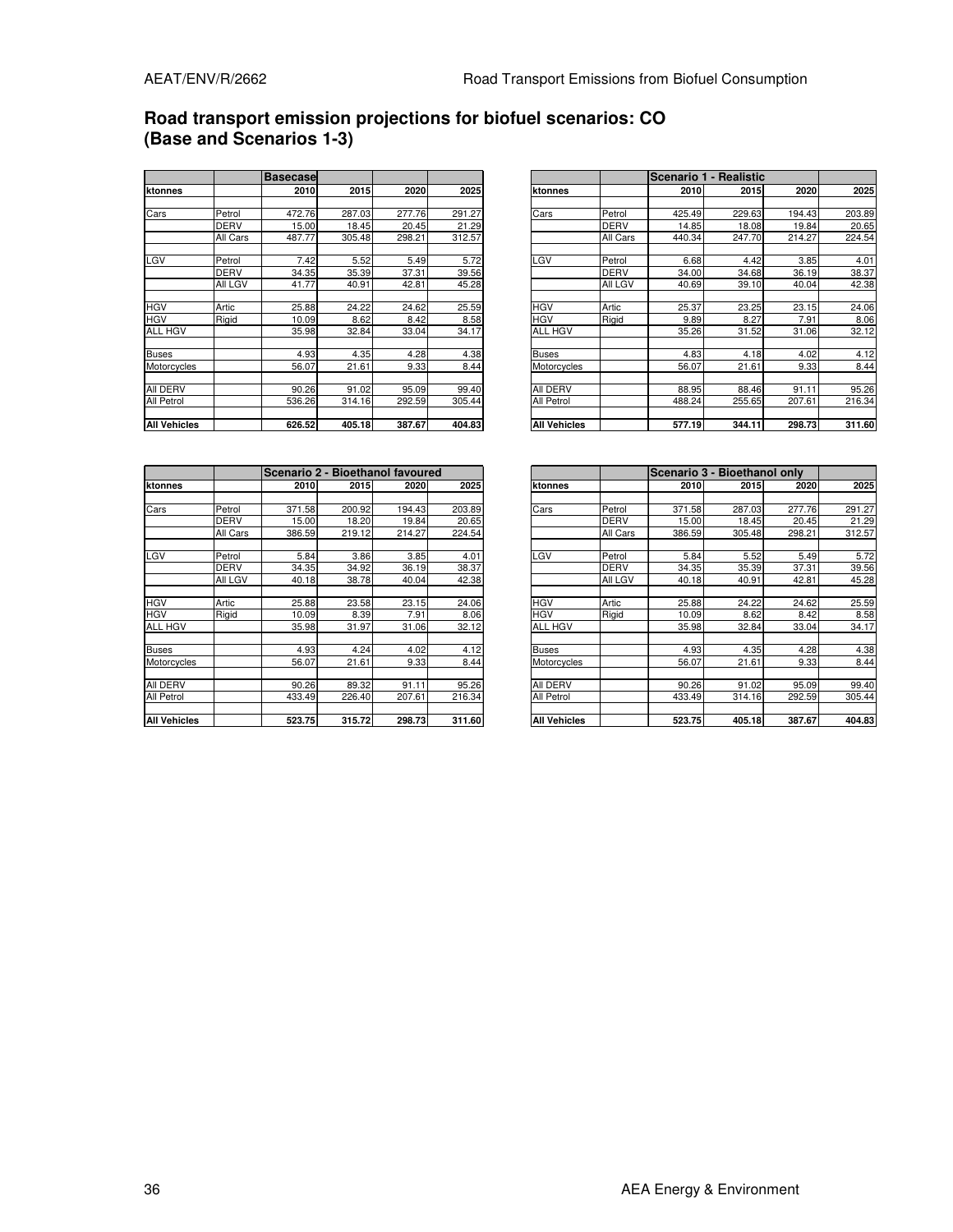## **Road transport emission projections for biofuel scenarios: CO (Scenarios 4-7)**

|                     |             | lScenario 4 - Biodiesel favoured |        |        |        |                     |             | Scenario 5 - Biodiesel only (esterified) |        |        |        |  |
|---------------------|-------------|----------------------------------|--------|--------|--------|---------------------|-------------|------------------------------------------|--------|--------|--------|--|
| ktonnes             |             | 2010                             | 2015   | 2020   | 2025   | ktonnes             |             | 2010                                     | 2015   | 2020   | 2025   |  |
|                     |             |                                  |        |        |        |                     |             |                                          |        |        |        |  |
| Cars                | Petrol      | 472.76                           | 272.14 | 194.43 | 203.89 | Cars                | Petrol      | 472.76                                   | 287.03 | 277.76 | 291.27 |  |
|                     | <b>DERV</b> | 14.72                            | 17.89  | 19.84  | 20.65  |                     | <b>DERV</b> | 14.72                                    | 17.39  | 18.77  | 19.54  |  |
|                     | All Cars    | 487.49                           | 290.03 | 214.27 | 224.54 |                     | All Cars    | 487.49                                   | 304.43 | 296.53 | 310.82 |  |
| LGV                 | Petrol      | 7.42                             | 5.23   | 3.85   | 4.01   | LGV                 | Petrol      | 7.42                                     | 5.52   | 5.49   | 5.72   |  |
|                     | <b>DERV</b> | 33.70                            | 34.33  | 36.19  | 38.37  |                     | <b>DERV</b> | 33.70                                    | 33.37  | 34.25  | 36.31  |  |
|                     | All LGV     | 41.13                            | 39.56  | 40.04  | 42.38  |                     | All LGV     | 41.13                                    | 38.89  | 39.74  | 42.03  |  |
| <b>HGV</b>          | Artic       | 24.91                            | 22.76  | 23.15  | 24.06  | <b>HGV</b>          | Artic       | 24.91                                    | 22.84  | 22.60  | 23.49  |  |
| <b>HGV</b>          | Rigid       | 9.72                             | 8.10   | 7.91   | 8.06   | <b>HGV</b>          | Rigid       | 9.72                                     | 8.13   | 7.73   | 7.87   |  |
| ALL HGV             |             | 34.63                            | 30.87  | 31.06  | 32.12  | ALL HGV             |             | 34.63                                    | 30.97  | 30.33  | 31.36  |  |
| <b>Buses</b>        |             | 4.74                             | 4.09   | 4.02   | 4.12   | Buses               |             | 4.74                                     | 4.10   | 3.93   | 4.02   |  |
| Motorcycles         |             | 56.07                            | 21.61  | 9.33   | 8.44   | Motorcycles         |             | 56.07                                    | 21.61  | 9.33   | 8.44   |  |
| All DERV            |             | 87.80                            | 87.17  | 91.11  | 95.26  | All DERV            |             | 87.80                                    | 85.84  | 87.28  | 91.23  |  |
| All Petrol          |             | 536.26                           | 298.98 | 207.61 | 216.34 | All Petrol          |             | 536.26                                   | 314.16 | 292.59 | 305.44 |  |
| <b>All Vehicles</b> |             | 624.06                           | 386.15 | 298.73 | 311.60 | <b>All Vehicles</b> |             | 624.06                                   | 400.00 | 379.87 | 396.67 |  |

|              |             | Scenario 4 - Biodiesel favoured |        |        |        |                     |             | Scenario 5 - Biodiesel only (esterified) |        |              |        |
|--------------|-------------|---------------------------------|--------|--------|--------|---------------------|-------------|------------------------------------------|--------|--------------|--------|
| ktonnes      |             | 2010                            | 2015   | 2020   | 2025   | ktonnes             |             | 2010                                     | 2015   | <b>20201</b> | 2025   |
|              |             |                                 |        |        |        |                     |             |                                          |        |              |        |
| Cars         | Petrol      | 472.76                          | 272.14 | 194.43 | 203.89 | Cars                | Petrol      | 472.76                                   | 287.03 | 277.76       | 291.27 |
|              | <b>DERV</b> | 14.72                           | 17.89  | 19.84  | 20.65  |                     | <b>DERV</b> | 14.72                                    | 17.39  | 18.77        | 19.54  |
|              | All Cars    | 487.49                          | 290.03 | 214.27 | 224.54 |                     | All Cars    | 487.49                                   | 304.43 | 296.53       | 310.82 |
|              |             |                                 |        |        |        |                     |             |                                          |        |              |        |
| LGV          | Petrol      | 7.42                            | 5.23   | 3.85   | 4.01   | LGV                 | Petrol      | 7.42                                     | 5.52   | 5.49         | 5.72   |
|              | <b>DERV</b> | 33.70                           | 34.33  | 36.19  | 38.37  |                     | <b>DERV</b> | 33.70                                    | 33.37  | 34.25        | 36.31  |
|              | All LGV     | 41.13                           | 39.56  | 40.04  | 42.38  |                     | All LGV     | 41.13                                    | 38.89  | 39.74        | 42.03  |
|              |             |                                 |        |        |        |                     |             |                                          |        |              |        |
| HGV          | Artic       | 24.91                           | 22.76  | 23.15  | 24.06  | <b>HGV</b>          | Artic       | 24.91                                    | 22.84  | 22.60        | 23.49  |
| HGV          | Rigid       | 9.72                            | 8.10   | 7.91   | 8.06   | <b>HGV</b>          | Rigid       | 9.72                                     | 8.13   | 7.73         | 7.87   |
| ALL HGV      |             | 34.63                           | 30.87  | 31.06  | 32.12  | ALL HGV             |             | 34.63                                    | 30.97  | 30.33        | 31.36  |
|              |             |                                 |        |        |        |                     |             |                                          |        |              |        |
| Buses        |             | 4.74                            | 4.09   | 4.02   | 4.12   | <b>Buses</b>        |             | 4.74                                     | 4.10   | 3.93         | 4.02   |
| Motorcycles  |             | 56.07                           | 21.61  | 9.33   | 8.44   | Motorcycles         |             | 56.07                                    | 21.61  | 9.33         | 8.44   |
|              |             |                                 |        |        |        |                     |             |                                          |        |              |        |
| AII DERV     |             | 87.80                           | 87.17  | 91.11  | 95.26  | AII DERV            |             | 87.80                                    | 85.84  | 87.28        | 91.23  |
| All Petrol   |             | 536.26                          | 298.98 | 207.61 | 216.34 | All Petrol          |             | 536.26                                   | 314.16 | 292.59       | 305.44 |
|              |             |                                 |        |        |        |                     |             |                                          |        |              |        |
| All Vehicles |             | 624.06                          | 386.15 | 298.73 | 311.60 | <b>All Vehicles</b> |             | 624.06                                   | 400.00 | 379.87       | 396.67 |

|                     |             | Scenario 6 - Biodiesel only (virgin plant oil) |        |        |        |                     |             |        | Scenario 7 - Realistic, with 10% HDV biogas |                |
|---------------------|-------------|------------------------------------------------|--------|--------|--------|---------------------|-------------|--------|---------------------------------------------|----------------|
| ktonnes             |             | 2010                                           | 2015   | 2020   | 2025   | ktonnes             |             | 2010   | 2015                                        |                |
| Cars                | Petrol      | 472.76                                         | 287.03 | 277.76 | 291.27 | Cars                | Petrol      | 425.49 | 229.63                                      | 19             |
|                     | <b>DERV</b> | 14.72                                          | 19.99  | 22.92  | 23.86  |                     | <b>DERV</b> | 14.85  | 18.08                                       |                |
|                     | All Cars    | 487.49                                         | 307.02 | 300.68 | 315.14 |                     | All Cars    | 440.34 | 247.70                                      | $2^{\circ}$    |
| LGV                 | Petrol      | 7.42                                           | 5.52   | 5.49   | 5.72   | LGV                 | Petrol      | 6.68   | 4.42                                        |                |
|                     | <b>DERV</b> | 33.70                                          | 38.35  | 41.82  | 44.34  |                     | <b>DERV</b> | 34.00  | 34.68                                       |                |
|                     | All LGV     | 41.13                                          | 43.87  | 47.31  | 50.06  |                     | All LGV     | 40.69  | 39.10                                       |                |
| <b>HGV</b>          | Artic       | 24.91                                          | 26.25  | 27.60  | 28.68  | <b>HGV</b>          | Artic       | 25.27  | 23.07                                       |                |
| <b>HGV</b>          | Rigid       | 9.72                                           | 9.34   | 9.44   | 9.61   | <b>HGV</b>          | Rigid       | 9.86   | 8.21                                        |                |
| <b>ALL HGV</b>      |             | 34.63                                          | 35.59  | 37.03  | 38.29  | <b>ALL HGV</b>      |             | 35.13  | 31.28                                       |                |
| <b>Buses</b>        |             | 4.74                                           | 4.72   | 4.80   | 4.91   | <b>Buses</b>        |             | 4.81   | 4.14                                        |                |
| Motorcycles         |             | 56.07                                          | 21.61  | 9.33   | 8.44   | Motorcycles         |             | 56.07  | 21.61                                       |                |
| All DERV            |             | 87.80                                          | 98.64  | 106.57 | 111.40 | All DERV            |             | 88.80  | 88.18                                       |                |
| <b>All Petrol</b>   |             | 536.26                                         | 314.16 | 292.59 | 305.44 | All Petrol          |             | 488.24 | 255.65                                      | 2 <sub>0</sub> |
| <b>All Vehicles</b> |             | 624.06                                         | 412.81 | 399.16 | 416.84 | <b>All Vehicles</b> |             | 577.04 | 343.83                                      | 2 <sub>5</sub> |

|              |             | Scenario 6 - Biodiesel only (virgin plant oil) |        |        |        |                     |             | Scenario 7 - Realistic, with 10% HDV biogas |        |             |        |
|--------------|-------------|------------------------------------------------|--------|--------|--------|---------------------|-------------|---------------------------------------------|--------|-------------|--------|
| ktonnes      |             | 2010                                           | 2015   | 2020   | 2025   | ktonnes             |             | 2010                                        | 2015   | <b>2020</b> | 2025   |
|              |             |                                                |        |        |        |                     |             |                                             |        |             |        |
| Cars         | Petrol      | 472.76                                         | 287.03 | 277.76 | 291.27 | Cars                | Petrol      | 425.49                                      | 229.63 | 194.43      | 203.89 |
|              | <b>DERV</b> | 14.72                                          | 19.99  | 22.92  | 23.86  |                     | <b>DERV</b> | 14.85                                       | 18.08  | 19.84       | 20.65  |
|              | All Cars    | 487.49                                         | 307.02 | 300.68 | 315.14 |                     | All Cars    | 440.34                                      | 247.70 | 214.27      | 224.54 |
|              |             |                                                |        |        |        |                     |             |                                             |        |             |        |
| LGV          | Petrol      | 7.42                                           | 5.52   | 5.49   | 5.72   | LGV                 | Petrol      | 6.68                                        | 4.42   | 3.85        | 4.01   |
|              | <b>DERV</b> | 33.70                                          | 38.35  | 41.82  | 44.34  |                     | <b>DERV</b> | 34.00                                       | 34.68  | 36.19       | 38.37  |
|              | All LGV     | 41.13                                          | 43.87  | 47.31  | 50.06  |                     | All LGV     | 40.69                                       | 39.10  | 40.04       | 42.38  |
|              |             |                                                |        |        |        |                     |             |                                             |        |             |        |
| HGV          | Artic       | 24.91                                          | 26.25  | 27.60  | 28.68  | <b>HGV</b>          | Artic       | 25.27                                       | 23.07  | 22.88       | 23.77  |
| <b>HGV</b>   | Rigid       | 9.72                                           | 9.34   | 9.44   | 9.61   | <b>HGV</b>          | Rigid       | 9.86                                        | 8.21   | 7.82        | 7.97   |
| ALL HGV      |             | 34.63                                          | 35.59  | 37.03  | 38.29  | <b>ALL HGV</b>      |             | 35.13                                       | 31.28  | 30.70       | 31.74  |
|              |             |                                                |        |        |        |                     |             |                                             |        |             |        |
| Buses        |             | 4.74                                           | 4.72   | 4.80   | 4.91   | <b>Buses</b>        |             | 4.81                                        | 4.14   | 3.98        | 4.07   |
| Motorcycles  |             | 56.07                                          | 21.61  | 9.33   | 8.44   | Motorcycles         |             | 56.07                                       | 21.61  | 9.33        | 8.44   |
|              |             |                                                |        |        |        |                     |             |                                             |        |             |        |
| AII DERV     |             | 87.80                                          | 98.64  | 106.57 | 111.40 | All DERV            |             | 88.80                                       | 88.18  | 90.70       | 94.83  |
| All Petrol   |             | 536.26                                         | 314.16 | 292.59 | 305.44 | All Petrol          |             | 488.24                                      | 255.65 | 207.61      | 216.34 |
|              |             |                                                |        |        |        |                     |             |                                             |        |             |        |
| All Vehicles |             | 624.06                                         | 412.81 | 399.16 | 416.84 | <b>All Vehicles</b> |             | 577.04                                      | 343.83 | 298.32      | 311.17 |